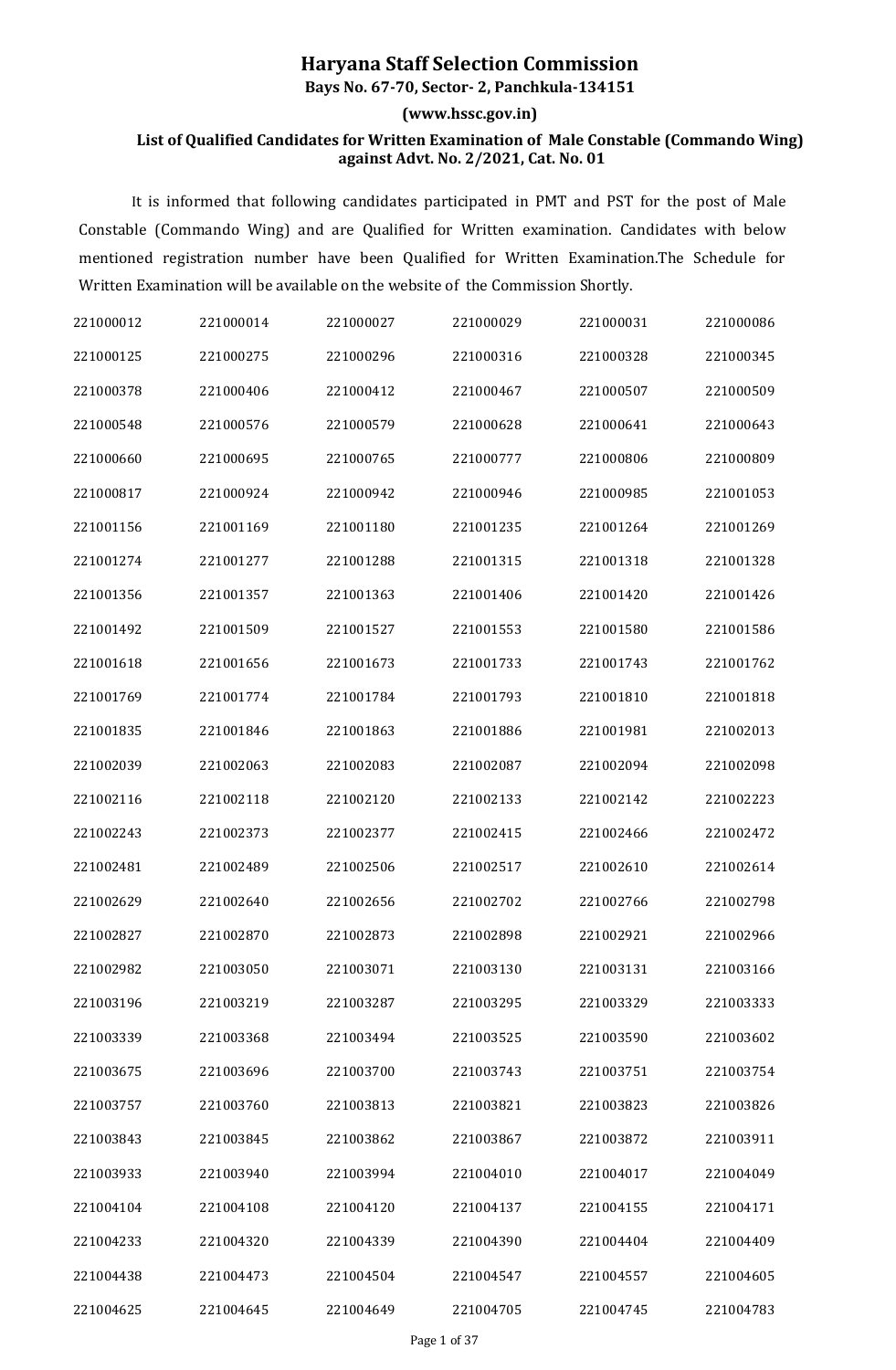| 221004812 | 221004860 | 221004890 | 221004912 | 221004937 | 221005052 |
|-----------|-----------|-----------|-----------|-----------|-----------|
| 221005123 | 221005157 | 221005171 | 221005204 | 221005264 | 221005278 |
| 221005301 | 221005344 | 221005352 | 221005374 | 221005385 | 221005455 |
| 221005459 | 221005506 | 221005536 | 221005566 | 221005569 | 221005585 |
| 221005605 | 221005700 | 221005716 | 221005752 | 221005772 | 221005788 |
| 221005810 | 221005850 | 221005853 | 221005911 | 221005962 | 221005972 |
| 221005997 | 221006183 | 221006236 | 221006504 | 221006572 | 221006577 |
| 221006612 | 221006686 | 221006805 | 221006908 | 221006963 | 221006997 |
| 221007052 | 221007089 | 221007119 | 221007149 | 221007206 | 221007237 |
| 221007255 | 221007267 | 221007296 | 221007351 | 221007386 | 221007395 |
| 221007416 | 221007422 | 221007434 | 221007466 | 221007481 | 221007482 |
| 221007493 | 221007520 | 221007565 | 221007581 | 221007641 | 221007645 |
| 221007655 | 221007665 | 221007669 | 221007682 | 221007689 | 221007739 |
| 221007753 | 221007768 | 221007781 | 221007832 | 221007838 | 221007849 |
| 221007858 | 221007859 | 221007865 | 221007913 | 221007949 | 221007970 |
| 221007971 | 221007973 | 221007981 | 221007984 | 221007985 | 221008000 |
| 221008024 | 221008025 | 221008064 | 221008067 | 221008070 | 221008071 |
| 221008148 | 221008154 | 221008170 | 221008188 | 221008192 | 221008203 |
| 221008220 | 221008229 | 221008240 | 221008245 | 221008298 | 221008301 |
| 221008308 | 221008309 | 221008316 | 221008319 | 221008327 | 221008337 |
| 221008356 | 221008373 | 221008382 | 221008383 | 221008405 | 221008409 |
| 221008451 | 221008452 | 221008476 | 221008481 | 221008484 | 221008510 |
| 221008530 | 221008539 | 221008565 | 221008571 | 221008582 | 221008589 |
| 221008602 | 221008612 | 221008684 | 221008715 | 221008729 | 221008733 |
| 221008741 | 221008746 | 221008751 | 221008772 | 221008783 | 221008793 |
| 221008796 | 221008800 | 221008807 | 221008811 | 221008864 | 221008868 |
| 221008873 | 221008886 | 221008892 | 221008938 | 221008972 | 221008975 |
| 221008977 | 221008992 | 221008993 | 221008996 | 221009009 | 221009013 |
| 221009024 | 221009056 | 221009066 | 221009073 | 221009126 | 221009153 |
| 221009163 | 221009171 | 221009176 | 221009191 | 221009206 | 221009241 |
| 221009248 | 221009271 | 221009274 | 221009282 | 221009289 | 221009290 |
| 221009292 | 221009301 | 221009345 | 221009362 | 221009363 | 221009379 |
| 221009389 | 221009398 | 221009411 | 221009432 | 221009519 | 221009527 |
| 221009529 | 221009533 | 221009547 | 221009581 | 221009618 | 221009624 |
| 221009629 | 221009639 | 221009642 | 221009649 | 221009657 | 221009684 |
| 221009687 | 221009710 | 221009733 | 221009734 | 221009745 | 221009790 |
| 221009801 | 221009816 | 221009821 | 221009822 | 221009848 | 221009885 |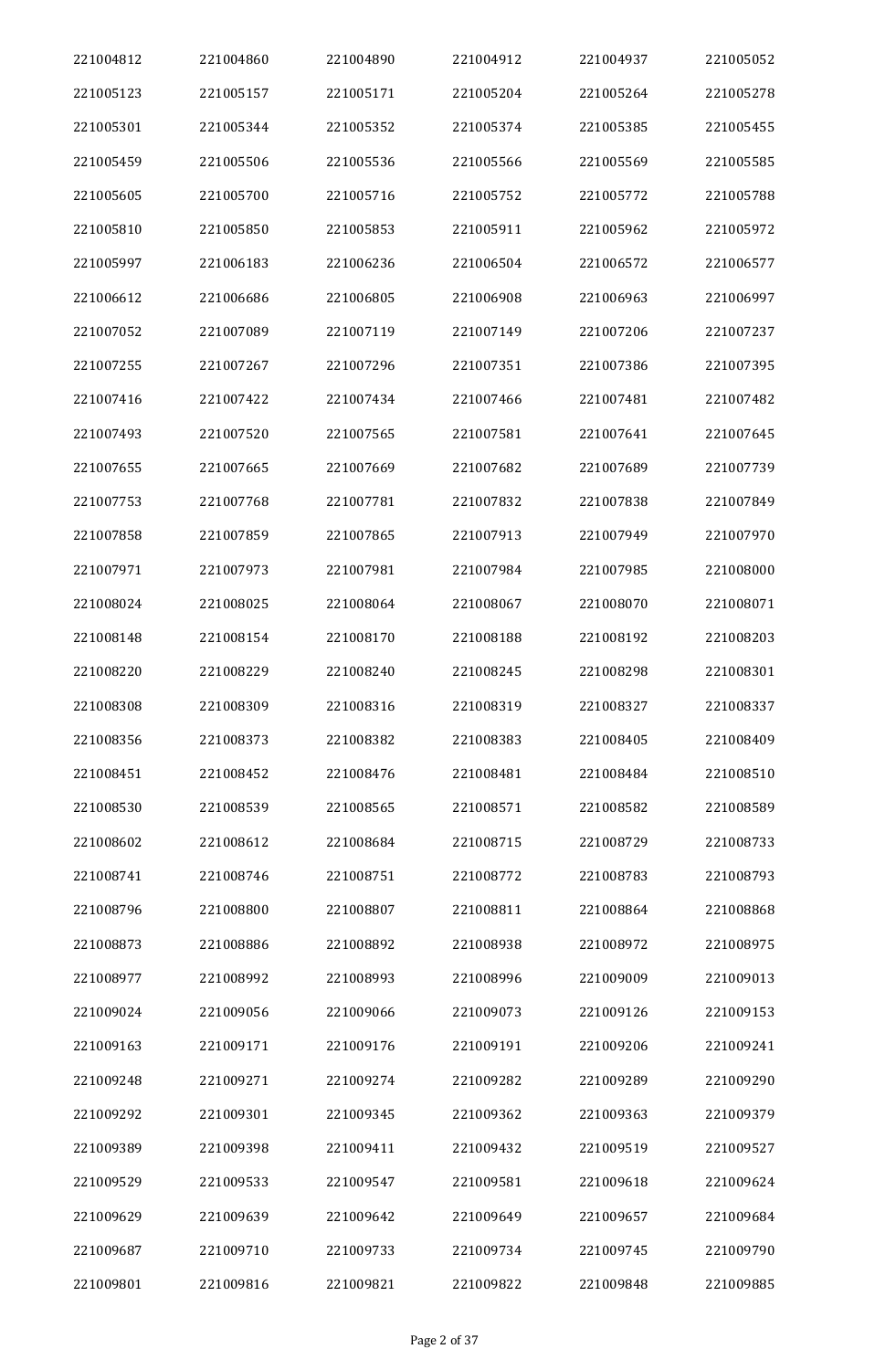| 221009948 | 221009958 | 221009961 | 221009964 | 221009973 | 221009982 |
|-----------|-----------|-----------|-----------|-----------|-----------|
| 221010028 | 221010073 | 221010102 | 221010112 | 221010116 | 221010131 |
| 221010154 | 221010202 | 221010211 | 221010239 | 221010252 | 221010257 |
| 221010283 | 221010308 | 221010310 | 221010371 | 221010425 | 221010440 |
| 221010448 | 221010457 | 221010476 | 221010486 | 221010491 | 221010495 |
| 221010497 | 221010538 | 221010544 | 221010599 | 221010622 | 221010641 |
| 221010707 | 221010713 | 221010719 | 221010753 | 221010755 | 221010765 |
| 221010769 | 221010785 | 221010795 | 221010818 | 221010880 | 221011001 |
| 221011031 | 221011033 | 221011073 | 221011075 | 221011086 | 221011100 |
| 221011192 | 221011203 | 221011226 | 221011294 | 221011299 | 221011312 |
| 221011335 | 221011341 | 221011364 | 221011368 | 221011377 | 221011379 |
| 221011393 | 221011410 | 221011439 | 221011454 | 221011461 | 221011529 |
| 221011537 | 221011538 | 221011595 | 221011596 | 221011597 | 221011606 |
| 221011634 | 221011643 | 221011658 | 221011667 | 221011692 | 221011734 |
| 221011740 | 221011742 | 221011747 | 221011758 | 221011769 | 221011801 |
| 221011833 | 221011887 | 221011894 | 221011911 | 221011928 | 221011953 |
| 221011965 | 221011991 | 221012007 | 221012023 | 221012040 | 221012077 |
| 221012102 | 221012120 | 221012130 | 221012137 | 221012205 | 221012228 |
| 221012264 | 221012279 | 221012300 | 221012319 | 221012343 | 221012369 |
| 221012372 | 221012377 | 221012400 | 221012450 | 221012511 | 221012515 |
| 221012550 | 221012687 | 221012742 | 221012761 | 221012796 | 221012844 |
| 221012879 | 221012913 | 221013149 | 221013191 | 221013194 | 221013330 |
| 221013342 | 221013349 | 221013398 | 221013413 | 221013416 | 221013439 |
| 221013444 | 221013457 | 221013475 | 221013481 | 221013488 | 221013496 |
| 221013545 | 221013585 | 221013609 | 221013623 | 221013651 | 221013657 |
| 221013678 | 221013697 | 221013703 | 221013705 | 221013712 | 221013767 |
| 221013773 | 221013777 | 221013781 | 221013805 | 221013814 | 221013823 |
| 221013826 | 221013831 | 221013834 | 221013846 | 221013852 | 221013870 |
| 221013877 | 221013895 | 221013906 | 221013956 | 221013961 | 221013979 |
| 221013988 | 221014007 | 221014022 | 221014047 | 221014070 | 221014078 |
| 221014080 | 221014081 | 221014083 | 221014093 | 221014096 | 221014136 |
| 221014194 | 221014205 | 221014206 | 221014237 | 221014244 | 221014246 |
| 221014247 | 221014280 | 221014291 | 221014297 | 221014298 | 221014322 |
| 221014336 | 221014338 | 221014349 | 221014367 | 221014386 | 221014388 |
| 221014391 | 221014398 | 221014419 | 221014420 | 221014437 | 221014453 |
| 221014478 | 221014492 | 221014500 | 221014507 | 221014514 | 221014515 |
| 221014523 | 221014548 | 221014566 | 221014584 | 221014585 | 221014620 |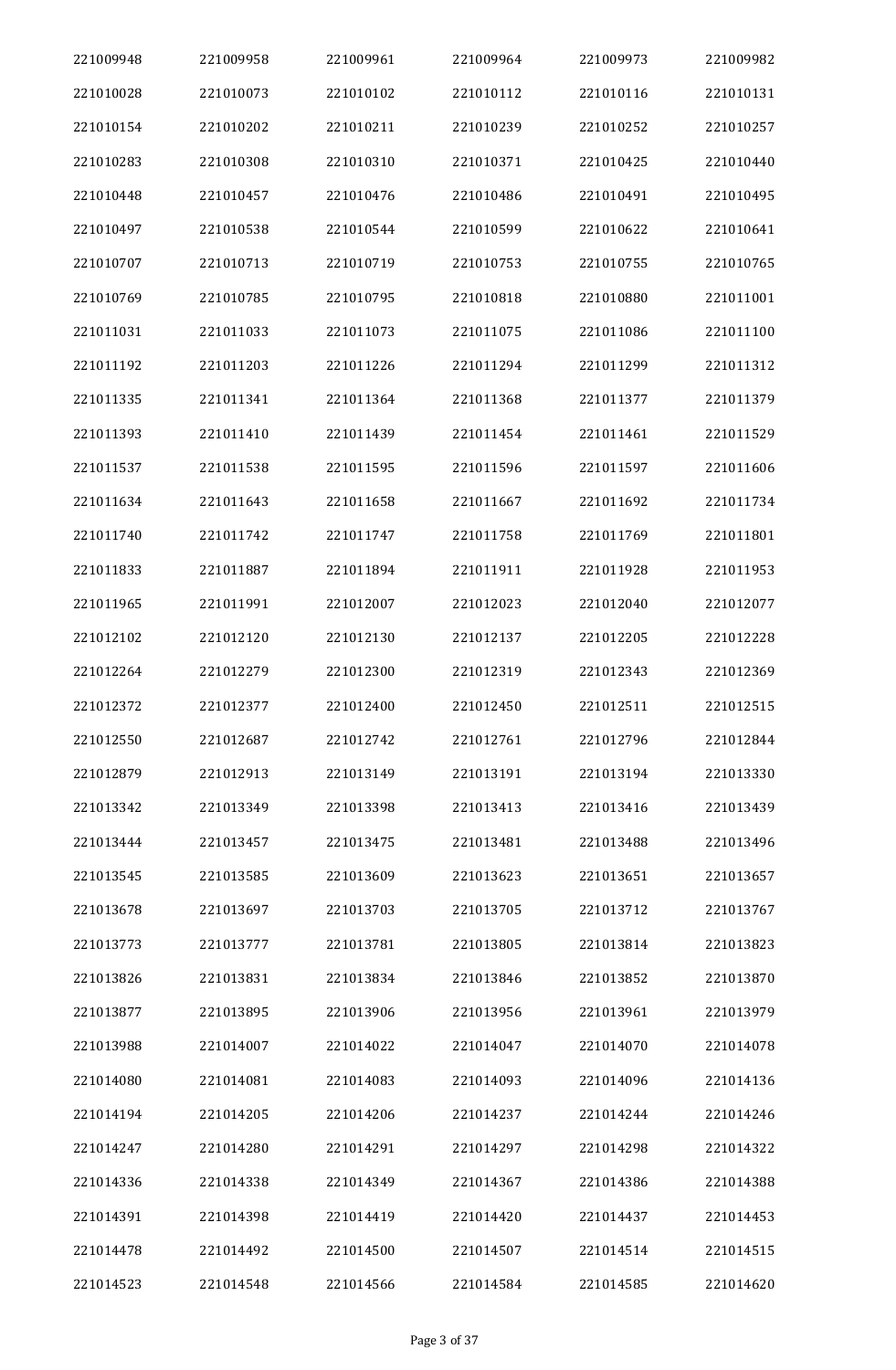| 221014628 | 221014642 | 221014643 | 221014649 | 221014656 | 221014680 |
|-----------|-----------|-----------|-----------|-----------|-----------|
| 221014691 | 221014694 | 221014700 | 221014708 | 221014720 | 221014728 |
| 221014734 | 221014744 | 221014755 | 221014756 | 221014768 | 221014774 |
| 221014786 | 221014792 | 221014803 | 221014829 | 221014832 | 221014841 |
| 221014846 | 221014849 | 221014855 | 221014859 | 221014868 | 221014884 |
| 221014924 | 221014925 | 221014935 | 221014939 | 221014968 | 221014990 |
| 221014996 | 221015007 | 221015013 | 221015019 | 221015025 | 221015040 |
| 221015058 | 221015062 | 221015078 | 221015090 | 221015096 | 221015136 |
| 221015149 | 221015150 | 221015161 | 221015172 | 221015230 | 221015236 |
| 221015239 | 221015243 | 221015249 | 221015259 | 221015267 | 221015301 |
| 221015302 | 221015314 | 221015315 | 221015332 | 221015338 | 221015347 |
| 221015351 | 221015355 | 221015371 | 221015377 | 221015396 | 221015398 |
| 221015425 | 221015452 | 221015469 | 221015477 | 221015484 | 221015499 |
| 221015554 | 221015566 | 221015618 | 221015621 | 221015638 | 221015639 |
| 221015641 | 221015650 | 221015670 | 221015682 | 221015686 | 221015710 |
| 221015712 | 221015736 | 221015746 | 221015755 | 221015757 | 221015772 |
| 221015783 | 221015794 | 221015795 | 221015798 | 221015831 | 221015837 |
| 221015863 | 221015870 | 221015886 | 221015890 | 221015893 | 221015898 |
| 221015903 | 221015923 | 221015947 | 221015949 | 221015964 | 221015968 |
| 221015970 | 221015973 | 221015983 | 221015997 | 221016022 | 221016056 |
| 221016079 | 221016101 | 221016141 | 221016142 | 221016144 | 221016148 |
| 221016171 | 221016174 | 221016245 | 221016277 | 221016296 | 221016316 |
| 221016320 | 221016387 | 221016397 | 221016410 | 221016413 | 221016449 |
| 221016486 | 221016505 | 221016514 | 221016546 | 221016560 | 221016586 |
| 221016595 | 221016601 | 221016613 | 221016619 | 221016629 | 221016632 |
| 221016647 | 221016648 | 221016668 | 221016704 | 221016755 | 221016760 |
| 221016772 | 221016775 | 221016816 | 221016818 | 221016831 | 221016891 |
| 221016895 | 221016897 | 221016906 | 221016908 | 221016909 | 221016970 |
| 221016978 | 221016985 | 221016993 | 221017009 | 221017016 | 221017027 |
| 221017036 | 221017054 | 221017060 | 221017090 | 221017096 | 221017114 |
| 221017125 | 221017140 | 221017151 | 221017154 | 221017175 | 221017199 |
| 221017210 | 221017228 | 221017230 | 221017240 | 221017244 | 221017259 |
| 221017317 | 221017418 | 221017434 | 221017442 | 221017444 | 221017459 |
| 221017477 | 221017479 | 221017502 | 221017549 | 221017590 | 221017645 |
| 221017653 | 221017677 | 221017680 | 221017690 | 221017719 | 221017720 |
| 221017738 | 221017788 | 221017803 | 221017832 | 221017849 | 221017851 |
| 221017855 | 221017860 | 221017894 | 221017902 | 221017947 | 221017953 |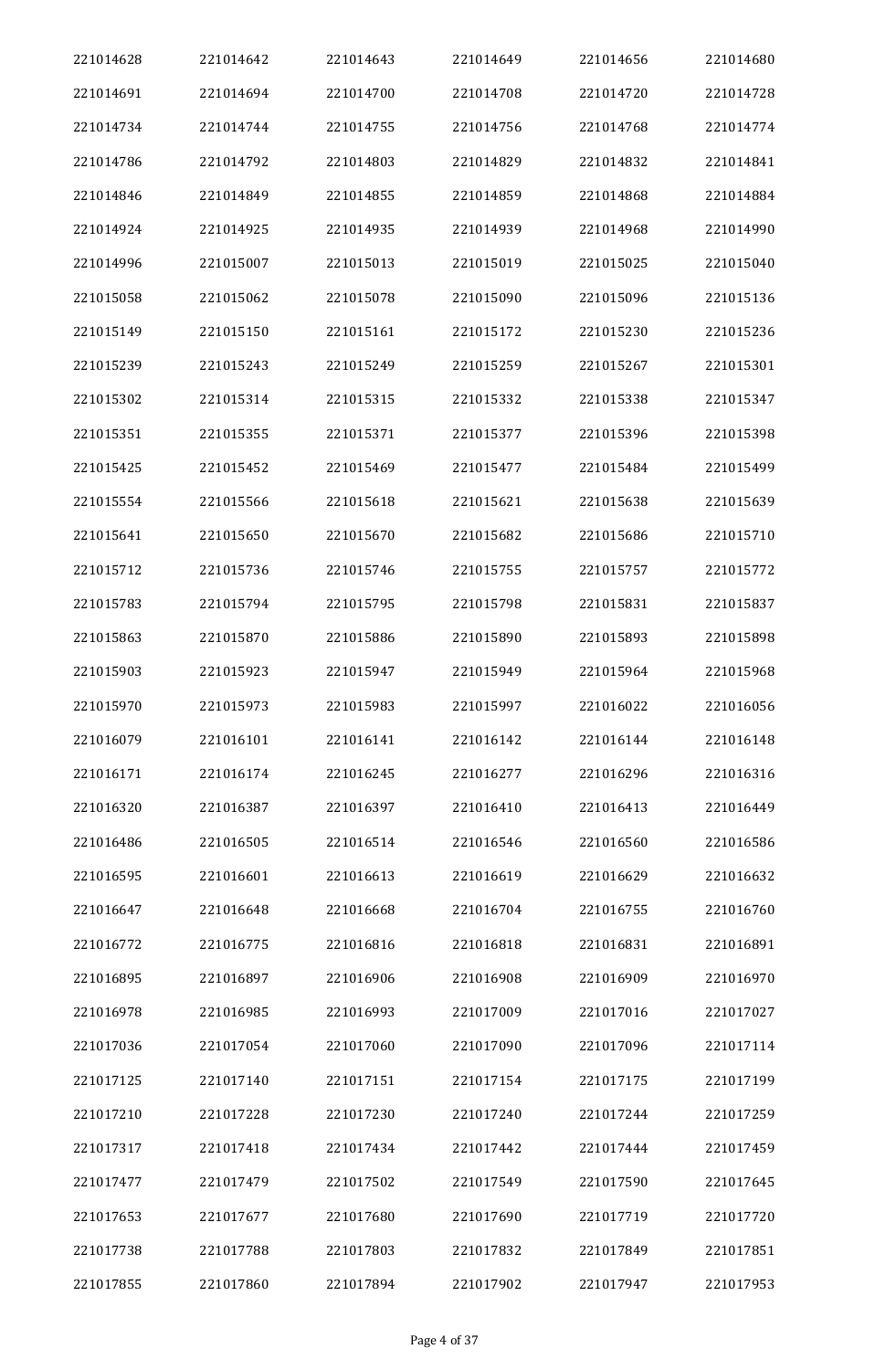| 221017976 | 221017985 | 221017997 | 221018025 | 221018028 | 221018050 |
|-----------|-----------|-----------|-----------|-----------|-----------|
| 221018059 | 221018079 | 221018083 | 221018096 | 221018101 | 221018102 |
| 221018120 | 221018142 | 221018147 | 221018160 | 221018161 | 221018187 |
| 221018204 | 221018209 | 221018227 | 221018232 | 221018247 | 221018287 |
| 221018304 | 221018369 | 221018447 | 221018470 | 221018504 | 221018507 |
| 221018520 | 221018582 | 221018612 | 221018622 | 221018651 | 221018666 |
| 221018716 | 221018720 | 221018742 | 221018773 | 221018782 | 221018802 |
| 221018804 | 221018810 | 221018829 | 221018830 | 221018849 | 221018850 |
| 221018852 | 221018854 | 221018868 | 221018878 | 221018879 | 221018896 |
| 221018905 | 221018909 | 221018949 | 221018958 | 221018962 | 221018988 |
| 221019000 | 221019051 | 221019057 | 221019060 | 221019091 | 221019136 |
| 221019143 | 221019186 | 221019210 | 221019218 | 221019221 | 221019240 |
| 221019258 | 221019268 | 221019276 | 221019290 | 221019302 | 221019314 |
| 221019318 | 221019325 | 221019326 | 221019372 | 221019374 | 221019383 |
| 221019387 | 221019390 | 221019393 | 221019400 | 221019414 | 221019418 |
| 221019427 | 221019447 | 221019451 | 221019455 | 221019472 | 221019482 |
| 221019493 | 221019498 | 221019504 | 221019505 | 221019528 | 221019538 |
| 221019548 | 221019573 | 221019589 | 221019611 | 221019629 | 221019636 |
| 221019649 | 221019651 | 221019653 | 221019654 | 221019656 | 221019674 |
| 221019683 | 221019687 | 221019695 | 221019711 | 221019742 | 221019743 |
| 221019754 | 221019758 | 221019805 | 221019827 | 221019838 | 221019881 |
| 221019952 | 221019959 | 221019971 | 221019989 | 221019991 | 221019996 |
| 221019997 | 221020007 | 221020012 | 221020015 | 221020038 | 221020041 |
| 221020100 | 221020103 | 221020119 | 221020152 | 221020172 | 221020190 |
| 221020191 | 221020200 | 221020221 | 221020226 | 221020244 | 221020249 |
| 221020265 | 221020267 | 221020281 | 221020295 | 221020299 | 221020355 |
| 221020357 | 221020376 | 221020388 | 221020394 | 221020396 | 221020399 |
| 221020435 | 221020472 | 221020493 | 221020527 | 221020550 | 221020555 |
| 221020576 | 221020609 | 221020634 | 221020678 | 221020710 | 221020720 |
| 221020721 | 221020735 | 221020747 | 221020760 | 221020779 | 221020787 |
| 221020794 | 221020860 | 221020873 | 221020899 | 221020901 | 221020923 |
| 221020945 | 221020962 | 221020994 | 221021024 | 221021029 | 221021064 |
| 221021088 | 221021099 | 221021107 | 221021144 | 221021147 | 221021153 |
| 221021177 | 221021185 | 221021193 | 221021216 | 221021221 | 221021237 |
| 221021245 | 221021252 | 221021271 | 221021305 | 221021306 | 221021307 |
| 221021315 | 221021369 | 221021377 | 221021379 | 221021409 | 221021430 |
| 221021438 | 221021452 | 221021457 | 221021470 | 221021480 | 221021531 |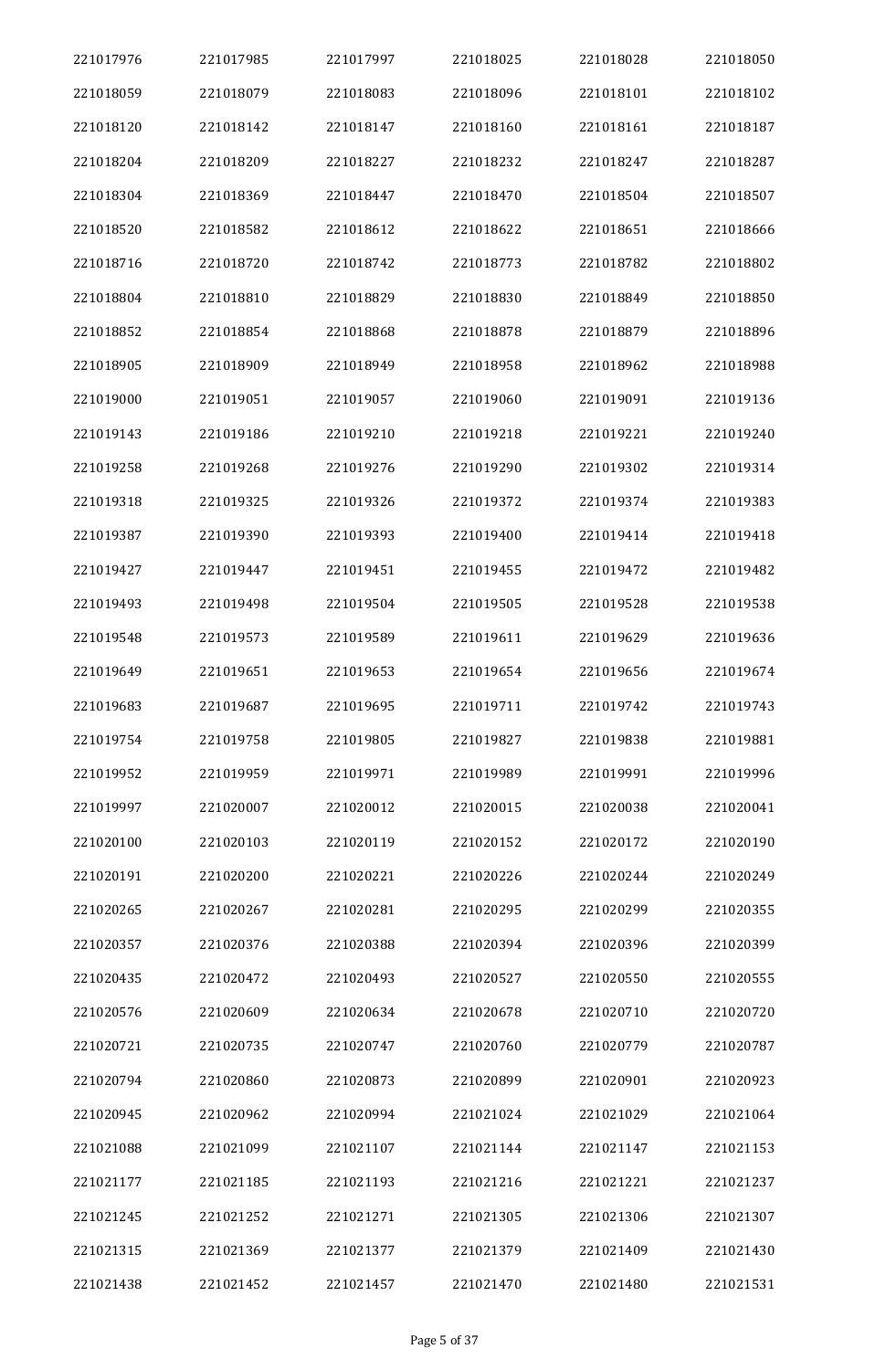| 221021543 | 221021544 | 221021571 | 221021579 | 221021587 | 221021613 |
|-----------|-----------|-----------|-----------|-----------|-----------|
| 221021614 | 221021637 | 221021645 | 221021680 | 221021708 | 221021737 |
| 221021759 | 221021762 | 221021768 | 221021770 | 221021772 | 221021805 |
| 221021809 | 221021813 | 221021830 | 221021838 | 221021845 | 221021847 |
| 221021899 | 221021902 | 221021910 | 221021926 | 221021933 | 221021945 |
| 221021954 | 221021971 | 221021972 | 221021979 | 221022001 | 221022009 |
| 221022048 | 221022052 | 221022053 | 221022059 | 221022160 | 221022189 |
| 221022280 | 221022298 | 221022305 | 221022322 | 221022359 | 221022367 |
| 221022395 | 221022397 | 221022406 | 221022413 | 221022414 | 221022462 |
| 221022481 | 221022512 | 221022554 | 221022555 | 221022568 | 221022581 |
| 221022603 | 221022616 | 221022626 | 221022636 | 221022641 | 221022647 |
| 221022660 | 221022677 | 221022692 | 221022693 | 221022713 | 221022717 |
| 221022747 | 221022772 | 221022777 | 221022800 | 221022809 | 221022826 |
| 221022832 | 221022845 | 221022863 | 221022881 | 221022890 | 221022893 |
| 221022913 | 221022965 | 221023014 | 221023061 | 221023063 | 221023087 |
| 221023118 | 221023139 | 221023173 | 221023201 | 221023220 | 221023300 |
| 221023319 | 221023330 | 221023361 | 221023373 | 221023387 | 221023449 |
| 221023452 | 221023464 | 221023494 | 221023500 | 221023557 | 221023565 |
| 221023566 | 221023609 | 221023622 | 221023638 | 221023643 | 221023644 |
| 221023669 | 221023676 | 221023683 | 221023686 | 221023694 | 221023718 |
| 221023722 | 221023736 | 221023737 | 221023738 | 221023739 | 221023741 |
| 221023774 | 221023779 | 221023783 | 221023798 | 221023819 | 221023821 |
| 221023859 | 221023877 | 221023882 | 221023920 | 221023927 | 221023937 |
| 221023943 | 221023948 | 221023951 | 221023954 | 221023987 | 221024002 |
| 221024011 | 221024015 | 221024020 | 221024035 | 221024052 | 221024055 |
| 221024064 | 221024083 | 221024084 | 221024103 | 221024119 | 221024131 |
| 221024158 | 221024200 | 221024210 | 221024215 | 221024216 | 221024232 |
| 221024269 | 221024292 | 221024303 | 221024305 | 221024326 | 221024346 |
| 221024377 | 221024398 | 221024418 | 221024421 | 221024441 | 221024448 |
| 221024453 | 221024456 | 221024459 | 221024468 | 221024476 | 221024483 |
| 221024495 | 221024500 | 221024511 | 221024532 | 221024538 | 221024540 |
| 221024544 | 221024575 | 221024594 | 221024603 | 221024609 | 221024677 |
| 221024679 | 221024692 | 221024699 | 221024704 | 221024709 | 221024711 |
| 221024712 | 221024715 | 221024729 | 221024737 | 221024751 | 221024766 |
| 221024779 | 221024780 | 221024808 | 221024809 | 221024812 | 221024831 |
| 221024835 | 221024846 | 221024849 | 221024855 | 221024862 | 221024873 |
| 221024897 | 221024898 | 221024907 | 221024922 | 221024925 | 221024932 |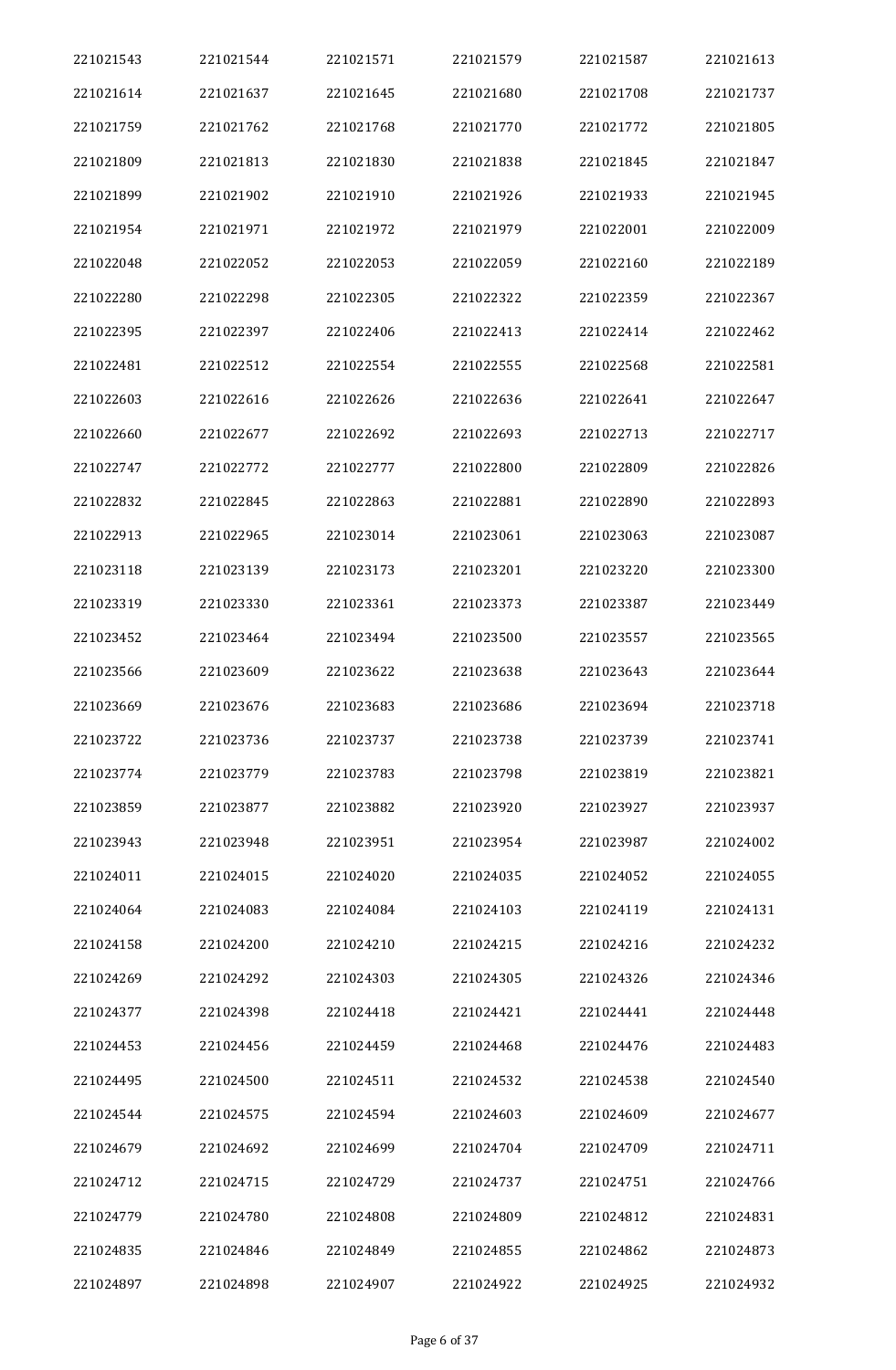| 221024933 | 221024965 | 221025002 | 221025004 | 221025038 | 221025084 |
|-----------|-----------|-----------|-----------|-----------|-----------|
| 221025102 | 221025108 | 221025118 | 221025137 | 221025149 | 221025185 |
| 221025198 | 221025211 | 221025237 | 221025265 | 221025282 | 221025303 |
| 221025318 | 221025319 | 221025370 | 221025375 | 221025381 | 221025390 |
| 221025402 | 221025427 | 221025436 | 221025455 | 221025456 | 221025472 |
| 221025480 | 221025493 | 221025496 | 221025511 | 221025522 | 221025531 |
| 221025538 | 221025554 | 221025562 | 221025581 | 221025595 | 221025621 |
| 221025625 | 221025661 | 221025668 | 221025695 | 221025747 | 221025753 |
| 221025756 | 221025771 | 221025806 | 221025807 | 221025829 | 221025850 |
| 221025872 | 221025881 | 221025885 | 221025886 | 221025905 | 221025913 |
| 221025926 | 221025928 | 221025950 | 221026001 | 221026022 | 221026037 |
| 221026048 | 221026070 | 221026078 | 221026107 | 221026110 | 221026112 |
| 221026127 | 221026178 | 221026185 | 221026191 | 221026244 | 221026302 |
| 221026333 | 221026345 | 221026372 | 221026376 | 221026390 | 221026401 |
| 221026411 | 221026428 | 221026435 | 221026455 | 221026458 | 221026463 |
| 221026464 | 221026466 | 221026487 | 221026488 | 221026497 | 221026498 |
| 221026502 | 221026512 | 221026518 | 221026524 | 221026552 | 221026570 |
| 221026576 | 221026589 | 221026633 | 221026637 | 221026640 | 221026648 |
| 221026649 | 221026662 | 221026695 | 221026725 | 221026742 | 221026755 |
| 221026764 | 221026782 | 221026804 | 221026816 | 221026823 | 221026831 |
| 221026837 | 221026881 | 221026885 | 221026886 | 221026898 | 221026901 |
| 221026904 | 221026915 | 221026951 | 221026997 | 221027002 | 221027003 |
| 221027042 | 221027051 | 221027058 | 221027065 | 221027066 | 221027082 |
| 221027094 | 221027101 | 221027106 | 221027144 | 221027165 | 221027175 |
| 221027203 | 221027209 | 221027212 | 221027222 | 221027243 | 221027303 |
| 221027311 | 221027322 | 221027346 | 221027365 | 221027375 | 221027382 |
| 221027395 | 221027432 | 221027477 | 221027512 | 221027517 | 221027524 |
| 221027527 | 221027544 | 221027561 | 221027568 | 221027592 | 221027614 |
| 221027628 | 221027645 | 221027647 | 221027671 | 221027686 | 221027708 |
| 221027709 | 221027711 | 221027732 | 221027738 | 221027763 | 221027784 |
| 221027792 | 221027809 | 221027846 | 221027983 | 221027999 | 221028022 |
| 221028063 | 221028113 | 221028115 | 221028186 | 221028204 | 221028209 |
| 221028213 | 221028235 | 221028252 | 221028268 | 221028271 | 221028276 |
| 221028286 | 221028307 | 221028392 | 221028393 | 221028423 | 221028425 |
| 221028427 | 221028439 | 221028443 | 221028472 | 221028501 | 221028530 |
| 221028537 | 221028546 | 221028554 | 221028579 | 221028597 | 221028599 |
| 221028606 | 221028627 | 221028643 | 221028670 | 221028671 | 221028679 |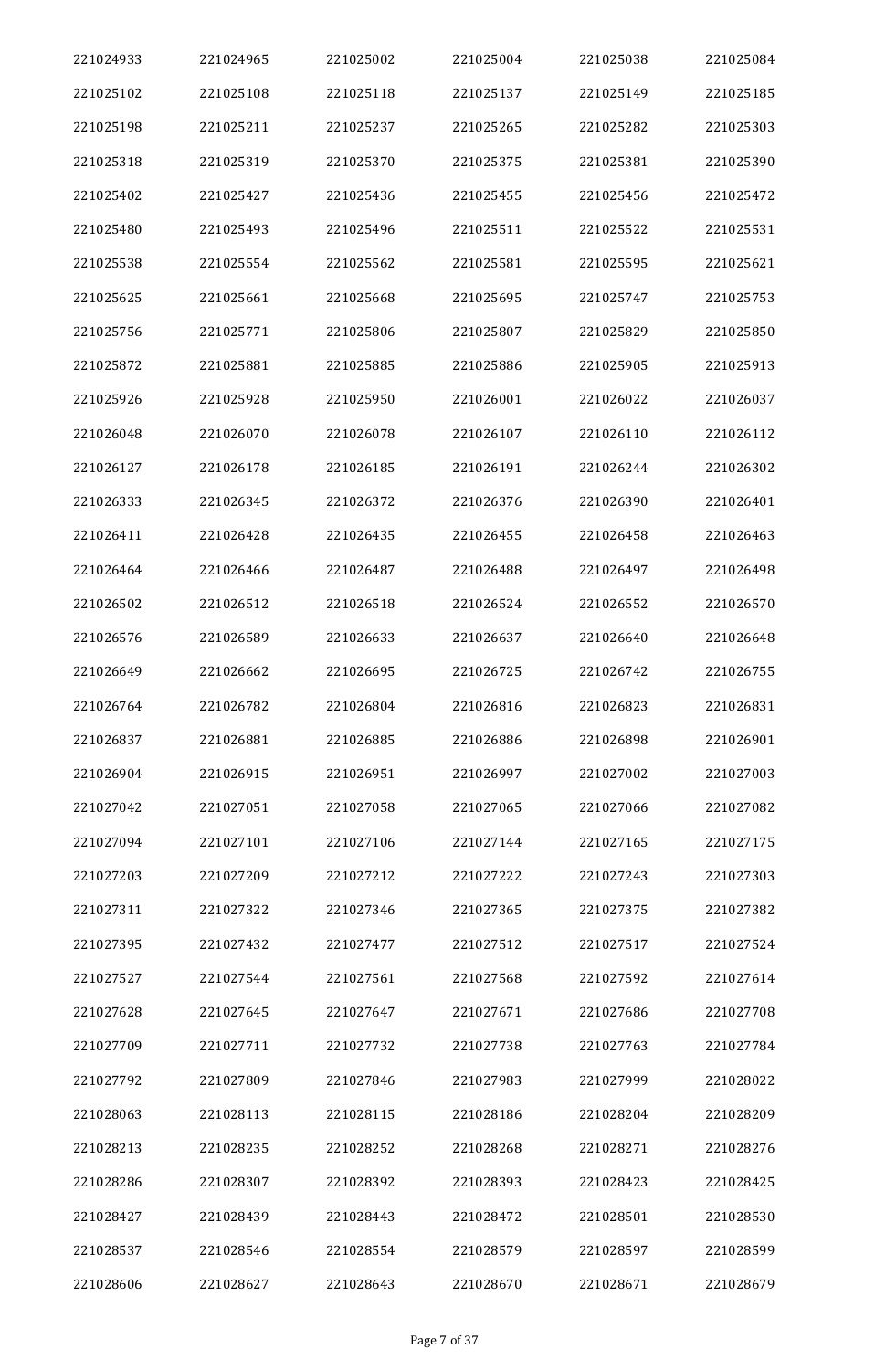| 221028683 | 221028685 | 221028757 | 221028764 | 221028802 | 221028815 |
|-----------|-----------|-----------|-----------|-----------|-----------|
| 221028822 | 221028836 | 221028847 | 221028863 | 221028885 | 221028897 |
| 221028921 | 221028931 | 221028937 | 221028938 | 221028957 | 221028967 |
| 221028973 | 221028995 | 221028999 | 221029006 | 221029021 | 221029024 |
| 221029040 | 221029053 | 221029056 | 221029065 | 221029068 | 221029069 |
| 221029112 | 221029128 | 221029138 | 221029150 | 221029163 | 221029170 |
| 221029171 | 221029176 | 221029196 | 221029204 | 221029250 | 221029271 |
| 221029273 | 221029274 | 221029279 | 221029298 | 221029315 | 221029316 |
| 221029334 | 221029348 | 221029358 | 221029404 | 221029407 | 221029415 |
| 221029434 | 221029436 | 221029440 | 221029462 | 221029492 | 221029522 |
| 221029524 | 221029540 | 221029543 | 221029548 | 221029550 | 221029552 |
| 221029567 | 221029578 | 221029587 | 221029598 | 221029621 | 221029628 |
| 221029632 | 221029702 | 221029752 | 221029770 | 221029771 | 221029778 |
| 221029779 | 221029791 | 221029793 | 221029806 | 221029813 | 221029847 |
| 221029849 | 221029858 | 221029866 | 221029869 | 221029887 | 221029899 |
| 221029908 | 221029933 | 221029957 | 221029960 | 221029966 | 221029969 |
| 221029977 | 221029998 | 221030034 | 221030061 | 221030073 | 221030078 |
| 221030084 | 221030095 | 221030102 | 221030109 | 221030128 | 221030166 |
| 221030180 | 221030191 | 221030196 | 221030197 | 221030200 | 221030233 |
| 221030253 | 221030255 | 221030275 | 221030280 | 221030322 | 221030324 |
| 221030328 | 221030330 | 221030340 | 221030385 | 221030450 | 221030454 |
| 221030460 | 221030475 | 221030489 | 221030501 | 221030532 | 221030578 |
| 221030580 | 221030607 | 221030613 | 221030638 | 221030679 | 221030685 |
| 221030695 | 221030701 | 221030718 | 221030729 | 221030745 | 221030751 |
| 221030755 | 221030758 | 221030780 | 221030799 | 221030841 | 221030844 |
| 221030847 | 221030848 | 221030863 | 221030868 | 221030888 | 221030918 |
| 221030925 | 221030926 | 221030955 | 221030960 | 221030971 | 221031017 |
| 221031031 | 221031032 | 221031034 | 221031040 | 221031044 | 221031061 |
| 221031068 | 221031132 | 221031137 | 221031175 | 221031185 | 221031212 |
| 221031240 | 221031284 | 221031285 | 221031293 | 221031324 | 221031329 |
| 221031352 | 221031376 | 221031425 | 221031427 | 221031440 | 221031457 |
| 221031462 | 221031471 | 221031476 | 221031484 | 221031485 | 221031492 |
| 221031495 | 221031514 | 221031516 | 221031539 | 221031542 | 221031555 |
| 221031582 | 221031587 | 221031615 | 221031672 | 221031704 | 221031706 |
| 221031711 | 221031723 | 221031736 | 221031744 | 221031753 | 221031754 |
| 221031767 | 221031779 | 221031798 | 221031799 | 221031820 | 221031835 |
| 221031842 | 221031851 | 221031893 | 221031899 | 221031902 | 221031918 |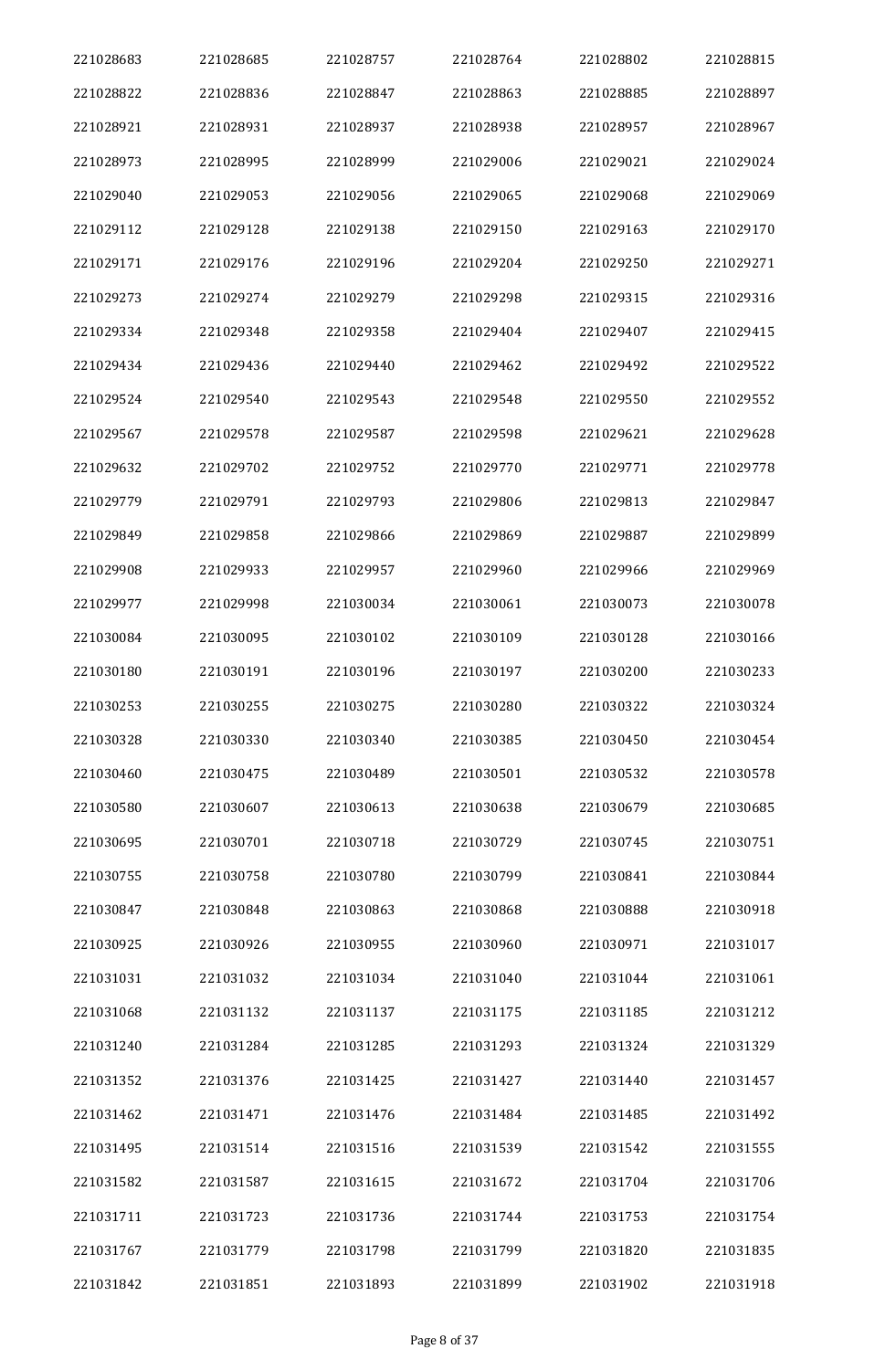| 221031919 | 221031921 | 221031940 | 221031948 | 221031981 | 221031990 |
|-----------|-----------|-----------|-----------|-----------|-----------|
| 221032025 | 221032042 | 221032084 | 221032096 | 221032112 | 221032124 |
| 221032134 | 221032175 | 221032193 | 221032204 | 221032210 | 221032213 |
| 221032214 | 221032254 | 221032269 | 221032279 | 221032303 | 221032308 |
| 221032309 | 221032310 | 221032314 | 221032436 | 221032453 | 221032473 |
| 221032477 | 221032487 | 221032488 | 221032489 | 221032500 | 221032504 |
| 221032513 | 221032521 | 221032522 | 221032533 | 221032543 | 221032544 |
| 221032549 | 221032560 | 221032571 | 221032601 | 221032621 | 221032622 |
| 221032625 | 221032643 | 221032650 | 221032687 | 221032688 | 221032716 |
| 221032718 | 221032731 | 221032737 | 221032761 | 221032764 | 221032779 |
| 221032782 | 221032787 | 221032789 | 221032799 | 221032826 | 221032839 |
| 221032842 | 221032849 | 221032858 | 221032873 | 221032875 | 221032880 |
| 221032884 | 221032921 | 221032928 | 221032946 | 221032981 | 221032989 |
| 221032991 | 221032994 | 221033002 | 221033004 | 221033041 | 221033043 |
| 221033057 | 221033072 | 221033077 | 221033087 | 221033090 | 221033096 |
| 221033098 | 221033132 | 221033134 | 221033138 | 221033182 | 221033198 |
| 221033208 | 221033223 | 221033226 | 221033248 | 221033250 | 221033260 |
| 221033287 | 221033289 | 221033313 | 221033328 | 221033337 | 221033347 |
| 221033362 | 221033398 | 221033424 | 221033428 | 221033429 | 221033452 |
| 221033517 | 221033529 | 221033555 | 221033559 | 221033581 | 221033601 |
| 221033633 | 221033644 | 221033649 | 221033652 | 221033694 | 221033700 |
| 221033702 | 221033714 | 221033716 | 221033736 | 221033743 | 221033747 |
| 221033759 | 221033760 | 221033768 | 221033783 | 221033791 | 221033803 |
| 221033809 | 221033833 | 221033848 | 221033852 | 221033853 | 221033855 |
| 221033862 | 221033869 | 221033883 | 221033898 | 221033927 | 221033935 |
| 221033972 | 221033994 | 221033995 | 221034018 | 221034023 | 221034038 |
| 221034051 | 221034057 | 221034065 | 221034083 | 221034092 | 221034093 |
| 221034115 | 221034132 | 221034135 | 221034137 | 221034143 | 221034151 |
| 221034158 | 221034167 | 221034215 | 221034228 | 221034231 | 221034235 |
| 221034250 | 221034255 | 221034280 | 221034292 | 221034295 | 221034303 |
| 221034316 | 221034317 | 221034319 | 221034333 | 221034378 | 221034379 |
| 221034435 | 221034436 | 221034442 | 221034453 | 221034456 | 221034459 |
| 221034461 | 221034471 | 221034495 | 221034497 | 221034505 | 221034509 |
| 221034511 | 221034519 | 221034521 | 221034522 | 221034528 | 221034540 |
| 221034562 | 221034576 | 221034577 | 221034598 | 221034603 | 221034610 |
| 221034620 | 221034628 | 221034662 | 221034663 | 221034675 | 221034682 |
| 221034688 | 221034694 | 221034717 | 221034727 | 221034749 | 221034802 |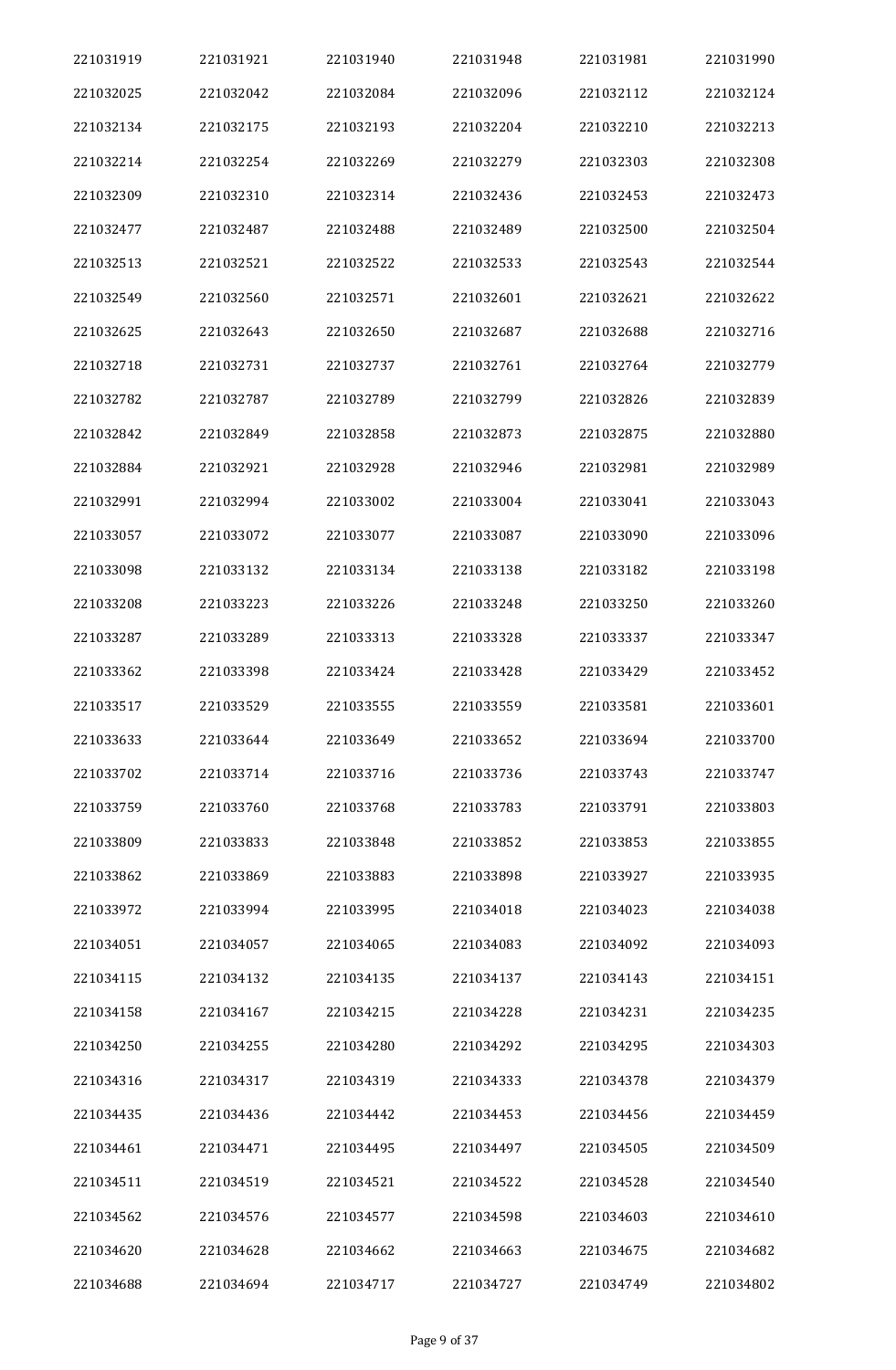| 221034809 | 221034828 | 221034835 | 221034862 | 221034863 | 221034875 |
|-----------|-----------|-----------|-----------|-----------|-----------|
| 221034898 | 221034907 | 221034921 | 221034935 | 221034942 | 221034947 |
| 221034950 | 221034958 | 221034979 | 221034980 | 221035006 | 221035022 |
| 221035028 | 221035044 | 221035060 | 221035074 | 221035186 | 221035198 |
| 221035202 | 221035212 | 221035224 | 221035226 | 221035250 | 221035253 |
| 221035257 | 221035267 | 221035272 | 221035273 | 221035280 | 221035282 |
| 221035285 | 221035286 | 221035287 | 221035292 | 221035307 | 221035319 |
| 221035368 | 221035373 | 221035377 | 221035393 | 221035396 | 221035414 |
| 221035417 | 221035419 | 221035427 | 221035429 | 221035437 | 221035442 |
| 221035447 | 221035456 | 221035466 | 221035467 | 221035469 | 221035477 |
| 221035481 | 221035510 | 221035525 | 221035582 | 221035584 | 221035595 |
| 221035623 | 221035624 | 221035626 | 221035633 | 221035651 | 221035674 |
| 221035693 | 221035702 | 221035704 | 221035719 | 221035744 | 221035751 |
| 221035754 | 221035795 | 221035798 | 221035816 | 221035818 | 221035847 |
| 221035892 | 221035913 | 221035966 | 221035967 | 221035971 | 221035980 |
| 221035987 | 221035992 | 221036014 | 221036022 | 221036025 | 221036051 |
| 221036095 | 221036099 | 221036103 | 221036113 | 221036117 | 221036125 |
| 221036150 | 221036157 | 221036164 | 221036166 | 221036182 | 221036204 |
| 221036210 | 221036211 | 221036222 | 221036264 | 221036278 | 221036287 |
| 221036290 | 221036316 | 221036317 | 221036333 | 221036341 | 221036344 |
| 221036346 | 221036353 | 221036360 | 221036364 | 221036377 | 221036380 |
| 221036400 | 221036403 | 221036425 | 221036454 | 221036494 | 221036502 |
| 221036513 | 221036521 | 221036524 | 221036530 | 221036547 | 221036558 |
| 221036563 | 221036580 | 221036583 | 221036585 | 221036623 | 221036624 |
| 221036659 | 221036679 | 221036683 | 221036688 | 221036692 | 221036704 |
| 221036712 | 221036728 | 221036738 | 221036745 | 221036785 | 221036851 |
| 221036868 | 221036870 | 221036905 | 221036912 | 221036927 | 221036930 |
| 221036935 | 221036953 | 221036982 | 221036991 | 221037008 | 221037012 |
| 221037044 | 221037053 | 221037057 | 221037063 | 221037089 | 221037112 |
| 221037130 | 221037135 | 221037147 | 221037149 | 221037161 | 221037166 |
| 221037167 | 221037169 | 221037172 | 221037199 | 221037221 | 221037224 |
| 221037244 | 221037263 | 221037265 | 221037270 | 221037280 | 221037305 |
| 221037316 | 221037330 | 221037331 | 221037340 | 221037342 | 221037349 |
| 221037378 | 221037395 | 221037399 | 221037407 | 221037408 | 221037412 |
| 221037419 | 221037439 | 221037443 | 221037449 | 221037467 | 221037468 |
| 221037509 | 221037514 | 221037518 | 221037530 | 221037534 | 221037540 |
| 221037545 | 221037566 | 221037569 | 221037572 | 221037619 | 221037638 |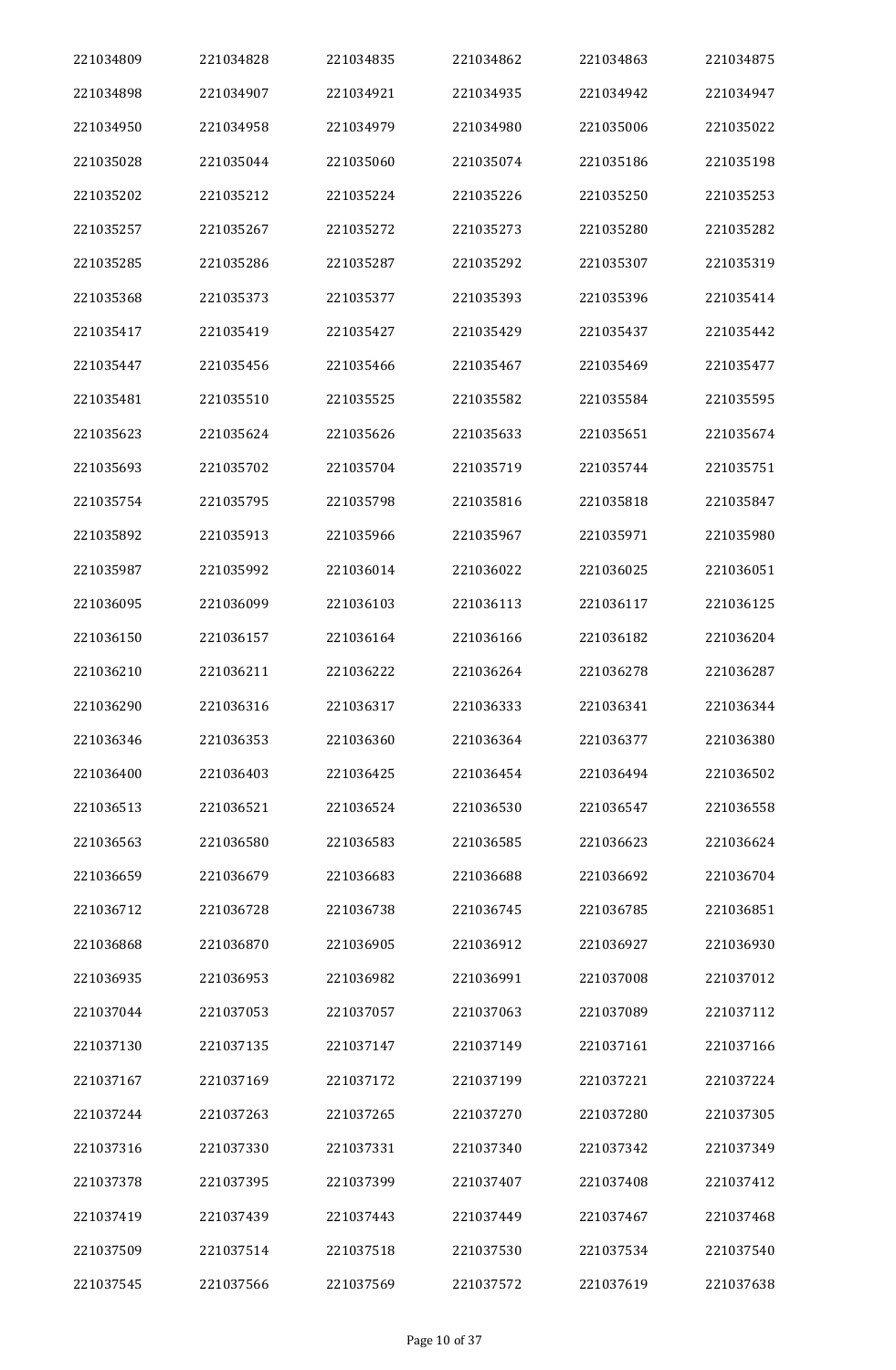| 221037672 | 221037694 | 221037707 | 221037718 | 221037730 | 221037732 |
|-----------|-----------|-----------|-----------|-----------|-----------|
| 221037751 | 221037763 | 221037794 | 221037810 | 221037852 | 221037861 |
| 221037891 | 221037894 | 221037897 | 221037907 | 221037952 | 221037958 |
| 221037972 | 221038029 | 221038039 | 221038047 | 221038062 | 221038073 |
| 221038075 | 221038088 | 221038095 | 221038102 | 221038124 | 221038137 |
| 221038154 | 221038169 | 221038191 | 221038200 | 221038201 | 221038223 |
| 221038235 | 221038247 | 221038270 | 221038291 | 221038303 | 221038319 |
| 221038338 | 221038347 | 221038356 | 221038382 | 221038389 | 221038393 |
| 221038429 | 221038430 | 221038444 | 221038449 | 221038453 | 221038472 |
| 221038475 | 221038488 | 221038493 | 221038495 | 221038496 | 221038497 |
| 221038503 | 221038504 | 221038510 | 221038519 | 221038520 | 221038541 |
| 221038563 | 221038567 | 221038589 | 221038590 | 221038592 | 221038596 |
| 221038602 | 221038610 | 221038611 | 221038616 | 221038617 | 221038637 |
| 221038645 | 221038649 | 221038672 | 221038674 | 221038681 | 221038710 |
| 221038722 | 221038765 | 221038779 | 221038787 | 221038807 | 221038817 |
| 221038818 | 221038826 | 221038833 | 221038837 | 221038849 | 221038886 |
| 221038894 | 221038895 | 221038896 | 221038903 | 221038907 | 221038913 |
| 221038915 | 221038922 | 221038924 | 221038926 | 221038936 | 221038953 |
| 221038966 | 221038998 | 221039001 | 221039054 | 221039071 | 221039096 |
| 221039102 | 221039115 | 221039120 | 221039124 | 221039136 | 221039141 |
| 221039160 | 221039217 | 221039219 | 221039229 | 221039280 | 221039310 |
| 221039341 | 221039350 | 221039368 | 221039395 | 221039421 | 221039446 |
| 221039451 | 221039456 | 221039479 | 221039488 | 221039492 | 221039505 |
| 221039518 | 221039537 | 221039539 | 221039540 | 221039557 | 221039591 |
| 221039611 | 221039617 | 221039625 | 221039644 | 221039650 | 221039654 |
| 221039673 | 221039690 | 221039700 | 221039710 | 221039711 | 221039715 |
| 221039721 | 221039730 | 221039735 | 221039737 | 221039747 | 221039772 |
| 221039782 | 221039801 | 221039805 | 221039832 | 221039847 | 221039849 |
| 221039852 | 221039876 | 221039896 | 221039901 | 221039904 | 221039922 |
| 221039933 | 221039952 | 221039961 | 221039971 | 221040001 | 221040002 |
| 221040006 | 221040023 | 221040028 | 221040030 | 221040063 | 221040085 |
| 221040105 | 221040113 | 221040114 | 221040133 | 221040177 | 221040188 |
| 221040190 | 221040221 | 221040227 | 221040287 | 221040289 | 221040294 |
| 221040297 | 221040300 | 221040327 | 221040339 | 221040358 | 221040361 |
| 221040375 | 221040382 | 221040383 | 221040386 | 221040411 | 221040412 |
| 221040422 | 221040442 | 221040447 | 221040448 | 221040455 | 221040488 |
| 221040496 | 221040521 | 221040523 | 221040532 | 221040537 | 221040547 |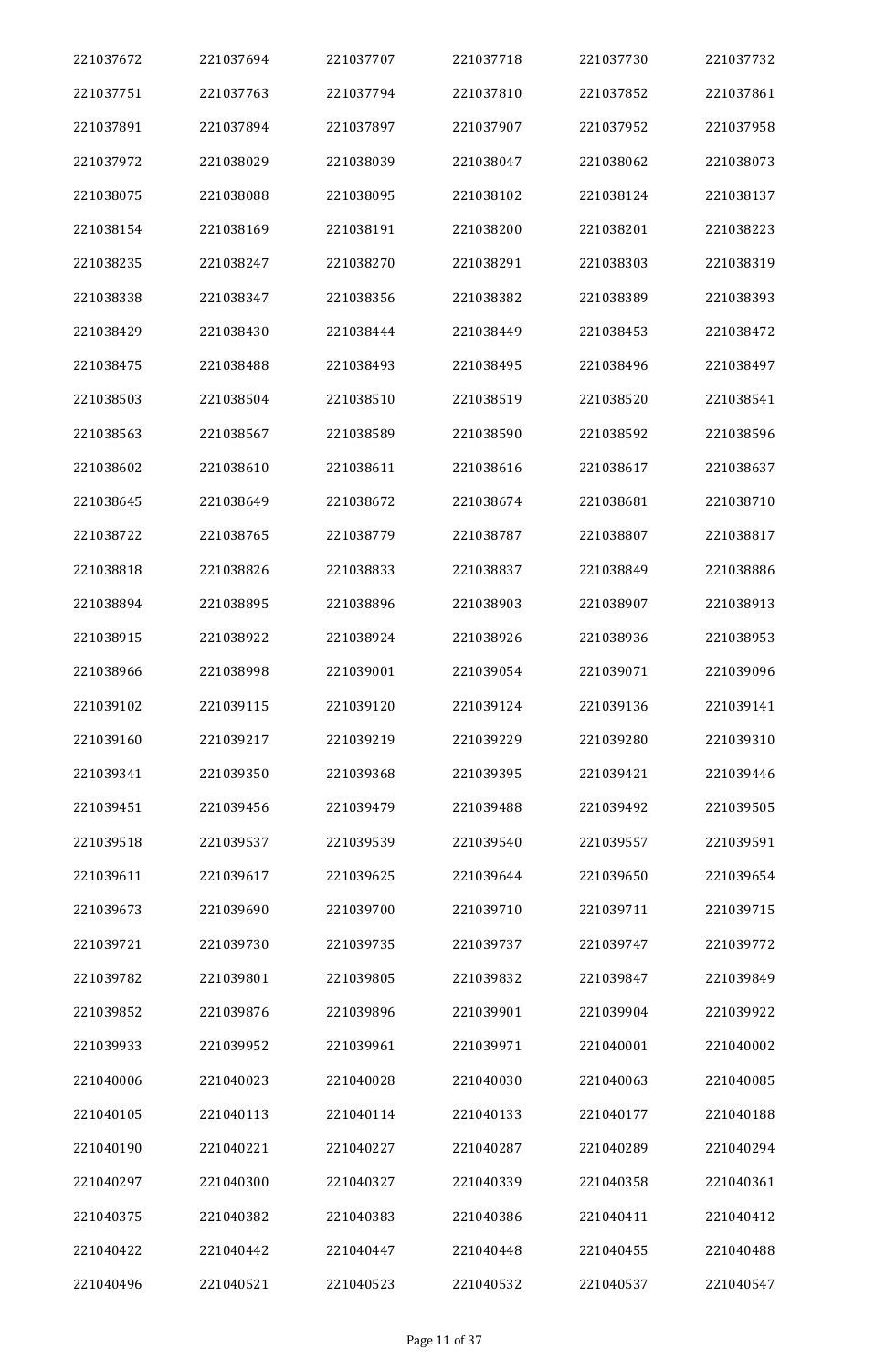| 221040554 | 221040573 | 221040583 | 221040585 | 221040610 | 221040611 |
|-----------|-----------|-----------|-----------|-----------|-----------|
| 221040621 | 221040691 | 221040696 | 221040708 | 221040711 | 221040723 |
| 221040725 | 221040727 | 221040776 | 221040791 | 221040797 | 221040802 |
| 221040814 | 221040833 | 221040849 | 221040852 | 221040853 | 221040872 |
| 221040876 | 221040890 | 221040915 | 221040934 | 221040935 | 221040939 |
| 221040963 | 221040967 | 221040974 | 221040979 | 221040982 | 221040991 |
| 221041013 | 221041042 | 221041048 | 221041055 | 221041056 | 221041129 |
| 221041138 | 221041154 | 221041189 | 221041200 | 221041213 | 221041240 |
| 221041273 | 221041296 | 221041303 | 221041306 | 221041309 | 221041312 |
| 221041339 | 221041348 | 221041356 | 221041382 | 221041385 | 221041427 |
| 221041438 | 221041439 | 221041460 | 221041463 | 221041483 | 221041509 |
| 221041538 | 221041542 | 221041558 | 221041562 | 221041563 | 221041589 |
| 221041601 | 221041608 | 221041662 | 221041683 | 221041704 | 221041708 |
| 221041716 | 221041718 | 221041759 | 221041771 | 221041777 | 221041780 |
| 221041786 | 221041811 | 221041812 | 221041847 | 221041861 | 221041882 |
| 221041884 | 221041888 | 221041894 | 221041910 | 221041925 | 221042052 |
| 221042078 | 221042094 | 221042099 | 221042109 | 221042141 | 221042145 |
| 221042207 | 221042236 | 221042240 | 221042277 | 221042280 | 221042289 |
| 221042293 | 221042294 | 221042314 | 221042326 | 221042344 | 221042346 |
| 221042347 | 221042348 | 221042372 | 221042381 | 221042388 | 221042391 |
| 221042397 | 221042415 | 221042416 | 221042417 | 221042438 | 221042449 |
| 221042461 | 221042468 | 221042478 | 221042486 | 221042500 | 221042502 |
| 221042504 | 221042517 | 221042518 | 221042574 | 221042575 | 221042578 |
| 221042581 | 221042582 | 221042590 | 221042615 | 221042624 | 221042635 |
| 221042654 | 221042673 | 221042680 | 221042684 | 221042696 | 221042699 |
| 221042704 | 221042729 | 221042742 | 221042751 | 221042753 | 221042777 |
| 221042786 | 221042788 | 221042790 | 221042800 | 221042802 | 221042809 |
| 221042815 | 221042827 | 221042851 | 221042865 | 221042868 | 221042903 |
| 221042908 | 221042927 | 221042952 | 221042982 | 221042989 | 221043028 |
| 221043040 | 221043050 | 221043066 | 221043073 | 221043092 | 221043109 |
| 221043117 | 221043164 | 221043165 | 221043169 | 221043190 | 221043192 |
| 221043199 | 221043205 | 221043209 | 221043220 | 221043238 | 221043289 |
| 221043299 | 221043300 | 221043322 | 221043354 | 221043356 | 221043367 |
| 221043368 | 221043385 | 221043391 | 221043408 | 221043412 | 221043413 |
| 221043431 | 221043449 | 221043455 | 221043462 | 221043467 | 221043471 |
| 221043472 | 221043498 | 221043505 | 221043511 | 221043515 | 221043518 |
| 221043551 | 221043553 | 221043562 | 221043589 | 221043594 | 221043606 |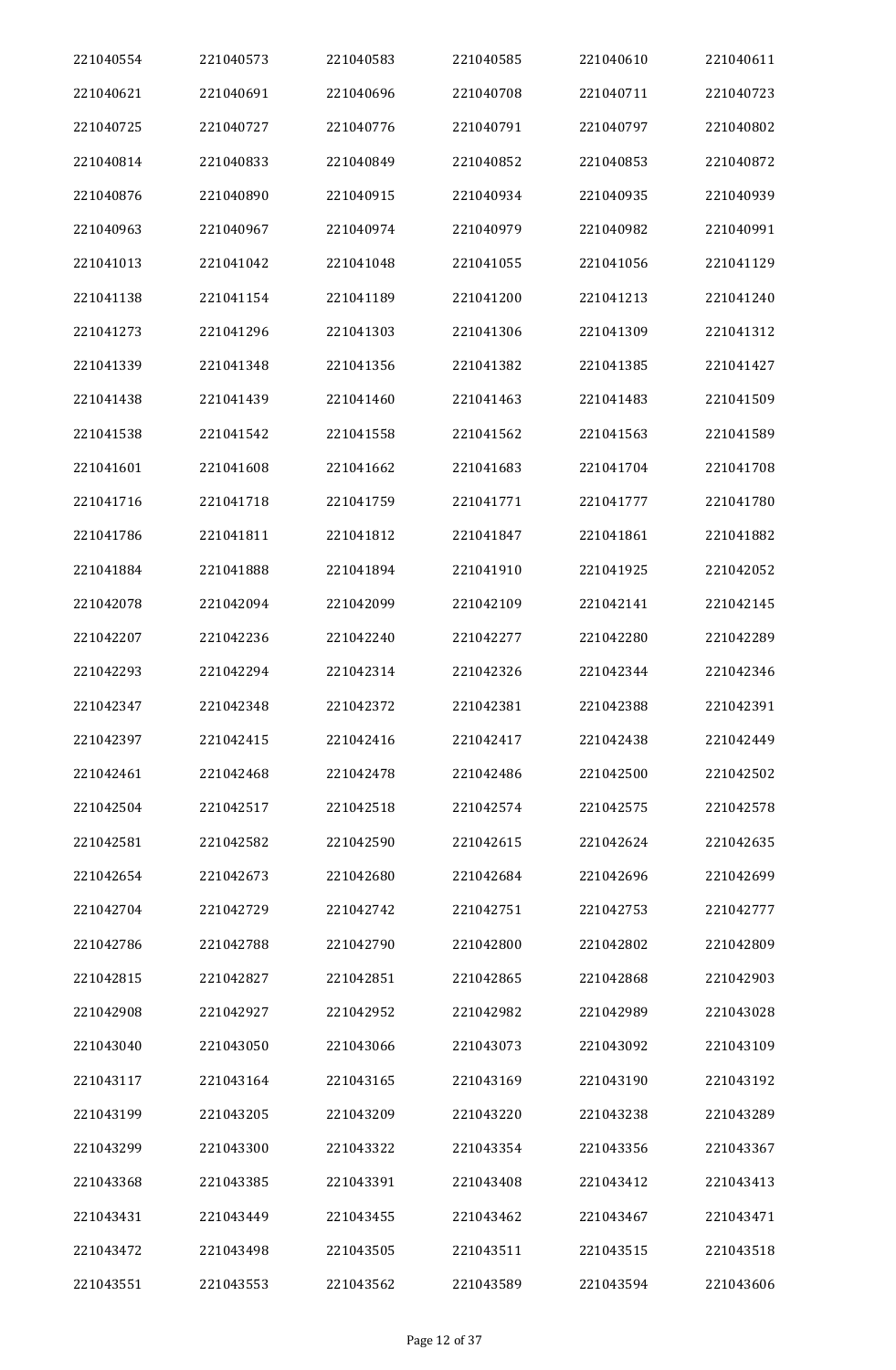| 221043612 | 221043625 | 221043628 | 221043641 | 221043651 | 221043654 |
|-----------|-----------|-----------|-----------|-----------|-----------|
| 221043657 | 221043674 | 221043676 | 221043682 | 221043689 | 221043713 |
| 221043747 | 221043760 | 221043770 | 221043776 | 221043785 | 221043786 |
| 221043795 | 221043842 | 221043863 | 221043869 | 221043870 | 221043930 |
| 221043936 | 221043941 | 221043943 | 221043945 | 221043952 | 221043963 |
| 221043964 | 221043972 | 221043978 | 221043979 | 221043988 | 221043992 |
| 221044002 | 221044051 | 221044054 | 221044077 | 221044082 | 221044096 |
| 221044101 | 221044102 | 221044104 | 221044122 | 221044126 | 221044177 |
| 221044184 | 221044189 | 221044198 | 221044202 | 221044206 | 221044262 |
| 221044277 | 221044278 | 221044300 | 221044305 | 221044314 | 221044336 |
| 221044371 | 221044399 | 221044402 | 221044411 | 221044439 | 221044447 |
| 221044456 | 221044457 | 221044463 | 221044468 | 221044487 | 221044489 |
| 221044512 | 221044517 | 221044552 | 221044563 | 221044574 | 221044575 |
| 221044614 | 221044620 | 221044627 | 221044640 | 221044643 | 221044645 |
| 221044651 | 221044653 | 221044662 | 221044682 | 221044686 | 221044688 |
| 221044701 | 221044740 | 221044746 | 221044783 | 221044788 | 221044808 |
| 221044835 | 221044836 | 221044855 | 221044871 | 221044915 | 221044917 |
| 221044928 | 221044933 | 221044947 | 221044955 | 221044967 | 221044978 |
| 221044993 | 221045009 | 221045016 | 221045017 | 221045026 | 221045028 |
| 221045041 | 221045069 | 221045074 | 221045119 | 221045120 | 221045129 |
| 221045140 | 221045161 | 221045164 | 221045173 | 221045183 | 221045184 |
| 221045186 | 221045203 | 221045204 | 221045210 | 221045240 | 221045245 |
| 221045260 | 221045263 | 221045264 | 221045265 | 221045285 | 221045292 |
| 221045295 | 221045304 | 221045308 | 221045334 | 221045345 | 221045350 |
| 221045363 | 221045367 | 221045375 | 221045386 | 221045389 | 221045391 |
| 221045411 | 221045427 | 221045437 | 221045438 | 221045445 | 221045481 |
| 221045486 | 221045493 | 221045520 | 221045530 | 221045532 | 221045533 |
| 221045538 | 221045549 | 221045587 | 221045598 | 221045619 | 221045620 |
| 221045624 | 221045642 | 221045643 | 221045645 | 221045657 | 221045664 |
| 221045674 | 221045698 | 221045703 | 221045710 | 221045711 | 221045755 |
| 221045761 | 221045766 | 221045770 | 221045773 | 221045793 | 221045797 |
| 221045803 | 221045806 | 221045809 | 221045814 | 221045816 | 221045817 |
| 221045819 | 221045822 | 221045825 | 221045831 | 221045834 | 221045837 |
| 221045842 | 221045860 | 221045863 | 221045871 | 221045875 | 221045893 |
| 221045910 | 221045915 | 221045920 | 221045932 | 221045934 | 221045941 |
| 221045947 | 221045987 | 221046009 | 221046012 | 221046019 | 221046024 |
| 221046029 | 221046035 | 221046046 | 221046050 | 221046058 | 221046068 |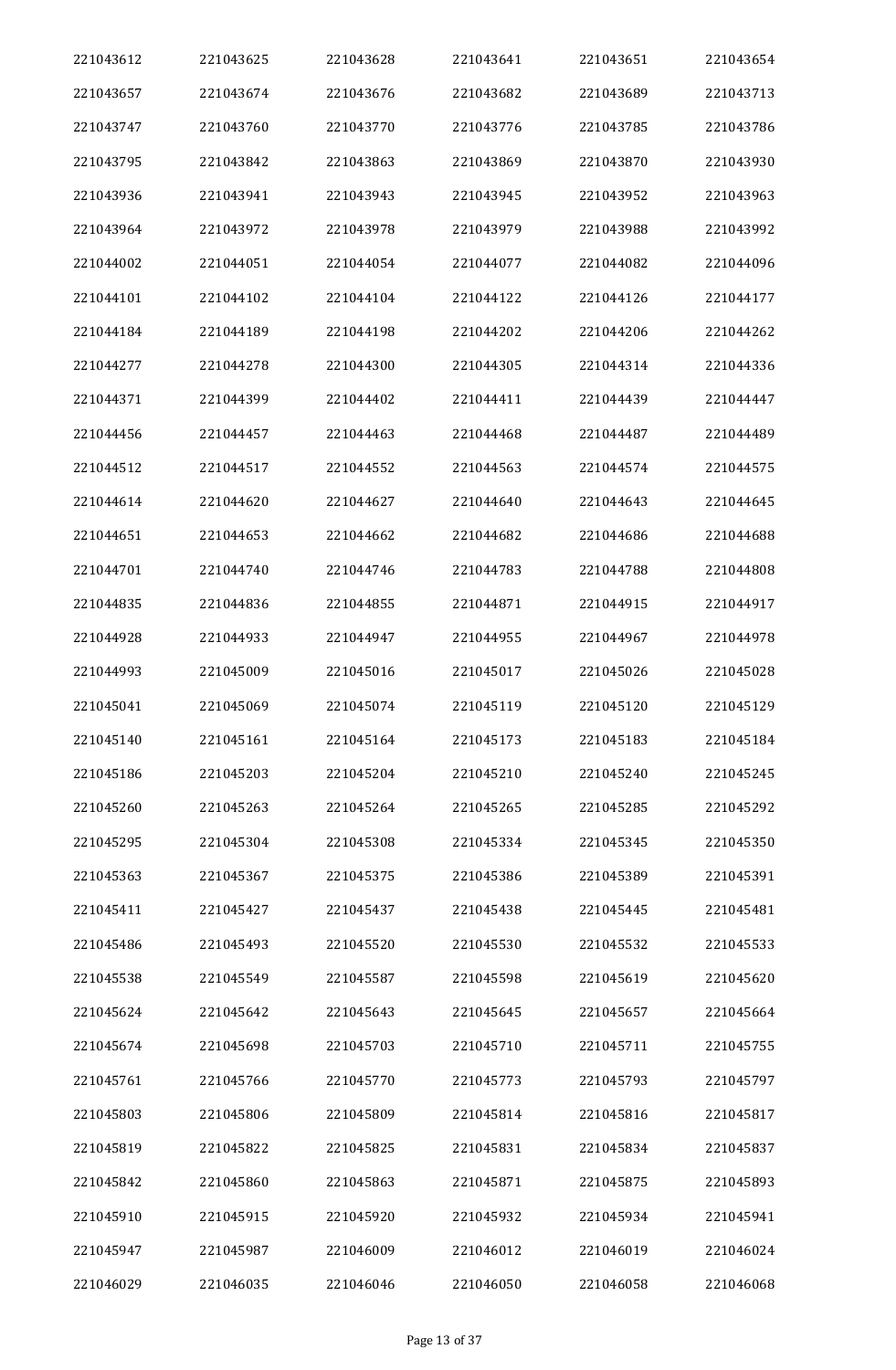| 221046069 | 221046078 | 221046079 | 221046080 | 221046089 | 221046097 |
|-----------|-----------|-----------|-----------|-----------|-----------|
| 221046104 | 221046122 | 221046148 | 221046149 | 221046159 | 221046163 |
| 221046164 | 221046167 | 221046169 | 221046182 | 221046188 | 221046189 |
| 221046218 | 221046245 | 221046247 | 221046265 | 221046270 | 221046275 |
| 221046282 | 221046291 | 221046313 | 221046317 | 221046318 | 221046323 |
| 221046333 | 221046337 | 221046341 | 221046346 | 221046354 | 221046381 |
| 221046395 | 221046397 | 221046400 | 221046404 | 221046405 | 221046422 |
| 221046426 | 221046450 | 221046452 | 221046458 | 221046463 | 221046473 |
| 221046478 | 221046503 | 221046508 | 221046513 | 221046519 | 221046525 |
| 221046539 | 221046543 | 221046575 | 221046589 | 221046590 | 221046592 |
| 221046610 | 221046647 | 221046670 | 221046674 | 221046677 | 221046683 |
| 221046730 | 221046731 | 221046779 | 221046782 | 221046792 | 221046794 |
| 221046833 | 221046868 | 221046871 | 221046879 | 221046892 | 221046903 |
| 221046906 | 221046935 | 221046939 | 221046945 | 221046951 | 221046961 |
| 221046964 | 221046968 | 221046970 | 221046974 | 221046975 | 221046996 |
| 221047012 | 221047026 | 221047028 | 221047039 | 221047042 | 221047049 |
| 221047065 | 221047066 | 221047073 | 221047074 | 221047103 | 221047111 |
| 221047116 | 221047123 | 221047129 | 221047137 | 221047144 | 221047162 |
| 221047168 | 221047177 | 221047182 | 221047184 | 221047188 | 221047201 |
| 221047213 | 221047222 | 221047241 | 221047248 | 221047251 | 221047256 |
| 221047284 | 221047315 | 221047321 | 221047325 | 221047333 | 221047345 |
| 221047348 | 221047359 | 221047362 | 221047369 | 221047398 | 221047399 |
| 221047411 | 221047413 | 221047418 | 221047420 | 221047443 | 221047449 |
| 221047454 | 221047458 | 221047461 | 221047473 | 221047489 | 221047499 |
| 221047509 | 221047518 | 221047519 | 221047520 | 221047526 | 221047555 |
| 221047561 | 221047564 | 221047585 | 221047593 | 221047612 | 221047625 |
| 221047631 | 221047635 | 221047660 | 221047675 | 221047677 | 221047687 |
| 221047708 | 221047713 | 221047721 | 221047735 | 221047737 | 221047738 |
| 221047748 | 221047759 | 221047765 | 221047787 | 221047812 | 221047830 |
| 221047849 | 221047866 | 221047869 | 221047872 | 221047876 | 221047879 |
| 221047881 | 221047891 | 221047897 | 221047905 | 221047909 | 221047941 |
| 221047950 | 221047962 | 221047975 | 221047976 | 221047977 | 221047988 |
| 221047996 | 221048006 | 221048016 | 221048025 | 221048050 | 221048053 |
| 221048072 | 221048088 | 221048092 | 221048171 | 221048177 | 221048181 |
| 221048192 | 221048220 | 221048235 | 221048249 | 221048255 | 221048271 |
| 221048280 | 221048286 | 221048292 | 221048298 | 221048307 | 221048312 |
| 221048334 | 221048346 | 221048360 | 221048369 | 221048380 | 221048384 |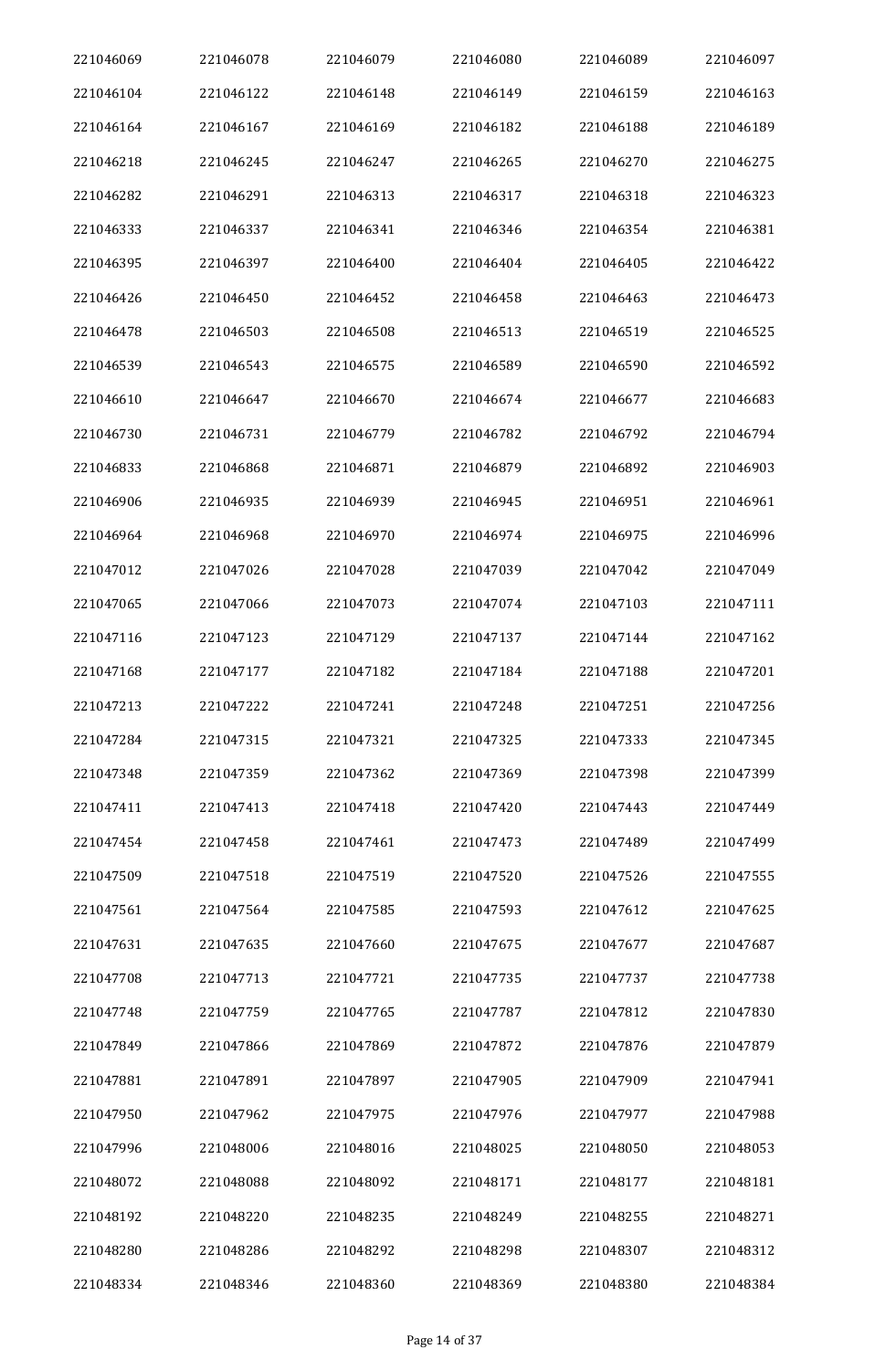| 221048395 | 221048410 | 221048425 | 221048432 | 221048467 | 221048468 |
|-----------|-----------|-----------|-----------|-----------|-----------|
| 221048472 | 221048477 | 221048483 | 221048486 | 221048497 | 221048503 |
| 221048535 | 221048540 | 221048554 | 221048580 | 221048596 | 221048597 |
| 221048604 | 221048617 | 221048633 | 221048636 | 221048641 | 221048684 |
| 221048692 | 221048699 | 221048718 | 221048720 | 221048721 | 221048758 |
| 221048762 | 221048768 | 221048774 | 221048780 | 221048783 | 221048784 |
| 221048796 | 221048804 | 221048805 | 221048807 | 221048815 | 221048820 |
| 221048823 | 221048825 | 221048828 | 221048857 | 221048876 | 221048889 |
| 221048893 | 221048906 | 221048915 | 221048934 | 221048948 | 221048967 |
| 221048977 | 221048979 | 221048986 | 221049025 | 221049044 | 221049045 |
| 221049054 | 221049064 | 221049065 | 221049110 | 221049117 | 221049119 |
| 221049124 | 221049132 | 221049137 | 221049140 | 221049155 | 221049179 |
| 221049182 | 221049227 | 221049248 | 221049274 | 221049311 | 221049321 |
| 221049341 | 221049342 | 221049351 | 221049355 | 221049390 | 221049403 |
| 221049416 | 221049440 | 221049484 | 221049505 | 221049507 | 221049521 |
| 221049588 | 221049593 | 221049597 | 221049607 | 221049659 | 221049670 |
| 221049677 | 221049685 | 221049688 | 221049698 | 221049705 | 221049711 |
| 221049717 | 221049718 | 221049719 | 221049744 | 221049751 | 221049799 |
| 221049806 | 221049807 | 221049808 | 221049818 | 221049830 | 221049832 |
| 221049846 | 221049854 | 221049859 | 221049875 | 221049889 | 221049919 |
| 221049929 | 221049930 | 221049960 | 221049974 | 221049978 | 221049981 |
| 221050049 | 221050050 | 221050085 | 221050087 | 221050093 | 221050098 |
| 221050111 | 221050148 | 221050153 | 221050169 | 221050178 | 221050183 |
| 221050193 | 221050200 | 221050202 | 221050207 | 221050228 | 221050244 |
| 221050270 | 221050278 | 221050300 | 221050305 | 221050317 | 221050320 |
| 221050322 | 221050357 | 221050368 | 221050399 | 221050413 | 221050419 |
| 221050438 | 221050467 | 221050477 | 221050480 | 221050508 | 221050564 |
| 221050593 | 221050606 | 221050641 | 221050652 | 221050658 | 221050673 |
| 221050698 | 221050720 | 221050748 | 221050749 | 221050766 | 221050782 |
| 221050790 | 221050804 | 221050819 | 221050828 | 221050834 | 221050841 |
| 221050852 | 221050855 | 221050857 | 221050864 | 221050886 | 221050918 |
| 221050941 | 221050948 | 221050989 | 221051009 | 221051013 | 221051014 |
| 221051015 | 221051033 | 221051034 | 221051036 | 221051041 | 221051042 |
| 221051050 | 221051087 | 221051097 | 221051121 | 221051135 | 221051144 |
| 221051163 | 221051164 | 221051209 | 221051214 | 221051227 | 221051234 |
| 221051245 | 221051289 | 221051290 | 221051305 | 221051315 | 221051319 |
| 221051320 | 221051330 | 221051339 | 221051344 | 221051353 | 221051363 |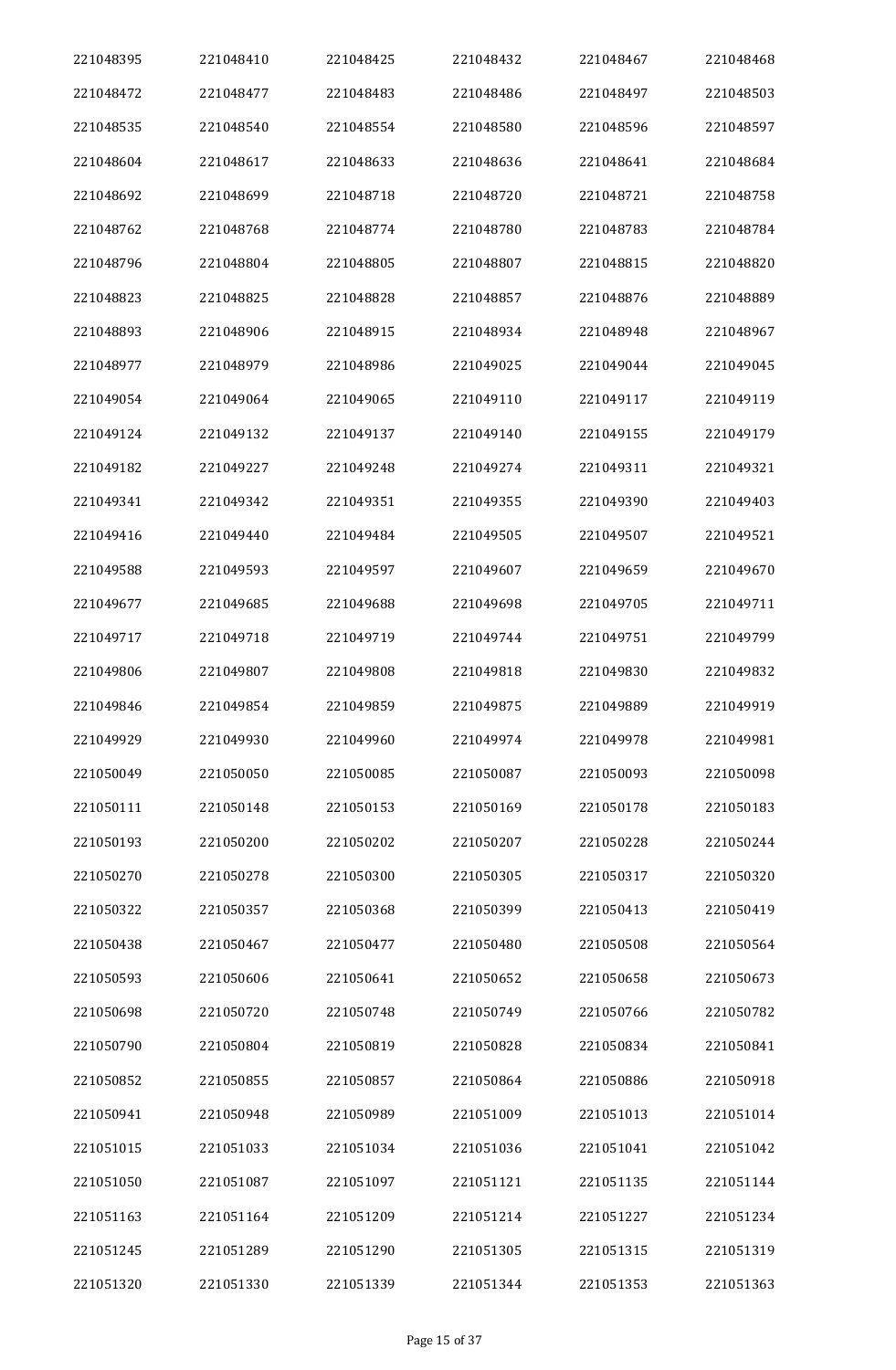| 221051377 | 221051384 | 221051410 | 221051417 | 221051421 | 221051428 |
|-----------|-----------|-----------|-----------|-----------|-----------|
| 221051458 | 221051475 | 221051501 | 221051522 | 221051543 | 221051548 |
| 221051553 | 221051561 | 221051577 | 221051593 | 221051596 | 221051599 |
| 221051600 | 221051609 | 221051626 | 221051682 | 221051683 | 221051686 |
| 221051691 | 221051701 | 221051703 | 221051710 | 221051714 | 221051717 |
| 221051735 | 221051756 | 221051763 | 221051765 | 221051770 | 221051771 |
| 221051783 | 221051786 | 221051806 | 221051815 | 221051822 | 221051823 |
| 221051826 | 221051841 | 221051848 | 221051856 | 221051881 | 221051883 |
| 221051906 | 221051910 | 221051915 | 221051919 | 221051921 | 221051930 |
| 221051936 | 221051943 | 221051948 | 221051952 | 221052003 | 221052007 |
| 221052021 | 221052027 | 221052042 | 221052043 | 221052070 | 221052146 |
| 221052163 | 221052165 | 221052180 | 221052184 | 221052186 | 221052189 |
| 221052191 | 221052200 | 221052252 | 221052256 | 221052258 | 221052262 |
| 221052282 | 221052302 | 221052315 | 221052317 | 221052323 | 221052324 |
| 221052329 | 221052360 | 221052386 | 221052388 | 221052390 | 221052392 |
| 221052398 | 221052404 | 221052441 | 221052442 | 221052443 | 221052448 |
| 221052449 | 221052466 | 221052483 | 221052491 | 221052492 | 221052511 |
| 221052513 | 221052517 | 221052541 | 221052577 | 221052593 | 221052596 |
| 221052671 | 221052672 | 221052679 | 221052684 | 221052693 | 221052696 |
| 221052703 | 221052730 | 221052738 | 221052747 | 221052756 | 221052762 |
| 221052765 | 221052767 | 221052787 | 221052796 | 221052858 | 221052864 |
| 221052876 | 221052879 | 221052887 | 221052898 | 221052926 | 221052933 |
| 221052957 | 221052990 | 221052992 | 221052994 | 221053003 | 221053004 |
| 221053024 | 221053025 | 221053038 | 221053046 | 221053058 | 221053064 |
| 221053070 | 221053073 | 221053082 | 221053083 | 221053097 | 221053105 |
| 221053122 | 221053135 | 221053148 | 221053172 | 221053213 | 221053222 |
| 221053231 | 221053238 | 221053242 | 221053243 | 221053258 | 221053271 |
| 221053276 | 221053297 | 221053298 | 221053303 | 221053304 | 221053306 |
| 221053327 | 221053330 | 221053342 | 221053356 | 221053366 | 221053370 |
| 221053375 | 221053380 | 221053382 | 221053384 | 221053413 | 221053419 |
| 221053443 | 221053455 | 221053468 | 221053480 | 221053483 | 221053485 |
| 221053499 | 221053503 | 221053534 | 221053563 | 221053571 | 221053577 |
| 221053590 | 221053592 | 221053619 | 221053632 | 221053633 | 221053647 |
| 221053669 | 221053679 | 221053680 | 221053681 | 221053696 | 221053714 |
| 221053716 | 221053726 | 221053755 | 221053762 | 221053766 | 221053790 |
| 221053791 | 221053792 | 221053796 | 221053808 | 221053871 | 221053872 |
| 221053916 | 221053918 | 221053925 | 221053962 | 221053968 | 221053989 |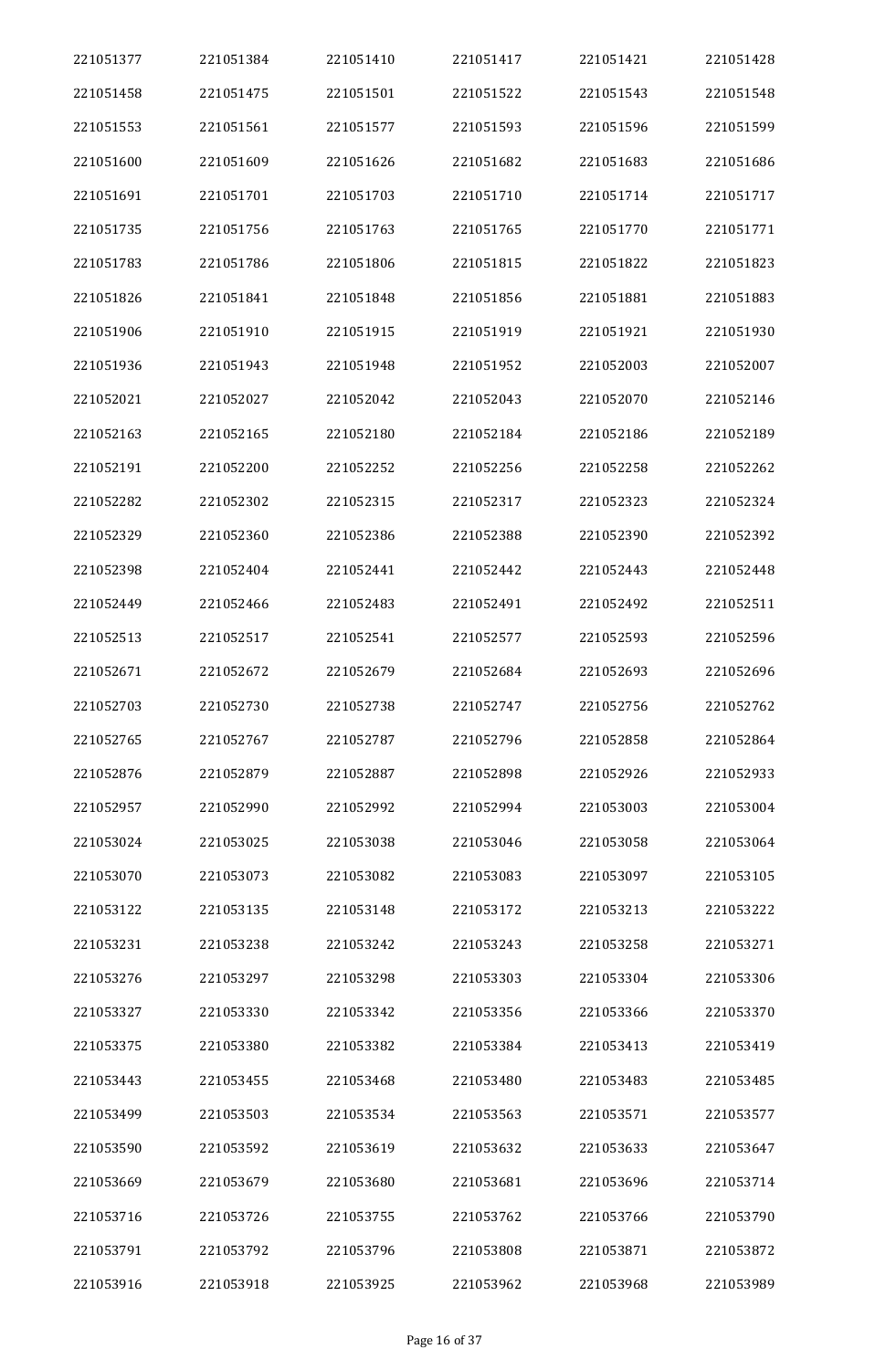| 221053992 | 221054008 | 221054018 | 221054050 | 221054058 | 221054061 |
|-----------|-----------|-----------|-----------|-----------|-----------|
| 221054080 | 221054100 | 221054102 | 221054150 | 221054176 | 221054177 |
| 221054181 | 221054182 | 221054184 | 221054195 | 221054213 | 221054215 |
| 221054255 | 221054285 | 221054308 | 221054321 | 221054332 | 221054341 |
| 221054372 | 221054390 | 221054445 | 221054448 | 221054461 | 221054487 |
| 221054518 | 221054521 | 221054531 | 221054533 | 221054538 | 221054542 |
| 221054560 | 221054581 | 221054582 | 221054601 | 221054622 | 221054628 |
| 221054640 | 221054658 | 221054660 | 221054661 | 221054662 | 221054665 |
| 221054676 | 221054681 | 221054710 | 221054727 | 221054732 | 221054733 |
| 221054752 | 221054762 | 221054764 | 221054772 | 221054786 | 221054794 |
| 221054799 | 221054804 | 221054808 | 221054822 | 221054832 | 221054834 |
| 221054844 | 221054855 | 221054858 | 221054863 | 221054880 | 221054886 |
| 221054892 | 221054908 | 221054953 | 221054960 | 221054986 | 221054988 |
| 221054997 | 221055024 | 221055026 | 221055040 | 221055044 | 221055054 |
| 221055057 | 221055059 | 221055060 | 221055064 | 221055077 | 221055126 |
| 221055145 | 221055162 | 221055166 | 221055173 | 221055177 | 221055184 |
| 221055199 | 221055202 | 221055208 | 221055209 | 221055213 | 221055225 |
| 221055231 | 221055232 | 221055236 | 221055239 | 221055248 | 221055253 |
| 221055259 | 221055313 | 221055328 | 221055336 | 221055337 | 221055352 |
| 221055409 | 221055414 | 221055434 | 221055441 | 221055466 | 221055468 |
| 221055469 | 221055479 | 221055480 | 221055490 | 221055554 | 221055570 |
| 221055584 | 221055593 | 221055596 | 221055614 | 221055632 | 221055660 |
| 221055678 | 221055685 | 221055689 | 221055715 | 221055726 | 221055729 |
| 221055742 | 221055744 | 221055747 | 221055751 | 221055764 | 221055789 |
| 221055797 | 221055817 | 221055823 | 221055835 | 221055836 | 221055837 |
| 221055839 | 221055850 | 221055865 | 221055869 | 221055903 | 221055938 |
| 221055954 | 221055959 | 221055960 | 221056018 | 221056032 | 221056037 |
| 221056045 | 221056046 | 221056059 | 221056085 | 221056089 | 221056103 |
| 221056105 | 221056108 | 221056138 | 221056144 | 221056157 | 221056185 |
| 221056189 | 221056193 | 221056197 | 221056210 | 221056217 | 221056231 |
| 221056233 | 221056242 | 221056256 | 221056265 | 221056271 | 221056274 |
| 221056291 | 221056296 | 221056304 | 221056317 | 221056324 | 221056331 |
| 221056338 | 221056342 | 221056343 | 221056354 | 221056379 | 221056394 |
| 221056397 | 221056409 | 221056413 | 221056416 | 221056424 | 221056444 |
| 221056454 | 221056468 | 221056469 | 221056479 | 221056480 | 221056513 |
| 221056519 | 221056530 | 221056535 | 221056539 | 221056542 | 221056567 |
| 221056576 | 221056597 | 221056607 | 221056626 | 221056632 | 221056637 |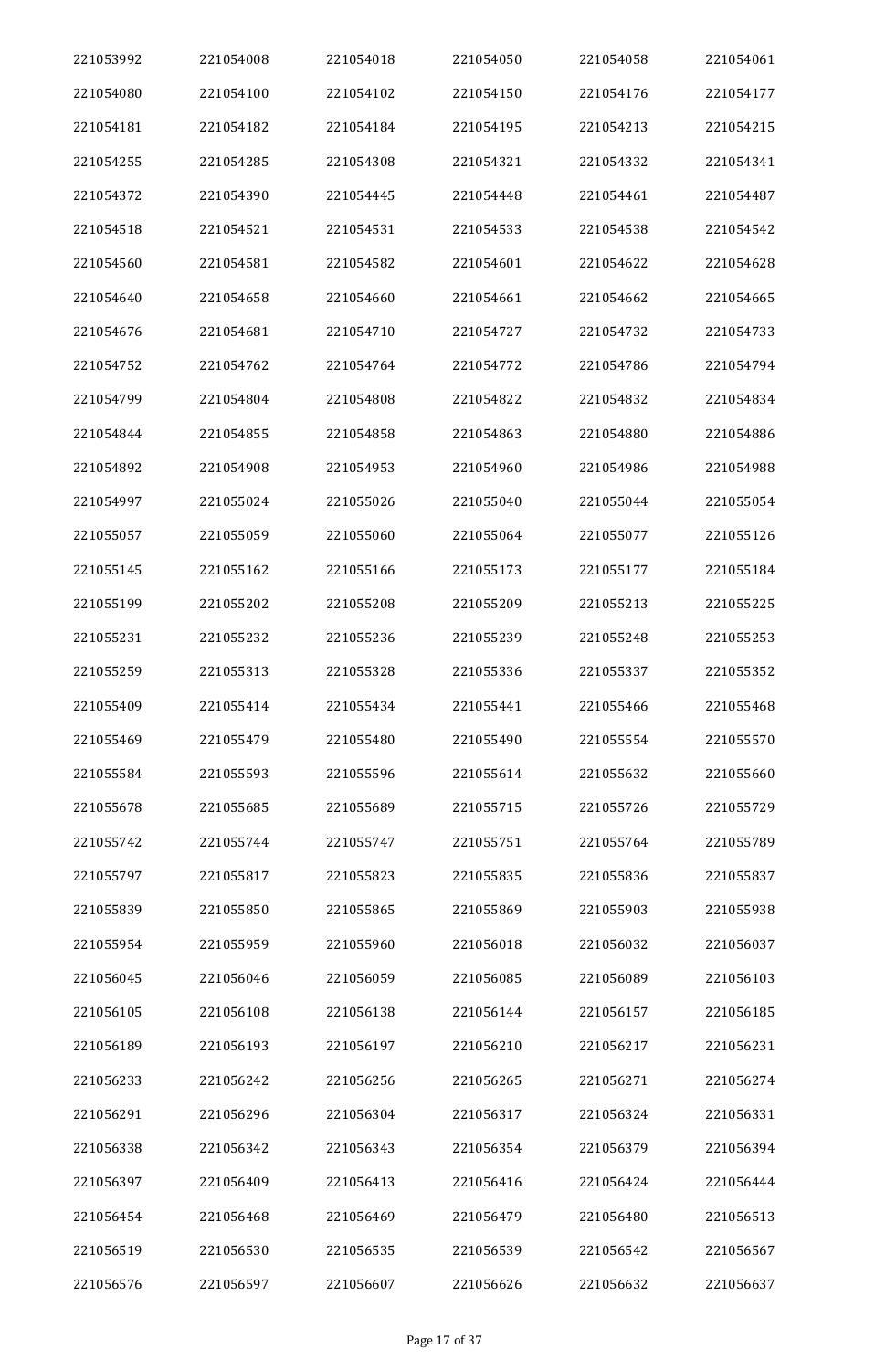| 221056666 | 221056689 | 221056690 | 221056718 | 221056723 | 221056736 |
|-----------|-----------|-----------|-----------|-----------|-----------|
| 221056741 | 221056746 | 221056761 | 221056764 | 221056781 | 221056786 |
| 221056795 | 221056797 | 221056814 | 221056826 | 221056842 | 221056851 |
| 221056859 | 221056861 | 221056862 | 221056871 | 221056882 | 221056898 |
| 221056899 | 221056900 | 221056915 | 221056949 | 221057049 | 221057068 |
| 221057072 | 221057082 | 221057093 | 221057133 | 221057138 | 221057143 |
| 221057145 | 221057161 | 221057181 | 221057208 | 221057212 | 221057240 |
| 221057262 | 221057273 | 221057284 | 221057293 | 221057325 | 221057326 |
| 221057356 | 221057362 | 221057366 | 221057384 | 221057390 | 221057391 |
| 221057487 | 221057495 | 221057498 | 221057501 | 221057508 | 221057511 |
| 221057520 | 221057521 | 221057527 | 221057546 | 221057551 | 221057557 |
| 221057583 | 221057585 | 221057587 | 221057590 | 221057625 | 221057636 |
| 221057660 | 221057667 | 221057682 | 221057686 | 221057690 | 221057699 |
| 221057736 | 221057747 | 221057759 | 221057763 | 221057764 | 221057800 |
| 221057803 | 221057808 | 221057844 | 221057847 | 221057856 | 221057860 |
| 221057880 | 221057912 | 221057920 | 221057928 | 221057937 | 221057960 |
| 221057981 | 221058013 | 221058021 | 221058022 | 221058030 | 221058043 |
| 221058081 | 221058099 | 221058110 | 221058134 | 221058137 | 221058144 |
| 221058145 | 221058156 | 221058157 | 221058160 | 221058176 | 221058185 |
| 221058197 | 221058221 | 221058238 | 221058241 | 221058246 | 221058280 |
| 221058286 | 221058287 | 221058302 | 221058310 | 221058318 | 221058321 |
| 221058334 | 221058340 | 221058348 | 221058379 | 221058381 | 221058390 |
| 221058391 | 221058393 | 221058402 | 221058403 | 221058408 | 221058420 |
| 221058446 | 221058450 | 221058509 | 221058519 | 221058521 | 221058530 |
| 221058545 | 221058552 | 221058577 | 221058642 | 221058643 | 221058645 |
| 221058651 | 221058657 | 221058694 | 221058695 | 221058699 | 221058705 |
| 221058721 | 221058734 | 221058749 | 221058751 | 221058772 | 221058774 |
| 221058777 | 221058782 | 221058784 | 221058786 | 221058787 | 221058793 |
| 221058802 | 221058813 | 221058844 | 221058845 | 221058851 | 221058866 |
| 221058873 | 221058876 | 221058884 | 221058885 | 221058889 | 221058890 |
| 221058906 | 221058914 | 221058919 | 221058924 | 221058927 | 221058943 |
| 221058946 | 221058966 | 221058972 | 221058975 | 221058976 | 221058983 |
| 221058988 | 221059016 | 221059023 | 221059042 | 221059070 | 221059075 |
| 221059086 | 221059089 | 221059099 | 221059105 | 221059126 | 221059144 |
| 221059158 | 221059164 | 221059166 | 221059168 | 221059174 | 221059176 |
| 221059191 | 221059193 | 221059215 | 221059220 | 221059234 | 221059264 |
| 221059265 | 221059280 | 221059289 | 221059309 | 221059321 | 221059370 |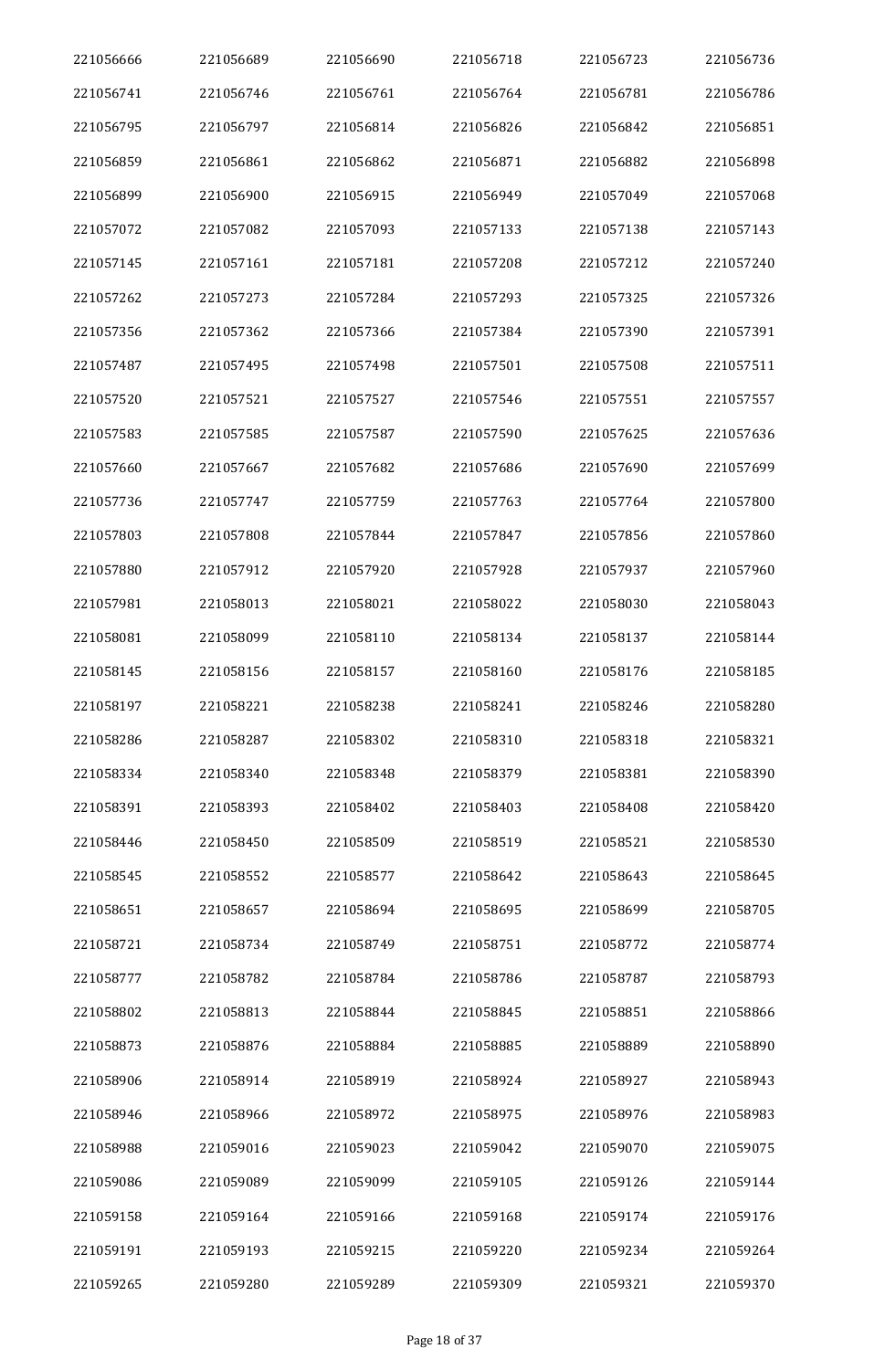| 221059378 | 221059393 | 221059411 | 221059413 | 221059417 | 221059422 |
|-----------|-----------|-----------|-----------|-----------|-----------|
| 221059426 | 221059432 | 221059437 | 221059441 | 221059443 | 221059461 |
| 221059469 | 221059474 | 221059480 | 221059510 | 221059517 | 221059527 |
| 221059537 | 221059539 | 221059544 | 221059555 | 221059582 | 221059591 |
| 221059611 | 221059612 | 221059617 | 221059631 | 221059635 | 221059682 |
| 221059695 | 221059698 | 221059712 | 221059725 | 221059735 | 221059743 |
| 221059777 | 221059779 | 221059782 | 221059786 | 221059789 | 221059799 |
| 221059819 | 221059833 | 221059876 | 221059890 | 221059909 | 221059912 |
| 221059920 | 221059960 | 221059977 | 221059979 | 221059987 | 221059995 |
| 221059996 | 221060001 | 221060007 | 221060063 | 221060064 | 221060087 |
| 221060090 | 221060117 | 221060122 | 221060130 | 221060138 | 221060148 |
| 221060168 | 221060173 | 221060184 | 221060189 | 221060192 | 221060205 |
| 221060233 | 221060236 | 221060240 | 221060261 | 221060267 | 221060288 |
| 221060291 | 221060298 | 221060300 | 221060345 | 221060365 | 221060401 |
| 221060424 | 221060426 | 221060446 | 221060463 | 221060477 | 221060487 |
| 221060496 | 221060499 | 221060513 | 221060546 | 221060566 | 221060571 |
| 221060598 | 221060624 | 221060635 | 221060638 | 221060645 | 221060660 |
| 221060688 | 221060702 | 221060739 | 221060748 | 221060787 | 221060791 |
| 221060797 | 221060801 | 221060812 | 221060816 | 221060836 | 221060850 |
| 221060852 | 221060853 | 221060854 | 221060863 | 221060927 | 221060930 |
| 221060936 | 221060973 | 221061037 | 221061041 | 221061046 | 221061050 |
| 221061063 | 221061121 | 221061136 | 221061161 | 221061167 | 221061172 |
| 221061182 | 221061198 | 221061223 | 221061226 | 221061229 | 221061254 |
| 221061281 | 221061307 | 221061347 | 221061367 | 221061368 | 221061388 |
| 221061392 | 221061421 | 221061436 | 221061437 | 221061439 | 221061465 |
| 221061469 | 221061475 | 221061495 | 221061504 | 221061508 | 221061515 |
| 221061518 | 221061525 | 221061558 | 221061583 | 221061597 | 221061604 |
| 221061612 | 221061616 | 221061617 | 221061620 | 221061624 | 221061636 |
| 221061648 | 221061658 | 221061662 | 221061669 | 221061700 | 221061722 |
| 221061723 | 221061732 | 221061751 | 221061752 | 221061756 | 221061757 |
| 221061759 | 221061760 | 221061793 | 221061795 | 221061806 | 221061811 |
| 221061818 | 221061828 | 221061831 | 221061836 | 221061854 | 221061889 |
| 221061897 | 221061910 | 221061935 | 221061948 | 221061994 | 221062016 |
| 221062018 | 221062030 | 221062032 | 221062041 | 221062049 | 221062050 |
| 221062054 | 221062071 | 221062074 | 221062080 | 221062090 | 221062101 |
| 221062126 | 221062127 | 221062149 | 221062151 | 221062165 | 221062171 |
| 221062176 | 221062200 | 221062201 | 221062216 | 221062224 | 221062251 |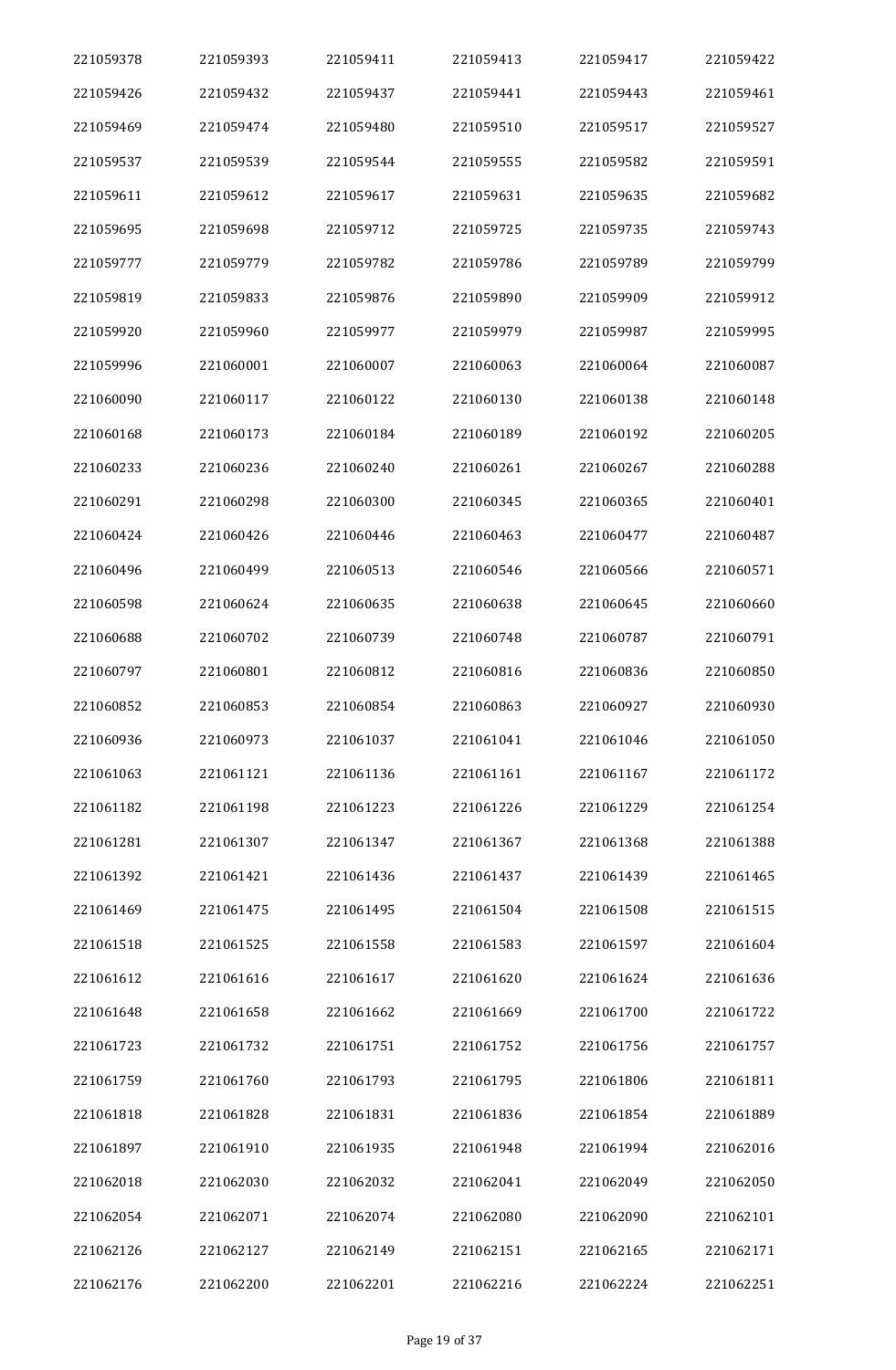| 221062255 | 221062281 | 221062287 | 221062295 | 221062305 | 221062318 |
|-----------|-----------|-----------|-----------|-----------|-----------|
| 221062323 | 221062328 | 221062378 | 221062431 | 221062440 | 221062441 |
| 221062464 | 221062476 | 221062489 | 221062517 | 221062535 | 221062547 |
| 221062553 | 221062555 | 221062587 | 221062622 | 221062634 | 221062655 |
| 221062660 | 221062673 | 221062702 | 221062720 | 221062721 | 221062722 |
| 221062723 | 221062735 | 221062741 | 221062763 | 221062789 | 221062808 |
| 221062814 | 221062831 | 221062833 | 221062836 | 221062845 | 221062849 |
| 221062881 | 221062901 | 221062932 | 221062934 | 221062951 | 221062956 |
| 221062960 | 221062964 | 221062975 | 221062982 | 221063003 | 221063015 |
| 221063030 | 221063041 | 221063053 | 221063062 | 221063071 | 221063087 |
| 221063118 | 221063119 | 221063121 | 221063122 | 221063125 | 221063127 |
| 221063143 | 221063171 | 221063191 | 221063211 | 221063262 | 221063281 |
| 221063286 | 221063292 | 221063309 | 221063317 | 221063319 | 221063328 |
| 221063331 | 221063373 | 221063387 | 221063445 | 221063483 | 221063487 |
| 221063488 | 221063490 | 221063496 | 221063507 | 221063526 | 221063544 |
| 221063548 | 221063572 | 221063576 | 221063594 | 221063629 | 221063630 |
| 221063646 | 221063681 | 221063702 | 221063715 | 221063722 | 221063724 |
| 221063728 | 221063734 | 221063738 | 221063746 | 221063751 | 221063764 |
| 221063776 | 221063794 | 221063804 | 221063808 | 221063811 | 221063825 |
| 221063844 | 221063875 | 221063900 | 221063906 | 221063985 | 221064017 |
| 221064030 | 221064037 | 221064051 | 221064058 | 221064070 | 221064074 |
| 221064083 | 221064093 | 221064096 | 221064103 | 221064104 | 221064113 |
| 221064129 | 221064140 | 221064143 | 221064156 | 221064209 | 221064249 |
| 221064251 | 221064262 | 221064275 | 221064286 | 221064298 | 221064301 |
| 221064303 | 221064333 | 221064342 | 221064343 | 221064353 | 221064374 |
| 221064382 | 221064394 | 221064398 | 221064430 | 221064438 | 221064446 |
| 221064447 | 221064450 | 221064492 | 221064496 | 221064510 | 221064526 |
| 221064528 | 221064540 | 221064541 | 221064571 | 221064585 | 221064600 |
| 221064639 | 221064643 | 221064678 | 221064700 | 221064715 | 221064736 |
| 221064743 | 221064764 | 221064765 | 221064768 | 221064786 | 221064799 |
| 221064852 | 221064893 | 221064896 | 221064897 | 221064901 | 221064914 |
| 221064932 | 221064967 | 221064979 | 221064983 | 221064984 | 221065007 |
| 221065018 | 221065026 | 221065036 | 221065041 | 221065056 | 221065059 |
| 221065070 | 221065086 | 221065094 | 221065096 | 221065115 | 221065118 |
| 221065119 | 221065126 | 221065142 | 221065148 | 221065150 | 221065174 |
| 221065217 | 221065223 | 221065239 | 221065244 | 221065248 | 221065251 |
| 221065257 | 221065362 | 221065363 | 221065364 | 221065374 | 221065402 |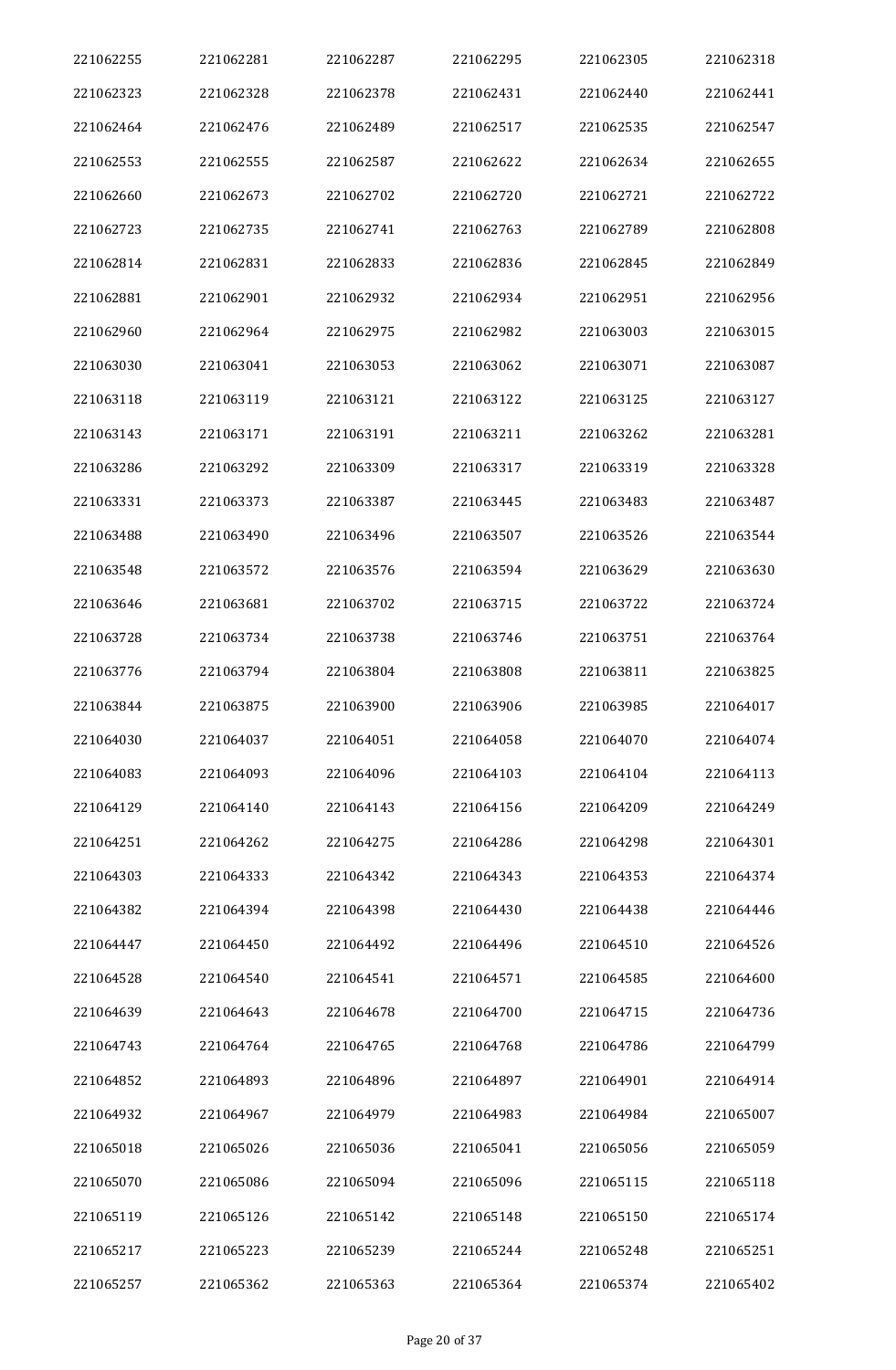| 221065429 | 221065482 | 221065490 | 221065497 | 221065498 | 221065510 |
|-----------|-----------|-----------|-----------|-----------|-----------|
| 221065511 | 221065539 | 221065546 | 221065564 | 221065568 | 221065570 |
| 221065579 | 221065602 | 221065619 | 221065620 | 221065633 | 221065634 |
| 221065641 | 221065658 | 221065666 | 221065675 | 221065695 | 221065708 |
| 221065801 | 221065804 | 221065805 | 221065812 | 221065858 | 221065875 |
| 221065881 | 221065894 | 221065923 | 221065925 | 221065944 | 221065969 |
| 221066004 | 221066018 | 221066028 | 221066035 | 221066040 | 221066044 |
| 221066084 | 221066085 | 221066089 | 221066101 | 221066107 | 221066108 |
| 221066129 | 221066139 | 221066149 | 221066152 | 221066170 | 221066172 |
| 221066183 | 221066192 | 221066194 | 221066212 | 221066230 | 221066251 |
| 221066267 | 221066270 | 221066285 | 221066286 | 221066290 | 221066314 |
| 221066342 | 221066355 | 221066368 | 221066396 | 221066398 | 221066449 |
| 221066451 | 221066452 | 221066454 | 221066458 | 221066466 | 221066471 |
| 221066473 | 221066477 | 221066492 | 221066506 | 221066522 | 221066533 |
| 221066539 | 221066561 | 221066562 | 221066570 | 221066579 | 221066580 |
| 221066584 | 221066586 | 221066592 | 221066597 | 221066600 | 221066605 |
| 221066626 | 221066629 | 221066691 | 221066709 | 221066713 | 221066721 |
| 221066723 | 221066728 | 221066731 | 221066738 | 221066760 | 221066797 |
| 221066816 | 221066821 | 221066829 | 221066846 | 221066867 | 221066881 |
| 221066895 | 221066908 | 221066914 | 221066941 | 221066968 | 221066980 |
| 221066991 | 221067021 | 221067044 | 221067052 | 221067121 | 221067134 |
| 221067142 | 221067146 | 221067147 | 221067154 | 221067156 | 221067169 |
| 221067200 | 221067216 | 221067223 | 221067235 | 221067236 | 221067249 |
| 221067265 | 221067338 | 221067349 | 221067377 | 221067380 | 221067384 |
| 221067388 | 221067424 | 221067427 | 221067447 | 221067452 | 221067466 |
| 221067469 | 221067478 | 221067490 | 221067494 | 221067500 | 221067537 |
| 221067565 | 221067617 | 221067651 | 221067671 | 221067678 | 221067679 |
| 221067703 | 221067709 | 221067711 | 221067749 | 221067769 | 221067823 |
| 221067832 | 221067865 | 221067889 | 221067900 | 221067903 | 221067930 |
| 221067943 | 221067954 | 221068013 | 221068028 | 221068039 | 221068052 |
| 221068078 | 221068082 | 221068086 | 221068104 | 221068106 | 221068124 |
| 221068144 | 221068145 | 221068146 | 221068191 | 221068211 | 221068224 |
| 221068228 | 221068259 | 221068293 | 221068312 | 221068353 | 221068366 |
| 221068367 | 221068369 | 221068374 | 221068388 | 221068419 | 221068436 |
| 221068455 | 221068464 | 221068490 | 221068492 | 221068493 | 221068499 |
| 221068501 | 221068503 | 221068508 | 221068509 | 221068517 | 221068521 |
| 221068526 | 221068529 | 221068531 | 221068558 | 221068562 | 221068585 |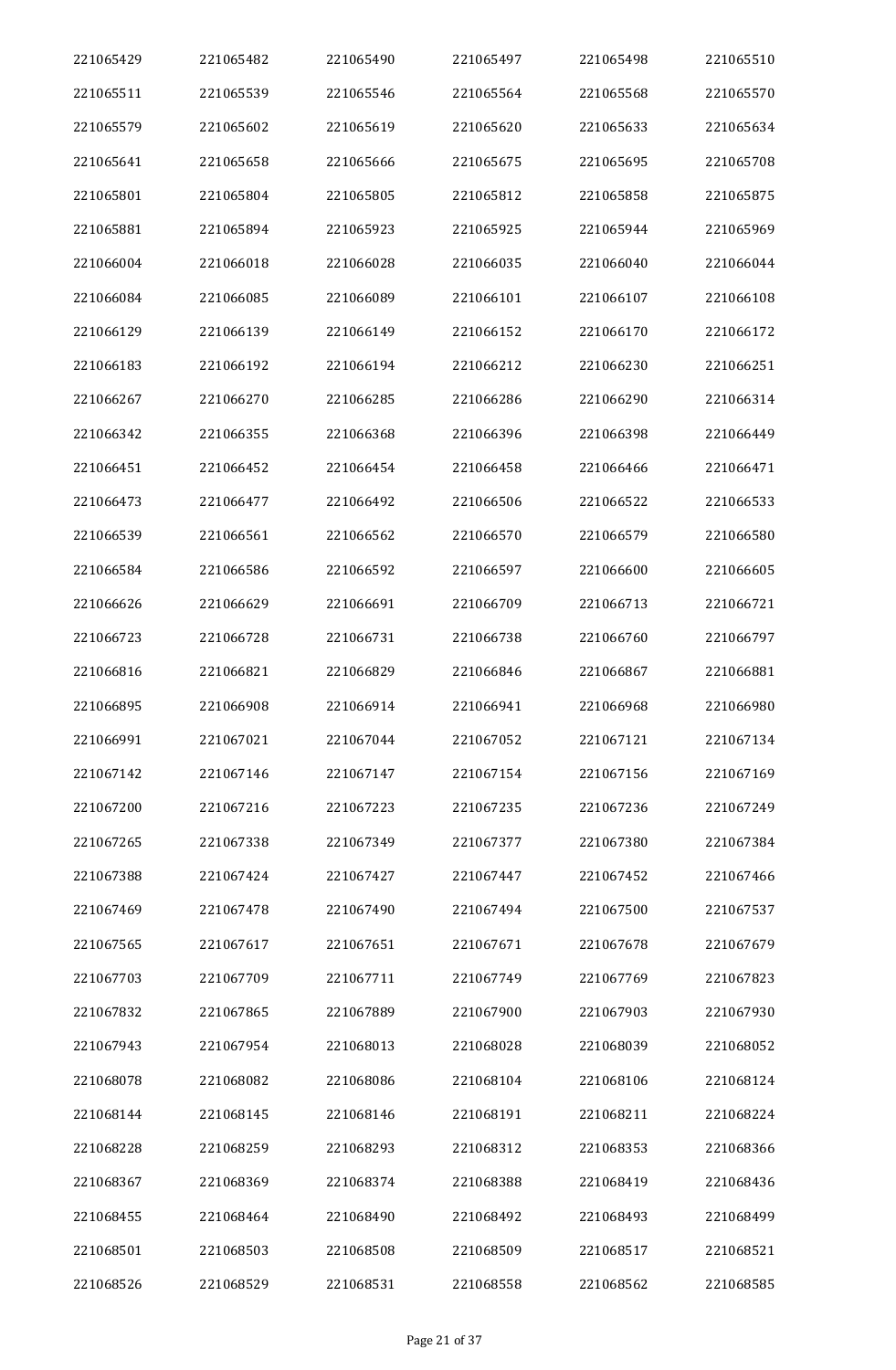| 221068591 | 221068599 | 221068605 | 221068606 | 221068633 | 221068639 |
|-----------|-----------|-----------|-----------|-----------|-----------|
| 221068667 | 221068673 | 221068684 | 221068706 | 221068739 | 221068759 |
| 221068772 | 221068802 | 221068808 | 221068828 | 221068873 | 221068882 |
| 221068893 | 221068898 | 221068951 | 221068981 | 221068983 | 221069008 |
| 221069015 | 221069028 | 221069035 | 221069041 | 221069042 | 221069079 |
| 221069080 | 221069095 | 221069151 | 221069173 | 221069176 | 221069178 |
| 221069191 | 221069223 | 221069243 | 221069257 | 221069289 | 221069293 |
| 221069333 | 221069338 | 221069341 | 221069343 | 221069344 | 221069350 |
| 221069366 | 221069367 | 221069476 | 221069497 | 221069508 | 221069510 |
| 221069519 | 221069546 | 221069580 | 221069581 | 221069582 | 221069586 |
| 221069619 | 221069635 | 221069636 | 221069641 | 221069645 | 221069667 |
| 221069677 | 221069693 | 221069695 | 221069699 | 221069710 | 221069744 |
| 221069754 | 221069757 | 221069886 | 221069918 | 221069929 | 221069960 |
| 221069987 | 221070009 | 221070016 | 221070033 | 221070037 | 221070046 |
| 221070056 | 221070065 | 221070090 | 221070091 | 221070108 | 221070114 |
| 221070119 | 221070122 | 221070129 | 221070138 | 221070176 | 221070181 |
| 221070212 | 221070226 | 221070228 | 221070265 | 221070267 | 221070287 |
| 221070343 | 221070363 | 221070382 | 221070391 | 221070513 | 221070530 |
| 221070539 | 221070574 | 221070583 | 221070590 | 221070616 | 221070633 |
| 221070662 | 221070664 | 221070668 | 221070670 | 221070676 | 221070688 |
| 221070692 | 221070704 | 221070714 | 221070716 | 221070742 | 221070745 |
| 221070754 | 221070755 | 221070756 | 221070763 | 221070767 | 221070771 |
| 221070810 | 221070811 | 221070879 | 221070885 | 221070891 | 221070912 |
| 221070918 | 221070952 | 221070955 | 221070958 | 221070959 | 221070974 |
| 221070989 | 221071022 | 221071025 | 221071036 | 221071052 | 221071055 |
| 221071061 | 221071071 | 221071073 | 221071078 | 221071094 | 221071109 |
| 221071129 | 221071147 | 221071199 | 221071230 | 221071287 | 221071295 |
| 221071297 | 221071362 | 221071364 | 221071376 | 221071391 | 221071433 |
| 221071437 | 221071459 | 221071504 | 221071507 | 221071521 | 221071557 |
| 221071562 | 221071612 | 221071637 | 221071641 | 221071660 | 221071663 |
| 221071665 | 221071668 | 221071672 | 221071678 | 221071687 | 221071712 |
| 221071715 | 221071723 | 221071739 | 221071755 | 221071790 | 221071800 |
| 221071808 | 221071842 | 221071852 | 221071933 | 221071943 | 221071962 |
| 221071971 | 221071977 | 221071994 | 221072000 | 221072022 | 221072026 |
| 221072027 | 221072031 | 221072038 | 221072075 | 221072100 | 221072116 |
| 221072122 | 221072144 | 221072215 | 221072254 | 221072269 | 221072271 |
| 221072283 | 221072344 | 221072347 | 221072385 | 221072401 | 221072414 |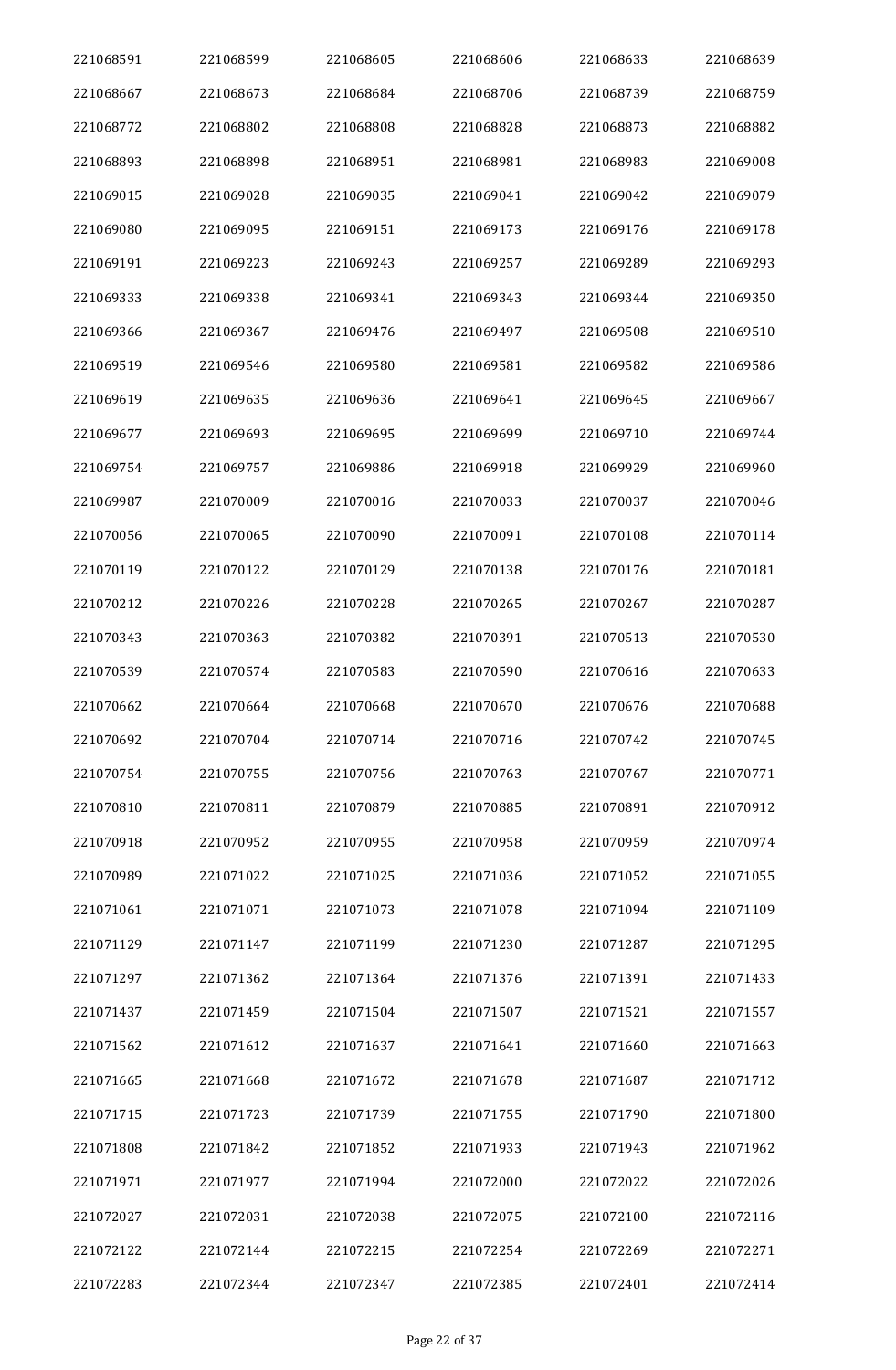| 221072444 | 221072463 | 221072491 | 221072513 | 221072517 | 221072529 |
|-----------|-----------|-----------|-----------|-----------|-----------|
| 221072556 | 221072558 | 221072564 | 221072630 | 221072641 | 221072645 |
| 221072657 | 221072661 | 221072669 | 221072674 | 221072681 | 221072704 |
| 221072705 | 221072714 | 221072739 | 221072760 | 221072764 | 221072783 |
| 221072834 | 221072838 | 221072870 | 221072877 | 221072898 | 221072905 |
| 221072907 | 221072911 | 221072939 | 221072955 | 221072972 | 221073006 |
| 221073027 | 221073040 | 221073057 | 221073075 | 221073084 | 221073107 |
| 221073110 | 221073136 | 221073138 | 221073151 | 221073158 | 221073206 |
| 221073239 | 221073241 | 221073247 | 221073264 | 221073265 | 221073295 |
| 221073298 | 221073312 | 221073339 | 221073374 | 221073387 | 221073393 |
| 221073405 | 221073408 | 221073412 | 221073413 | 221073416 | 221073420 |
| 221073422 | 221073430 | 221073437 | 221073447 | 221073460 | 221073479 |
| 221073482 | 221073562 | 221073600 | 221073606 | 221073614 | 221073615 |
| 221073640 | 221073673 | 221073675 | 221073693 | 221073730 | 221073753 |
| 221073798 | 221073821 | 221073869 | 221073872 | 221073911 | 221073935 |
| 221073938 | 221073942 | 221073994 | 221074004 | 221074006 | 221074009 |
| 221074029 | 221074082 | 221074090 | 221074096 | 221074102 | 221074115 |
| 221074129 | 221074150 | 221074174 | 221074193 | 221074206 | 221074207 |
| 221074223 | 221074227 | 221074233 | 221074251 | 221074254 | 221074259 |
| 221074260 | 221074262 | 221074268 | 221074290 | 221074338 | 221074343 |
| 221074414 | 221074426 | 221074436 | 221074448 | 221074449 | 221074451 |
| 221074462 | 221074488 | 221074504 | 221074508 | 221074518 | 221074571 |
| 221074655 | 221074665 | 221074673 | 221074678 | 221074699 | 221074702 |
| 221074723 | 221074728 | 221074766 | 221074772 | 221074779 | 221074815 |
| 221074828 | 221074846 | 221074855 | 221074877 | 221074886 | 221074958 |
| 221074960 | 221074965 | 221074984 | 221074999 | 221075008 | 221075021 |
| 221075053 | 221075063 | 221075089 | 221075138 | 221075140 | 221075145 |
| 221075151 | 221075153 | 221075156 | 221075158 | 221075166 | 221075168 |
| 221075175 | 221075186 | 221075209 | 221075231 | 221075233 | 221075253 |
| 221075310 | 221075342 | 221075359 | 221075367 | 221075374 | 221075386 |
| 221075387 | 221075391 | 221075420 | 221075441 | 221075450 | 221075461 |
| 221075462 | 221075463 | 221075484 | 221075495 | 221075513 | 221075516 |
| 221075518 | 221075534 | 221075537 | 221075551 | 221075597 | 221075598 |
| 221075606 | 221075608 | 221075609 | 221075613 | 221075616 | 221075620 |
| 221075635 | 221075645 | 221075661 | 221075670 | 221075676 | 221075712 |
| 221075728 | 221075774 | 221075778 | 221075826 | 221075855 | 221075865 |
| 221075868 | 221075870 | 221075873 | 221075881 | 221075933 | 221075937 |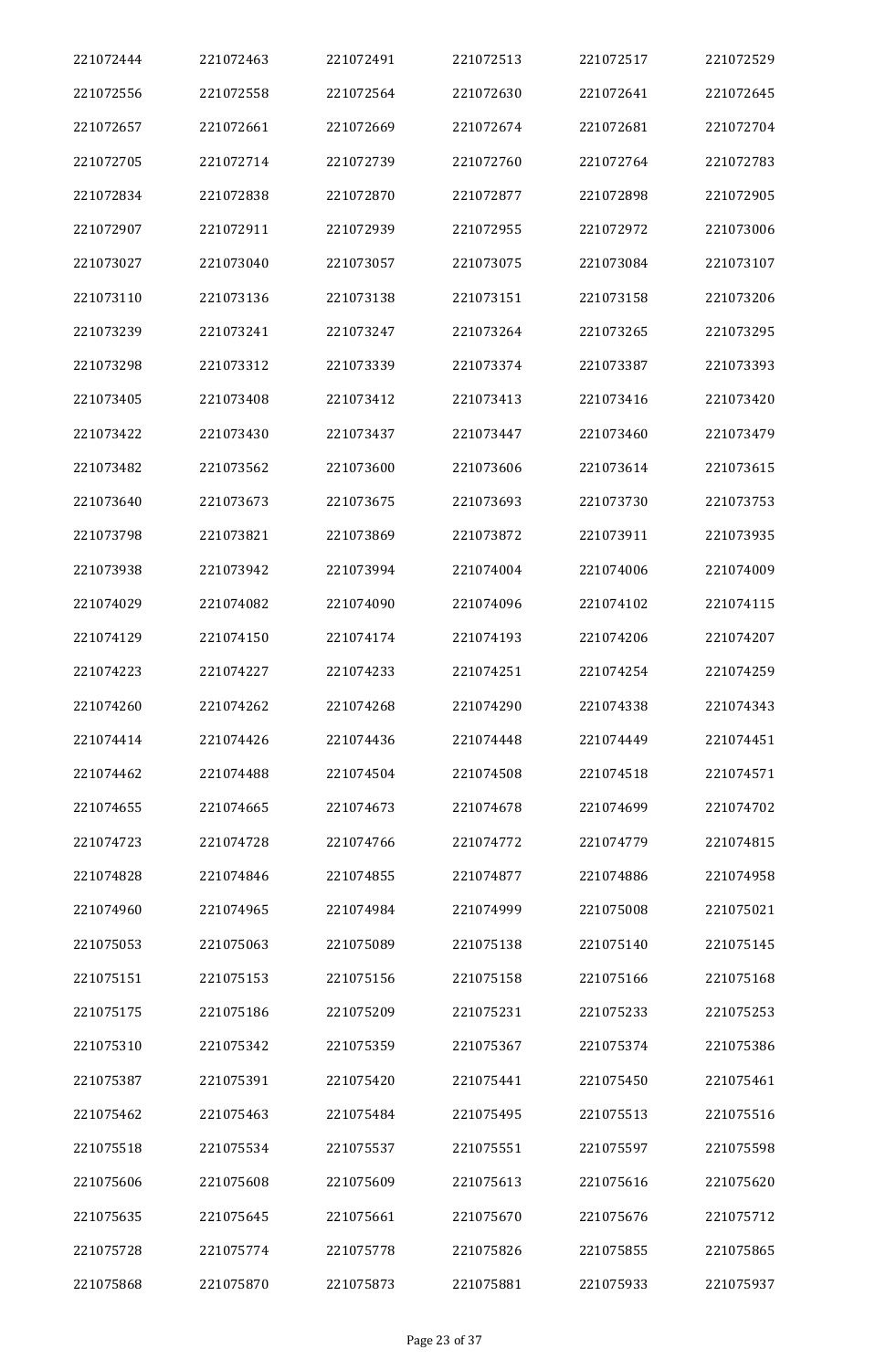| 221075943 | 221075966 | 221075967 | 221075970 | 221075998 | 221076004 |
|-----------|-----------|-----------|-----------|-----------|-----------|
| 221076017 | 221076022 | 221076036 | 221076081 | 221076100 | 221076124 |
| 221076135 | 221076142 | 221076156 | 221076161 | 221076185 | 221076224 |
| 221076228 | 221076230 | 221076232 | 221076268 | 221076273 | 221076321 |
| 221076366 | 221076397 | 221076398 | 221076406 | 221076420 | 221076424 |
| 221076444 | 221076449 | 221076485 | 221076486 | 221076490 | 221076502 |
| 221076522 | 221076536 | 221076537 | 221076552 | 221076595 | 221076605 |
| 221076609 | 221076629 | 221076636 | 221076653 | 221076665 | 221076674 |
| 221076695 | 221076696 | 221076697 | 221076712 | 221076717 | 221076721 |
| 221076738 | 221076750 | 221076776 | 221076786 | 221076792 | 221076796 |
| 221076804 | 221076837 | 221076838 | 221076849 | 221076857 | 221076858 |
| 221076893 | 221076903 | 221076915 | 221076916 | 221076924 | 221076929 |
| 221076932 | 221076945 | 221077029 | 221077040 | 221077046 | 221077048 |
| 221077060 | 221077105 | 221077118 | 221077126 | 221077134 | 221077142 |
| 221077153 | 221077171 | 221077202 | 221077206 | 221077229 | 221077286 |
| 221077333 | 221077334 | 221077351 | 221077395 | 221077405 | 221077416 |
| 221077423 | 221077433 | 221077436 | 221077451 | 221077454 | 221077501 |
| 221077502 | 221077534 | 221077536 | 221077538 | 221077563 | 221077579 |
| 221077596 | 221077605 | 221077616 | 221077624 | 221077627 | 221077628 |
| 221077655 | 221077693 | 221077711 | 221077714 | 221077720 | 221077738 |
| 221077765 | 221077797 | 221077803 | 221077808 | 221077810 | 221077820 |
| 221077822 | 221077834 | 221077848 | 221077864 | 221077885 | 221077911 |
| 221077921 | 221077926 | 221077955 | 221077965 | 221077987 | 221077996 |
| 221078027 | 221078053 | 221078060 | 221078068 | 221078099 | 221078126 |
| 221078139 | 221078141 | 221078157 | 221078171 | 221078186 | 221078223 |
| 221078242 | 221078302 | 221078307 | 221078318 | 221078327 | 221078337 |
| 221078344 | 221078351 | 221078358 | 221078360 | 221078369 | 221078377 |
| 221078385 | 221078407 | 221078414 | 221078431 | 221078456 | 221078457 |
| 221078460 | 221078485 | 221078533 | 221078603 | 221078631 | 221078646 |
| 221078665 | 221078672 | 221078690 | 221078702 | 221078708 | 221078712 |
| 221078719 | 221078766 | 221078767 | 221078772 | 221078788 | 221078807 |
| 221078818 | 221078826 | 221078831 | 221078839 | 221078849 | 221078923 |
| 221078924 | 221078949 | 221078953 | 221079036 | 221079049 | 221079068 |
| 221079070 | 221079073 | 221079079 | 221079117 | 221079155 | 221079163 |
| 221079178 | 221079193 | 221079211 | 221079222 | 221079229 | 221079242 |
| 221079257 | 221079267 | 221079269 | 221079288 | 221079305 | 221079335 |
| 221079368 | 221079402 | 221079432 | 221079448 | 221079460 | 221079468 |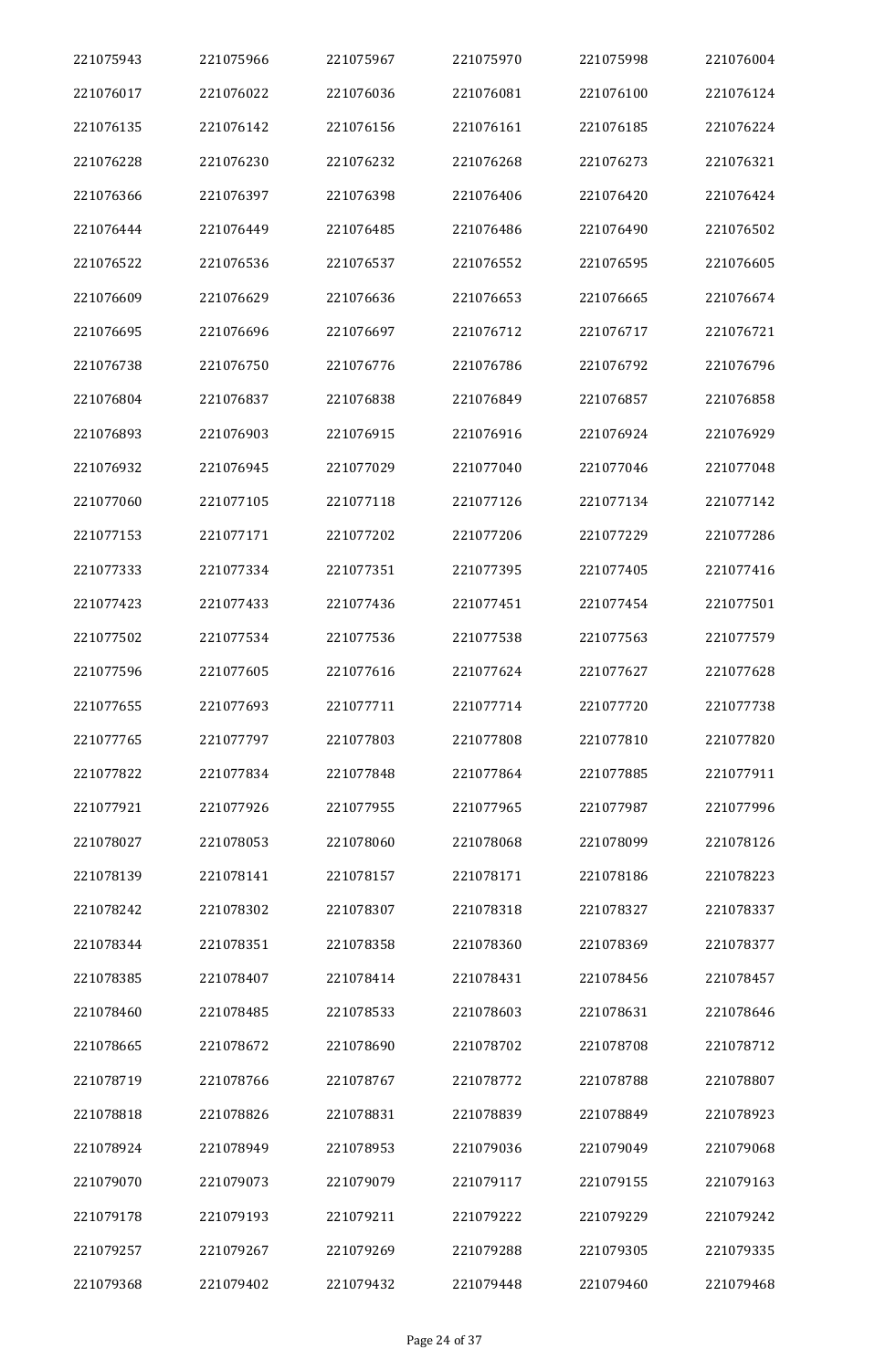| 221079484 | 221079487 | 221079501 | 221079543 | 221079546 | 221079551 |
|-----------|-----------|-----------|-----------|-----------|-----------|
| 221079705 | 221079711 | 221079745 | 221079780 | 221079781 | 221079782 |
| 221079792 | 221079803 | 221079810 | 221079861 | 221079867 | 221079895 |
| 221079917 | 221079926 | 221079932 | 221079944 | 221079945 | 221079963 |
| 221079973 | 221079984 | 221080032 | 221080033 | 221080037 | 221080044 |
| 221080053 | 221080070 | 221080093 | 221080096 | 221080097 | 221080161 |
| 221080189 | 221080199 | 221080202 | 221080211 | 221080226 | 221080233 |
| 221080236 | 221080247 | 221080248 | 221080250 | 221080262 | 221080269 |
| 221080298 | 221080316 | 221080344 | 221080377 | 221080387 | 221080389 |
| 221080444 | 221080446 | 221080494 | 221080522 | 221080532 | 221080573 |
| 221080583 | 221080586 | 221080591 | 221080630 | 221080655 | 221080662 |
| 221080684 | 221080715 | 221080744 | 221080778 | 221080784 | 221080788 |
| 221080802 | 221080805 | 221080829 | 221080832 | 221080847 | 221080880 |
| 221080893 | 221080894 | 221080902 | 221080946 | 221080976 | 221080997 |
| 221081008 | 221081016 | 221081048 | 221081082 | 221081095 | 221081152 |
| 221081166 | 221081199 | 221081209 | 221081215 | 221081231 | 221081234 |
| 221081280 | 221081298 | 221081308 | 221081310 | 221081319 | 221081328 |
| 221081333 | 221081366 | 221081415 | 221081426 | 221081468 | 221081498 |
| 221081499 | 221081505 | 221081518 | 221081533 | 221081535 | 221081543 |
| 221081544 | 221081580 | 221081584 | 221081592 | 221081597 | 221081599 |
| 221081600 | 221081631 | 221081633 | 221081647 | 221081670 | 221081687 |
| 221081695 | 221081723 | 221081724 | 221081738 | 221081750 | 221081802 |
| 221081812 | 221081835 | 221081885 | 221081887 | 221081934 | 221081937 |
| 221081992 | 221081994 | 221082024 | 221082063 | 221082067 | 221082102 |
| 221082105 | 221082118 | 221082148 | 221082157 | 221082174 | 221082195 |
| 221082197 | 221082261 | 221082271 | 221082286 | 221082313 | 221082316 |
| 221082395 | 221082397 | 221082401 | 221082447 | 221082458 | 221082488 |
| 221082495 | 221082496 | 221082529 | 221082536 | 221082537 | 221082547 |
| 221082553 | 221082574 | 221082578 | 221082662 | 221082689 | 221082708 |
| 221082723 | 221082735 | 221082747 | 221082800 | 221082802 | 221082809 |
| 221082810 | 221082827 | 221082872 | 221082890 | 221082895 | 221082950 |
| 221082961 | 221082962 | 221082973 | 221082996 | 221083007 | 221083044 |
| 221083066 | 221083067 | 221083078 | 221083082 | 221083093 | 221083140 |
| 221083149 | 221083171 | 221083178 | 221083196 | 221083218 | 221083222 |
| 221083297 | 221083307 | 221083308 | 221083316 | 221083336 | 221083396 |
| 221083407 | 221083429 | 221083432 | 221083434 | 221083435 | 221083436 |
| 221083440 | 221083448 | 221083461 | 221083467 | 221083528 | 221083544 |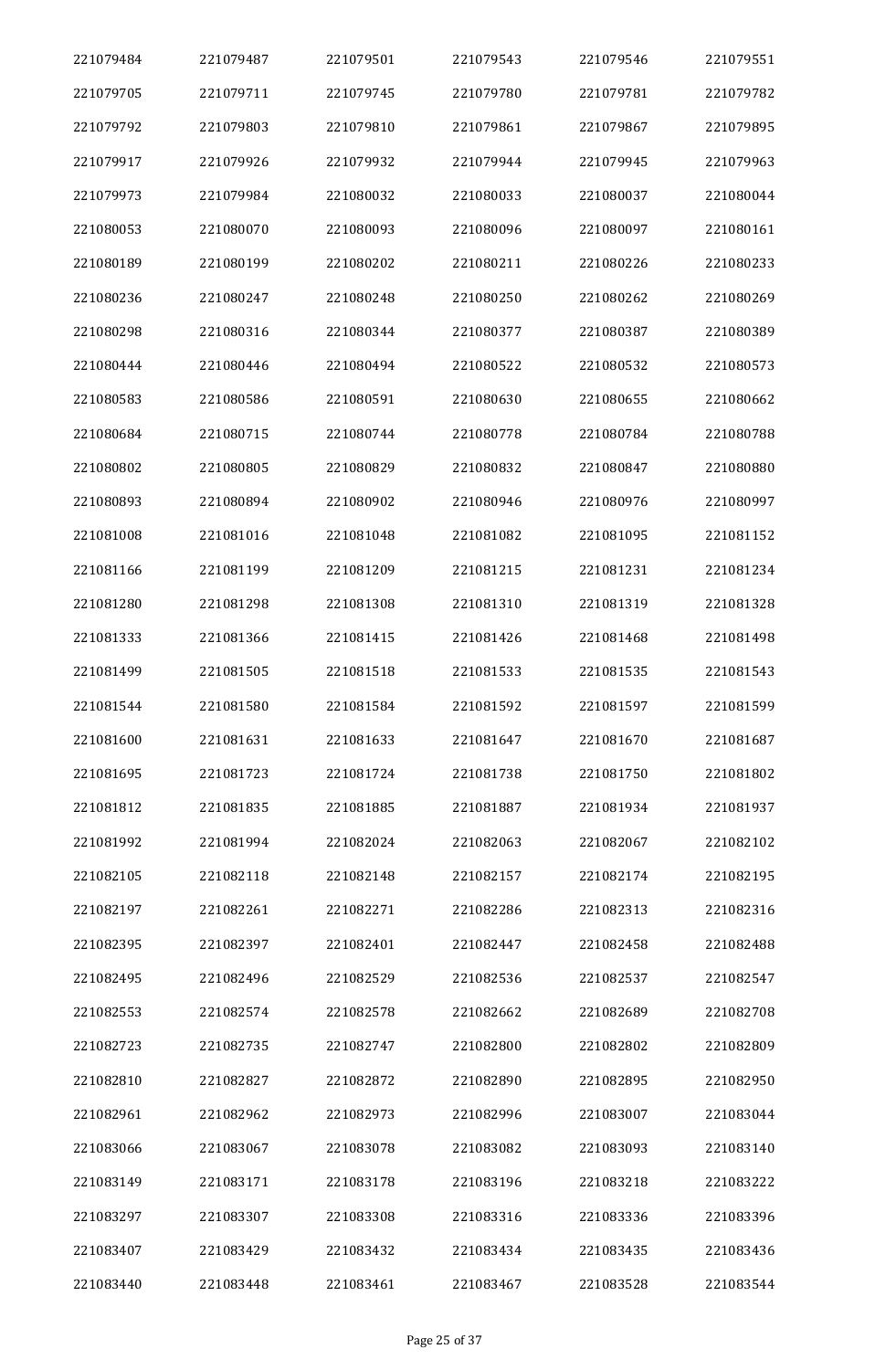| 221083559 | 221083567 | 221083573 | 221083576 | 221083591 | 221083634 |
|-----------|-----------|-----------|-----------|-----------|-----------|
| 221083636 | 221083662 | 221083669 | 221083702 | 221083719 | 221083727 |
| 221083739 | 221083766 | 221083769 | 221083784 | 221083785 | 221083845 |
| 221083856 | 221083876 | 221083884 | 221083892 | 221083914 | 221083936 |
| 221083940 | 221083946 | 221083969 | 221083986 | 221084020 | 221084025 |
| 221084038 | 221084055 | 221084089 | 221084106 | 221084116 | 221084129 |
| 221084143 | 221084150 | 221084155 | 221084163 | 221084178 | 221084184 |
| 221084230 | 221084246 | 221084276 | 221084291 | 221084294 | 221084350 |
| 221084355 | 221084362 | 221084392 | 221084399 | 221084404 | 221084412 |
| 221084443 | 221084450 | 221084463 | 221084468 | 221084470 | 221084471 |
| 221084549 | 221084550 | 221084617 | 221084622 | 221084651 | 221084652 |
| 221084685 | 221084718 | 221084750 | 221084757 | 221084820 | 221084824 |
| 221084850 | 221084854 | 221084862 | 221084865 | 221084878 | 221084885 |
| 221084896 | 221084897 | 221084901 | 221084904 | 221084918 | 221084921 |
| 221084931 | 221084967 | 221084987 | 221085003 | 221085018 | 221085027 |
| 221085056 | 221085065 | 221085072 | 221085108 | 221085127 | 221085128 |
| 221085133 | 221085189 | 221085202 | 221085208 | 221085235 | 221085238 |
| 221085271 | 221085280 | 221085282 | 221085301 | 221085306 | 221085314 |
| 221085348 | 221085359 | 221085370 | 221085403 | 221085416 | 221085424 |
| 221085471 | 221085562 | 221085568 | 221085575 | 221085588 | 221085591 |
| 221085619 | 221085622 | 221085654 | 221085669 | 221085684 | 221085690 |
| 221085692 | 221085719 | 221085741 | 221085744 | 221085751 | 221085766 |
| 221085768 | 221085812 | 221085820 | 221085828 | 221085848 | 221085889 |
| 221085913 | 221085935 | 221085938 | 221085952 | 221085962 | 221085992 |
| 221086006 | 221086013 | 221086022 | 221086051 | 221086054 | 221086072 |
| 221086079 | 221086128 | 221086139 | 221086150 | 221086152 | 221086153 |
| 221086165 | 221086221 | 221086263 | 221086264 | 221086279 | 221086295 |
| 221086315 | 221086327 | 221086358 | 221086366 | 221086373 | 221086376 |
| 221086383 | 221086399 | 221086416 | 221086437 | 221086446 | 221086454 |
| 221086458 | 221086465 | 221086468 | 221086487 | 221086529 | 221086531 |
| 221086537 | 221086574 | 221086578 | 221086581 | 221086625 | 221086686 |
| 221086708 | 221086713 | 221086719 | 221086723 | 221086776 | 221086790 |
| 221086831 | 221086835 | 221086854 | 221086916 | 221086960 | 221087013 |
| 221087015 | 221087019 | 221087032 | 221087035 | 221087041 | 221087047 |
| 221087154 | 221087166 | 221087213 | 221087214 | 221087220 | 221087227 |
| 221087233 | 221087235 | 221087272 | 221087286 | 221087288 | 221087300 |
| 221087325 | 221087356 | 221087365 | 221087373 | 221087374 | 221087376 |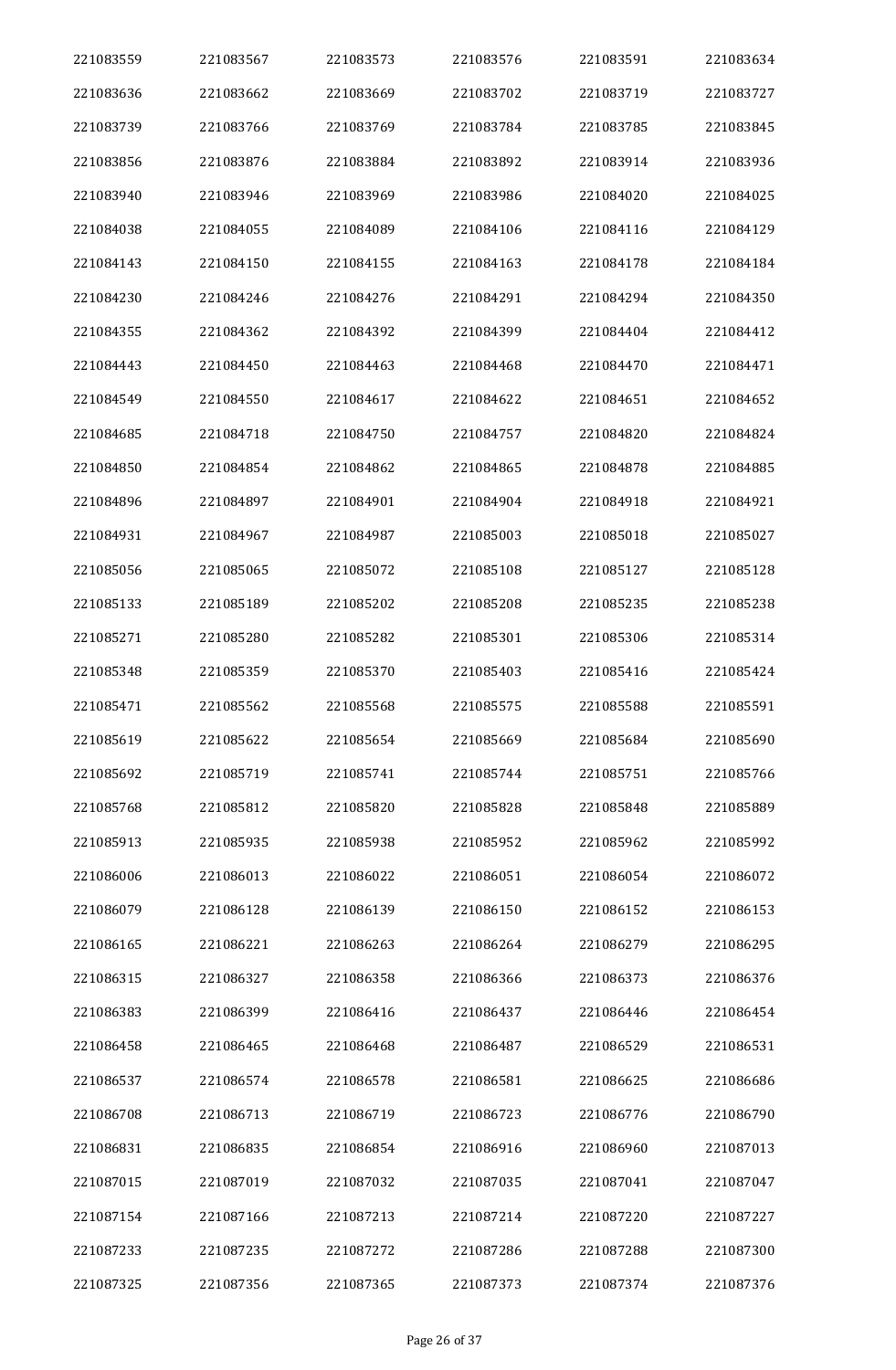| 221087379 | 221087415 | 221087419 | 221087426 | 221087437 | 221087483 |
|-----------|-----------|-----------|-----------|-----------|-----------|
| 221087517 | 221087560 | 221087576 | 221087589 | 221087615 | 221087617 |
| 221087632 | 221087658 | 221087660 | 221087668 | 221087670 | 221087728 |
| 221087734 | 221087745 | 221087775 | 221087781 | 221087821 | 221087855 |
| 221087856 | 221087862 | 221087878 | 221087917 | 221087918 | 221087922 |
| 221087929 | 221087938 | 221087952 | 221088008 | 221088020 | 221088053 |
| 221088058 | 221088059 | 221088061 | 221088086 | 221088087 | 221088109 |
| 221088160 | 221088173 | 221088178 | 221088188 | 221088192 | 221088207 |
| 221088211 | 221088217 | 221088225 | 221088260 | 221088262 | 221088265 |
| 221088275 | 221088279 | 221088303 | 221088322 | 221088361 | 221088380 |
| 221088415 | 221088439 | 221088445 | 221088459 | 221088474 | 221088496 |
| 221088541 | 221088542 | 221088547 | 221088549 | 221088585 | 221088595 |
| 221088620 | 221088635 | 221088637 | 221088651 | 221088678 | 221088687 |
| 221088699 | 221088724 | 221088726 | 221088729 | 221088733 | 221088737 |
| 221088739 | 221088760 | 221088767 | 221088770 | 221088771 | 221088777 |
| 221088815 | 221088889 | 221088913 | 221088926 | 221088968 | 221088999 |
| 221089030 | 221089053 | 221089062 | 221089104 | 221089122 | 221089124 |
| 221089141 | 221089196 | 221089219 | 221089236 | 221089257 | 221089295 |
| 221089299 | 221089316 | 221089334 | 221089362 | 221089367 | 221089463 |
| 221089564 | 221089572 | 221089604 | 221089614 | 221089627 | 221089633 |
| 221089642 | 221089652 | 221089684 | 221089808 | 221089860 | 221089868 |
| 221089877 | 221089907 | 221089927 | 221089976 | 221089982 | 221089997 |
| 221089999 | 221090009 | 221090021 | 221090036 | 221090095 | 221090096 |
| 221090123 | 221090127 | 221090143 | 221090197 | 221090200 | 221090210 |
| 221090229 | 221090243 | 221090283 | 221090297 | 221090298 | 221090326 |
| 221090332 | 221090358 | 221090367 | 221090391 | 221090403 | 221090426 |
| 221090428 | 221090454 | 221090508 | 221090528 | 221090577 | 221090582 |
| 221090628 | 221090645 | 221090663 | 221090672 | 221090687 | 221090701 |
| 221090710 | 221090724 | 221090749 | 221090752 | 221090764 | 221090804 |
| 221090869 | 221090899 | 221090914 | 221090937 | 221090939 | 221090940 |
| 221090943 | 221090964 | 221090984 | 221090997 | 221090998 | 221091013 |
| 221091035 | 221091056 | 221091094 | 221091108 | 221091112 | 221091136 |
| 221091147 | 221091148 | 221091169 | 221091213 | 221091215 | 221091239 |
| 221091291 | 221091292 | 221091320 | 221091370 | 221091397 | 221091418 |
| 221091420 | 221091433 | 221091436 | 221091457 | 221091459 | 221091468 |
| 221091491 | 221091497 | 221091507 | 221091516 | 221091520 | 221091587 |
| 221091603 | 221091616 | 221091623 | 221091633 | 221091641 | 221091650 |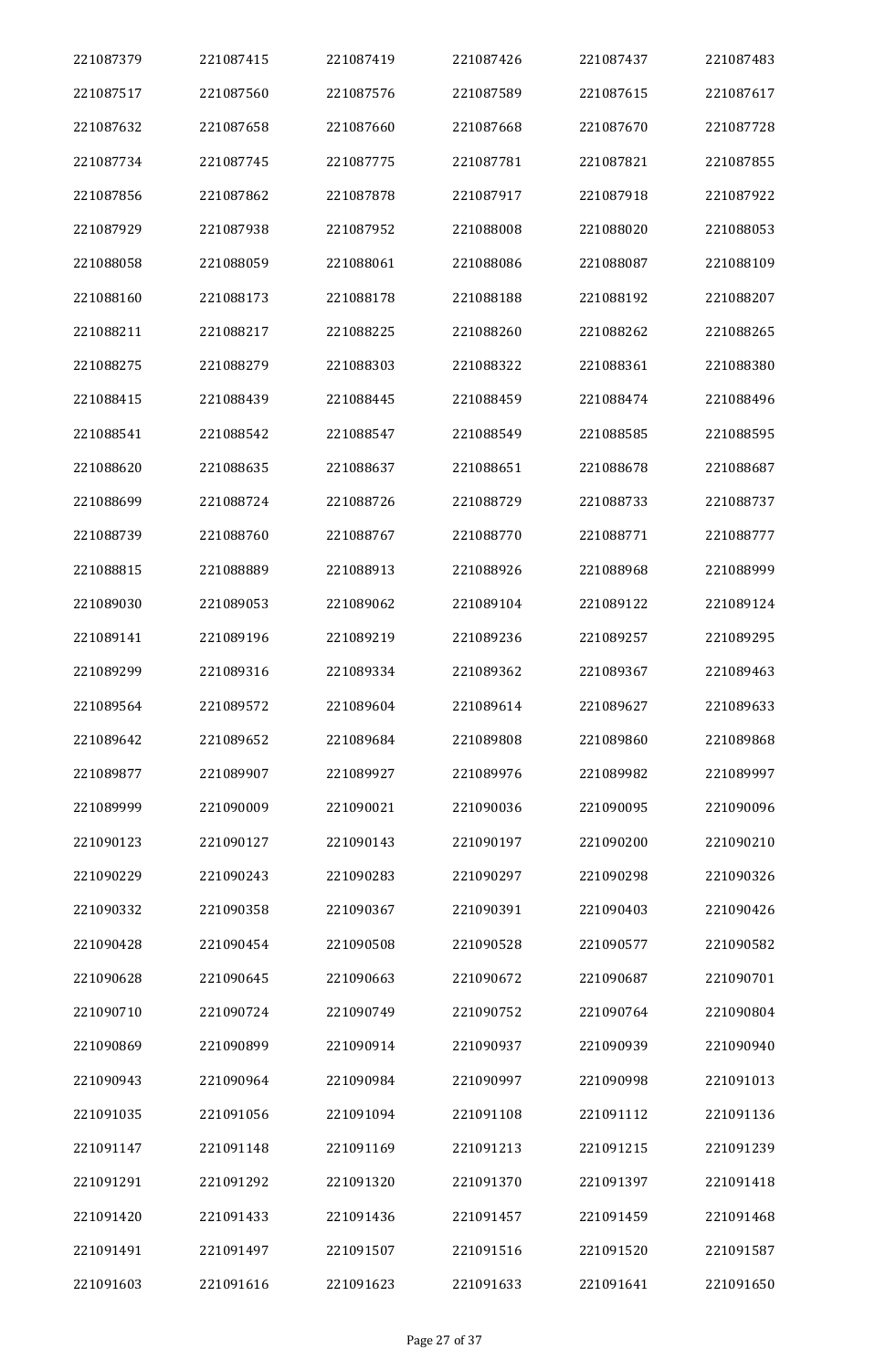| 221091671 | 221091682 | 221091727 | 221091775 | 221091785 | 221091798 |
|-----------|-----------|-----------|-----------|-----------|-----------|
| 221091803 | 221091823 | 221091826 | 221091838 | 221091846 | 221091866 |
| 221091872 | 221091873 | 221091874 | 221091886 | 221091899 | 221091905 |
| 221091909 | 221091971 | 221092002 | 221092007 | 221092018 | 221092041 |
| 221092042 | 221092057 | 221092112 | 221092183 | 221092186 | 221092191 |
| 221092202 | 221092208 | 221092209 | 221092214 | 221092239 | 221092241 |
| 221092252 | 221092279 | 221092295 | 221092311 | 221092321 | 221092355 |
| 221092368 | 221092431 | 221092432 | 221092435 | 221092439 | 221092447 |
| 221092458 | 221092461 | 221092467 | 221092468 | 221092475 | 221092484 |
| 221092486 | 221092489 | 221092496 | 221092505 | 221092579 | 221092611 |
| 221092616 | 221092624 | 221092651 | 221092661 | 221092667 | 221092676 |
| 221092684 | 221092703 | 221092704 | 221092711 | 221092723 | 221092731 |
| 221092750 | 221092757 | 221092758 | 221092780 | 221092782 | 221092788 |
| 221092790 | 221092857 | 221092870 | 221092871 | 221092886 | 221092893 |
| 221092896 | 221092904 | 221092915 | 221092916 | 221092926 | 221092935 |
| 221092971 | 221092975 | 221092997 | 221093041 | 221093049 | 221093056 |
| 221093093 | 221093108 | 221093111 | 221093137 | 221093141 | 221093168 |
| 221093188 | 221093195 | 221093197 | 221093203 | 221093226 | 221093234 |
| 221093271 | 221093312 | 221093323 | 221093336 | 221093342 | 221093354 |
| 221093356 | 221093368 | 221093375 | 221093384 | 221093418 | 221093429 |
| 221093434 | 221093437 | 221093454 | 221093462 | 221093464 | 221093468 |
| 221093483 | 221093485 | 221093488 | 221093496 | 221093502 | 221093510 |
| 221093512 | 221093515 | 221093519 | 221093536 | 221093552 | 221093555 |
| 221093558 | 221093562 | 221093569 | 221093591 | 221093643 | 221093645 |
| 221093659 | 221093683 | 221093690 | 221093705 | 221093720 | 221093726 |
| 221093733 | 221093742 | 221093769 | 221093858 | 221093899 | 221093919 |
| 221093926 | 221093933 | 221093935 | 221093941 | 221093945 | 221093967 |
| 221093979 | 221093999 | 221094032 | 221094080 | 221094115 | 221094140 |
| 221094148 | 221094160 | 221094254 | 221094278 | 221094285 | 221094339 |
| 221094344 | 221094410 | 221094417 | 221094460 | 221094485 | 221094499 |
| 221094501 | 221094534 | 221094564 | 221094616 | 221094617 | 221094650 |
| 221094683 | 221094687 | 221094702 | 221094716 | 221094724 | 221094732 |
| 221094758 | 221094760 | 221094861 | 221094925 | 221094926 | 221094945 |
| 221094952 | 221094955 | 221094971 | 221094985 | 221094990 | 221095017 |
| 221095053 | 221095055 | 221095058 | 221095074 | 221095079 | 221095102 |
| 221095185 | 221095219 | 221095265 | 221095323 | 221095339 | 221095364 |
| 221095398 | 221095413 | 221095428 | 221095469 | 221095475 | 221095482 |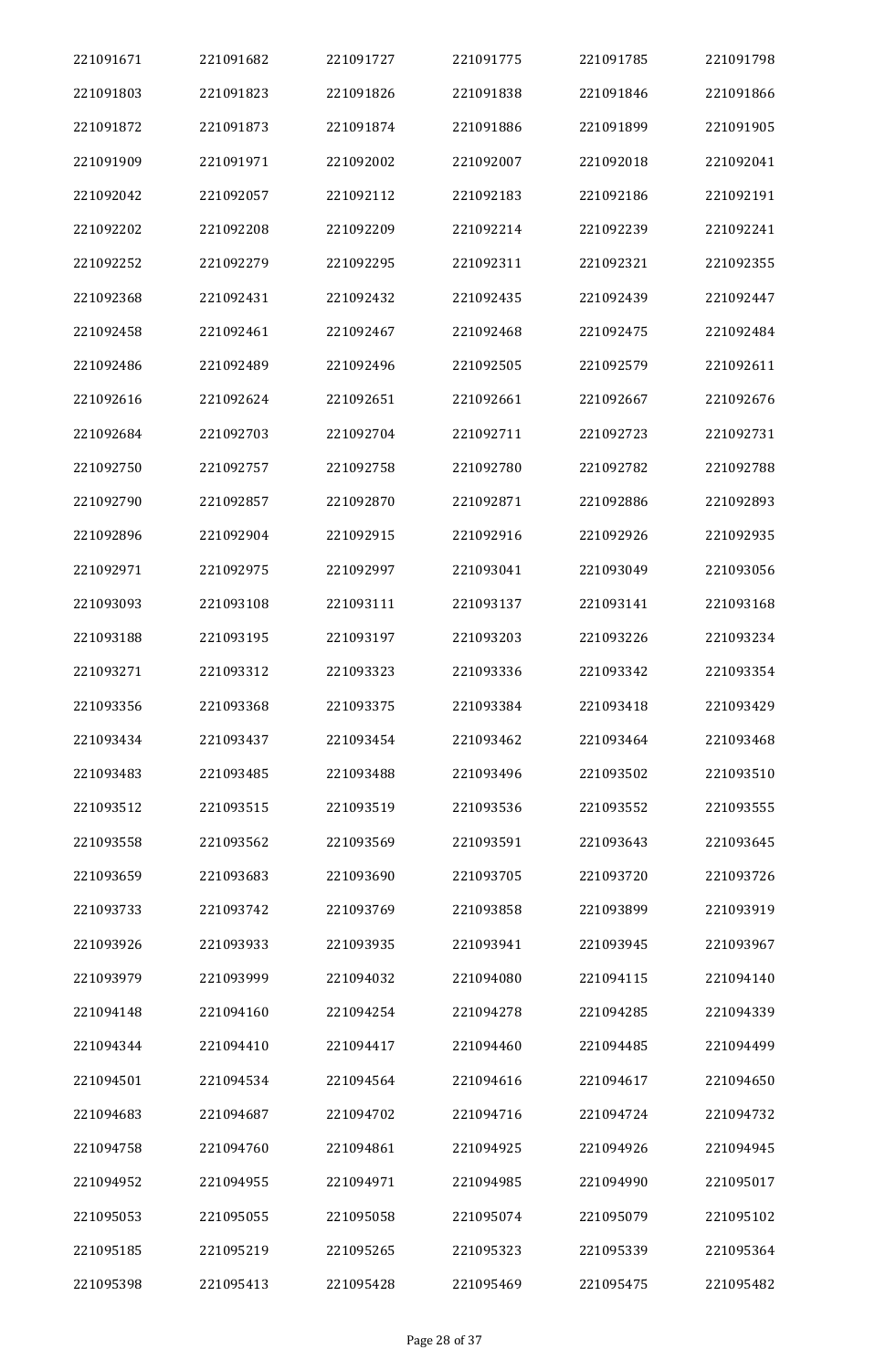| 221095489 | 221095492 | 221095493 | 221095499 | 221095588 | 221095613 |
|-----------|-----------|-----------|-----------|-----------|-----------|
| 221095642 | 221095790 | 221095792 | 221095802 | 221095840 | 221095861 |
| 221095869 | 221095905 | 221095948 | 221095968 | 221096000 | 221096003 |
| 221096004 | 221096029 | 221096036 | 221096040 | 221096087 | 221096132 |
| 221096145 | 221096146 | 221096150 | 221096151 | 221096250 | 221096261 |
| 221096287 | 221096349 | 221096357 | 221096379 | 221096440 | 221096537 |
| 221096545 | 221096554 | 221096619 | 221096718 | 221096750 | 221096796 |
| 221096848 | 221096883 | 221096893 | 221096901 | 221096954 | 221096955 |
| 221096999 | 221097019 | 221097025 | 221097036 | 221097045 | 221097075 |
| 221097081 | 221097155 | 221097177 | 221097194 | 221097205 | 221097218 |
| 221097221 | 221097224 | 221097229 | 221097236 | 221097244 | 221097247 |
| 221097274 | 221097332 | 221097347 | 221097382 | 221097443 | 221097453 |
| 221097496 | 221097511 | 221097534 | 221097568 | 221097571 | 221097590 |
| 221097603 | 221097629 | 221097640 | 221097673 | 221097685 | 221097690 |
| 221097729 | 221097735 | 221097747 | 221097757 | 221097764 | 221097772 |
| 221097885 | 221097891 | 221097911 | 221097926 | 221097986 | 221097999 |
| 221098019 | 221098020 | 221098024 | 221098032 | 221098044 | 221098116 |
| 221098163 | 221098234 | 221098242 | 221098247 | 221098307 | 221098310 |
| 221098314 | 221098321 | 221098323 | 221098329 | 221098416 | 221098435 |
| 221098453 | 221098474 | 221098489 | 221098519 | 221098522 | 221098534 |
| 221098562 | 221098578 | 221098601 | 221098616 | 221098624 | 221098628 |
| 221098642 | 221098643 | 221098675 | 221098691 | 221098704 | 221098708 |
| 221098716 | 221098718 | 221098729 | 221098735 | 221098754 | 221098766 |
| 221098795 | 221098810 | 221098840 | 221098844 | 221098853 | 221098863 |
| 221098908 | 221098923 | 221098940 | 221098984 | 221098995 | 221099015 |
| 221099024 | 221099087 | 221099089 | 221099131 | 221099142 | 221099159 |
| 221099165 | 221099166 | 221099188 | 221099205 | 221099254 | 221099270 |
| 221099274 | 221099335 | 221099381 | 221099383 | 221099386 | 221099387 |
| 221099401 | 221099411 | 221099452 | 221099489 | 221099490 | 221099497 |
| 221099537 | 221099565 | 221099566 | 221099598 | 221099623 | 221099643 |
| 221099681 | 221099691 | 221099695 | 221099696 | 221099702 | 221099705 |
| 221099724 | 221099727 | 221099747 | 221099797 | 221099807 | 221099819 |
| 221099861 | 221099885 | 221099889 | 221099896 | 221099916 | 221099927 |
| 221099963 | 221099974 | 221100043 | 221100045 | 221100049 | 221100076 |
| 221100097 | 221100113 | 221100114 | 221100130 | 221100143 | 221100161 |
| 221100163 | 221100170 | 221100183 | 221100184 | 221100205 | 221100223 |
| 221100226 | 221100326 | 221100367 | 221100374 | 221100375 | 221100399 |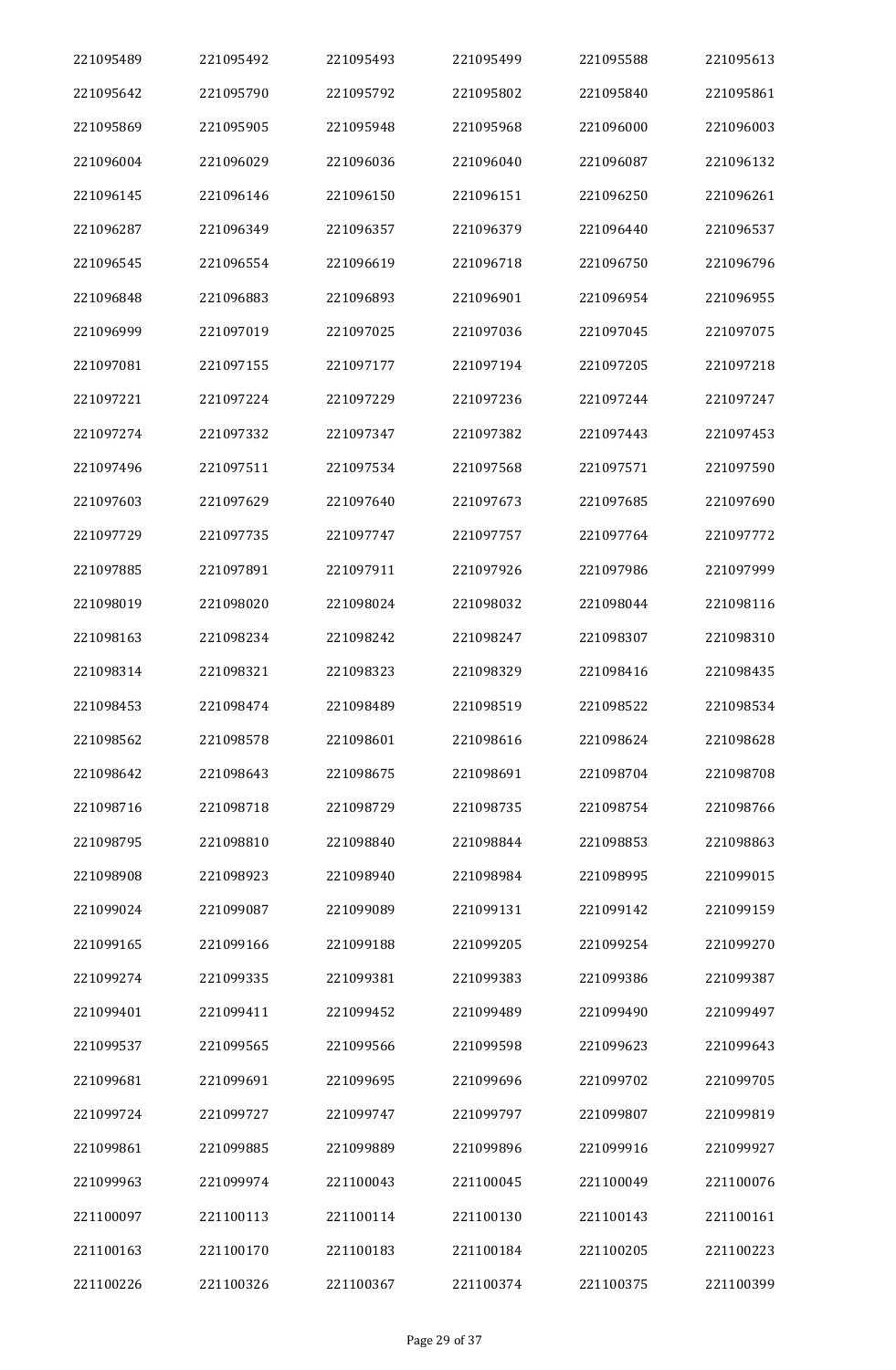| 221100406 | 221100407 | 221100419 | 221100420 | 221100449 | 221100461 |
|-----------|-----------|-----------|-----------|-----------|-----------|
| 221100471 | 221100482 | 221100516 | 221100533 | 221100564 | 221100567 |
| 221100587 | 221100595 | 221100608 | 221100623 | 221100626 | 221100631 |
| 221100671 | 221100685 | 221100695 | 221100708 | 221100717 | 221100719 |
| 221100747 | 221100765 | 221100782 | 221100800 | 221100805 | 221100824 |
| 221100831 | 221100848 | 221100866 | 221100871 | 221100872 | 221100893 |
| 221100898 | 221100901 | 221100903 | 221100908 | 221100930 | 221100938 |
| 221100951 | 221100983 | 221100991 | 221100993 | 221101002 | 221101003 |
| 221101050 | 221101089 | 221101111 | 221101114 | 221101137 | 221101173 |
| 221101174 | 221101202 | 221101296 | 221101297 | 221101312 | 221101323 |
| 221101361 | 221101386 | 221101463 | 221101501 | 221101502 | 221101511 |
| 221101536 | 221101557 | 221101609 | 221101619 | 221101629 | 221101650 |
| 221101674 | 221101689 | 221101704 | 221101745 | 221101765 | 221101786 |
| 221101787 | 221101815 | 221101863 | 221101874 | 221101893 | 221101901 |
| 221101918 | 221102021 | 221102035 | 221102057 | 221102088 | 221102165 |
| 221102215 | 221102239 | 221102250 | 221102333 | 221102370 | 221102415 |
| 221102431 | 221102434 | 221102441 | 221102453 | 221102461 | 221102462 |
| 221102463 | 221102467 | 221102489 | 221102497 | 221102603 | 221102609 |
| 221102618 | 221102700 | 221102706 | 221102724 | 221102725 | 221102751 |
| 221102759 | 221102786 | 221102831 | 221102832 | 221102901 | 221102911 |
| 221102913 | 221102919 | 221102932 | 221102960 | 221102980 | 221102984 |
| 221102988 | 221103010 | 221103030 | 221103050 | 221103051 | 221103068 |
| 221103142 | 221103152 | 221103238 | 221103264 | 221103287 | 221103288 |
| 221103312 | 221103322 | 221103331 | 221103365 | 221103373 | 221103383 |
| 221103413 | 221103529 | 221103533 | 221103560 | 221103571 | 221103596 |
| 221103622 | 221103682 | 221103692 | 221103722 | 221103723 | 221103741 |
| 221103747 | 221103758 | 221103773 | 221103815 | 221103819 | 221103820 |
| 221103842 | 221103861 | 221103902 | 221103906 | 221103912 | 221103944 |
| 221103945 | 221103960 | 221103970 | 221103980 | 221103985 | 221103995 |
| 221104021 | 221104060 | 221104094 | 221104101 | 221104108 | 221104120 |
| 221104140 | 221104143 | 221104165 | 221104220 | 221104230 | 221104237 |
| 221104249 | 221104282 | 221104332 | 221104371 | 221104407 | 221104415 |
| 221104426 | 221104435 | 221104462 | 221104476 | 221104479 | 221104480 |
| 221104487 | 221104498 | 221104510 | 221104517 | 221104521 | 221104532 |
| 221104540 | 221104551 | 221104564 | 221104569 | 221104587 | 221104589 |
| 221104595 | 221104606 | 221104608 | 221104613 | 221104614 | 221104641 |
| 221104644 | 221104651 | 221104672 | 221104676 | 221104704 | 221104740 |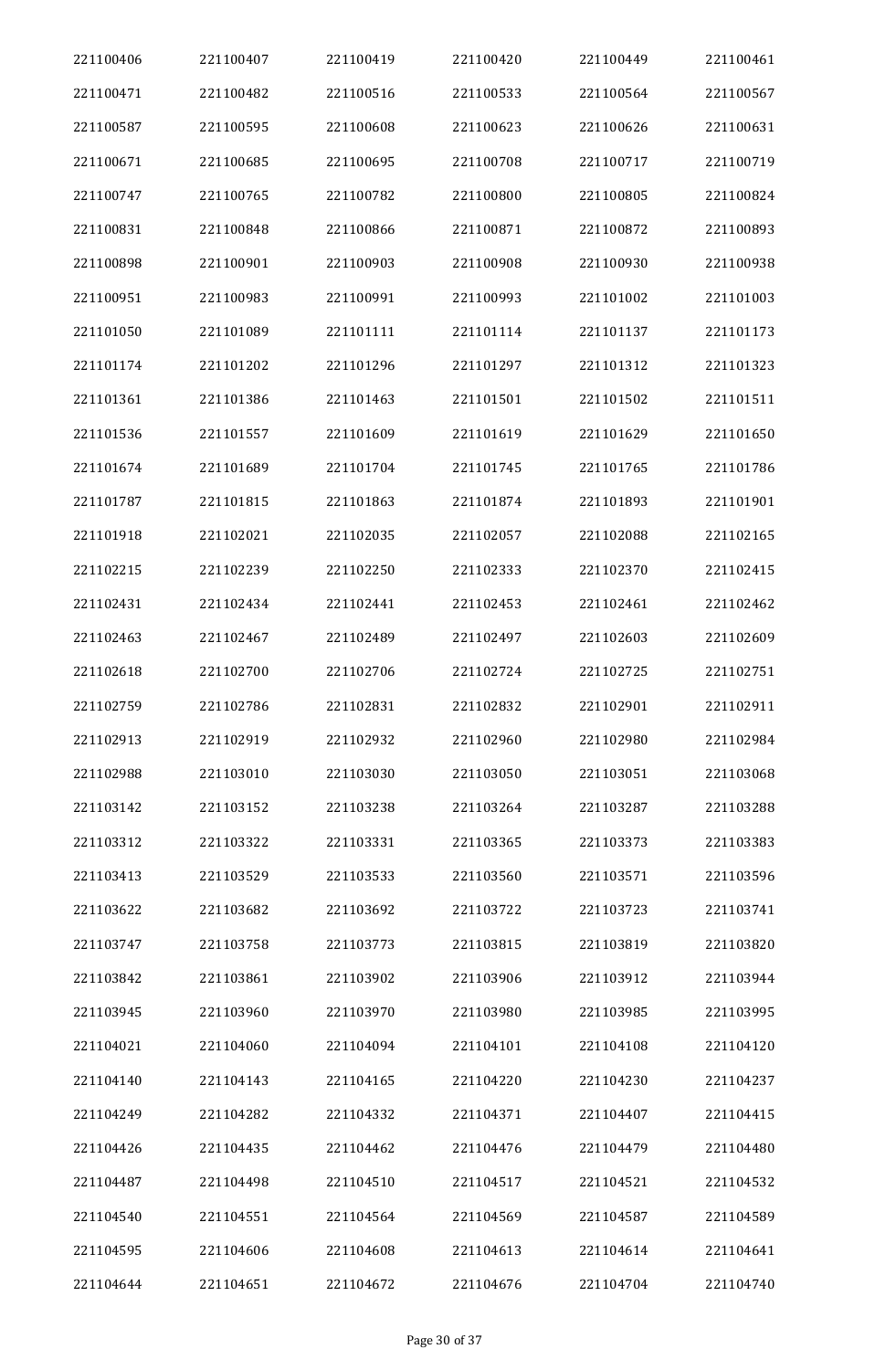| 221104749 | 221104751 | 221104771 | 221104789 | 221104796 | 221104805 |
|-----------|-----------|-----------|-----------|-----------|-----------|
| 221104825 | 221104846 | 221104892 | 221104897 | 221104901 | 221104917 |
| 221104951 | 221104965 | 221105002 | 221105033 | 221105044 | 221105081 |
| 221105088 | 221105100 | 221105124 | 221105126 | 221105138 | 221105170 |
| 221105176 | 221105189 | 221105235 | 221105263 | 221105295 | 221105333 |
| 221105341 | 221105342 | 221105345 | 221105366 | 221105369 | 221105387 |
| 221105403 | 221105410 | 221105412 | 221105415 | 221105434 | 221105473 |
| 221105477 | 221105478 | 221105479 | 221105521 | 221105540 | 221105548 |
| 221105558 | 221105573 | 221105589 | 221105595 | 221105609 | 221105641 |
| 221105737 | 221105777 | 221105788 | 221105825 | 221105844 | 221105864 |
| 221105874 | 221105889 | 221105892 | 221105895 | 221105902 | 221105903 |
| 221105922 | 221105935 | 221105958 | 221105960 | 221105978 | 221105982 |
| 221105989 | 221106004 | 221106025 | 221106039 | 221106057 | 221106087 |
| 221106135 | 221106145 | 221106170 | 221106195 | 221106206 | 221106213 |
| 221106228 | 221106231 | 221106261 | 221106304 | 221106310 | 221106359 |
| 221106375 | 221106381 | 221106390 | 221106400 | 221106458 | 221106471 |
| 221106475 | 221106479 | 221106486 | 221106549 | 221106561 | 221106587 |
| 221106626 | 221106665 | 221106666 | 221106667 | 221106696 | 221106750 |
| 221106776 | 221106787 | 221106791 | 221106865 | 221106888 | 221106890 |
| 221106905 | 221106952 | 221106965 | 221106966 | 221106986 | 221107014 |
| 221107023 | 221107029 | 221107035 | 221107041 | 221107047 | 221107049 |
| 221107105 | 221107108 | 221107114 | 221107122 | 221107123 | 221107142 |
| 221107160 | 221107184 | 221107209 | 221107221 | 221107251 | 221107255 |
| 221107271 | 221107314 | 221107316 | 221107364 | 221107377 | 221107387 |
| 221107416 | 221107418 | 221107438 | 221107468 | 221107487 | 221107533 |
| 221107553 | 221107556 | 221107581 | 221107624 | 221107625 | 221107644 |
| 221107647 | 221107659 | 221107688 | 221107693 | 221107710 | 221107721 |
| 221107737 | 221107816 | 221107832 | 221107845 | 221107916 | 221107918 |
| 221107931 | 221107980 | 221107983 | 221107991 | 221108005 | 221108006 |
| 221108010 | 221108012 | 221108027 | 221108029 | 221108030 | 221108032 |
| 221108060 | 221108061 | 221108093 | 221108109 | 221108141 | 221108161 |
| 221108211 | 221108212 | 221108220 | 221108235 | 221108238 | 221108240 |
| 221108334 | 221108392 | 221108405 | 221108502 | 221108514 | 221108540 |
| 221108542 | 221108654 | 221108718 | 221108723 | 221108732 | 221108758 |
| 221108807 | 221108847 | 221108849 | 221108889 | 221108900 | 221108906 |
| 221108920 | 221108958 | 221108964 | 221108990 | 221109099 | 221109154 |
| 221109160 | 221109168 | 221109230 | 221109235 | 221109295 | 221109300 |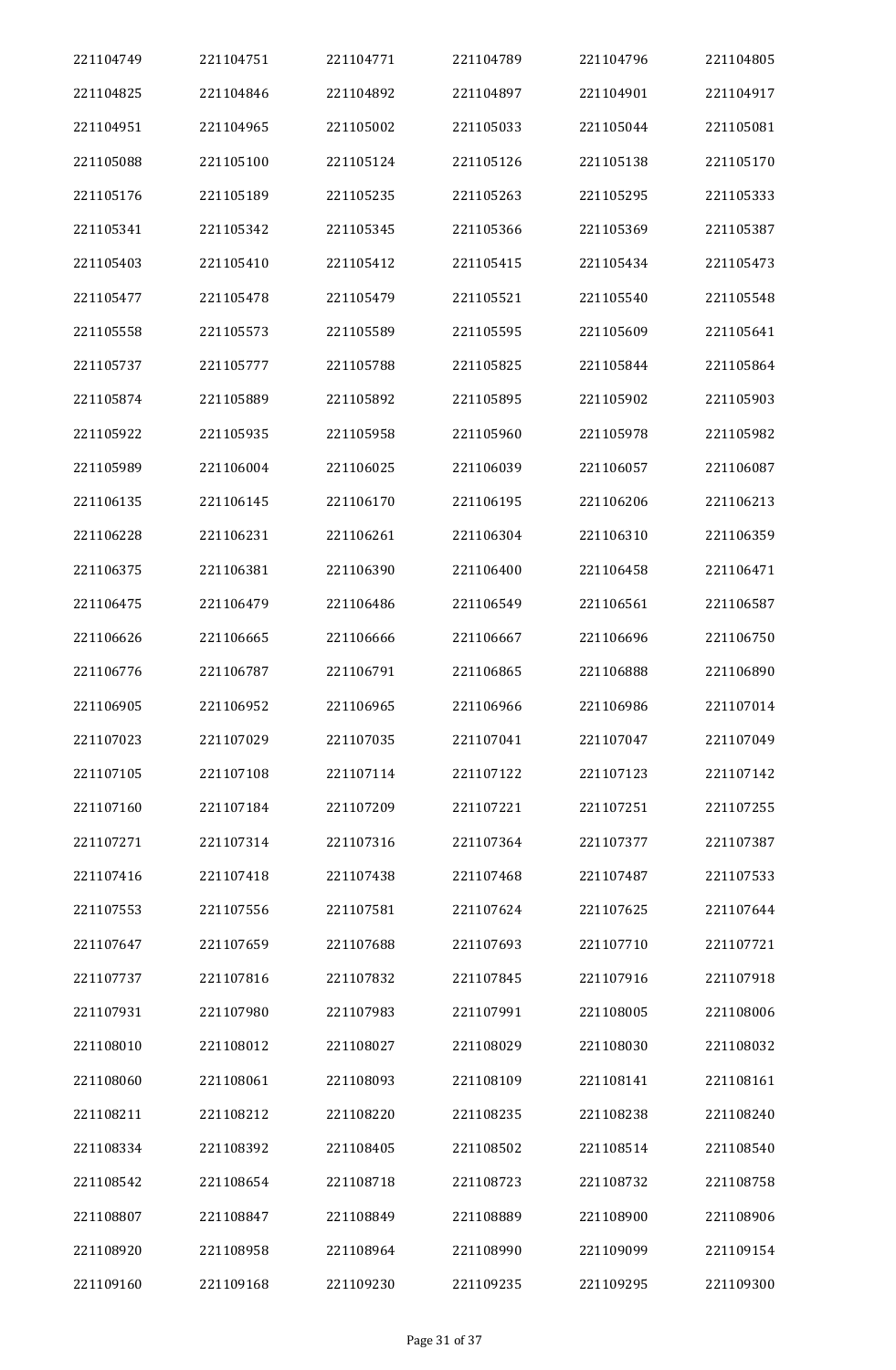| 221109317 | 221109320 | 221109322 | 221109337 | 221109354 | 221109391 |
|-----------|-----------|-----------|-----------|-----------|-----------|
| 221109406 | 221109407 | 221109429 | 221109439 | 221109446 | 221109471 |
| 221109521 | 221109529 | 221109560 | 221109579 | 221109617 | 221109618 |
| 221109632 | 221109692 | 221109696 | 221109709 | 221109737 | 221109745 |
| 221109798 | 221109809 | 221109827 | 221109828 | 221109837 | 221109854 |
| 221109858 | 221109945 | 221109958 | 221109981 | 221109986 | 221110016 |
| 221110020 | 221110084 | 221110085 | 221110091 | 221110111 | 221110131 |
| 221110141 | 221110149 | 221110188 | 221110214 | 221110227 | 221110264 |
| 221110295 | 221110299 | 221110301 | 221110322 | 221110324 | 221110325 |
| 221110345 | 221110380 | 221110400 | 221110407 | 221110408 | 221110431 |
| 221110477 | 221110518 | 221110545 | 221110561 | 221110562 | 221110563 |
| 221110602 | 221110606 | 221110622 | 221110631 | 221110643 | 221110645 |
| 221110671 | 221110691 | 221110745 | 221110751 | 221110782 | 221110783 |
| 221110808 | 221110814 | 221110815 | 221110832 | 221110851 | 221110911 |
| 221110922 | 221110952 | 221110971 | 221110975 | 221110978 | 221110985 |
| 221111003 | 221111028 | 221111068 | 221111071 | 221111075 | 221111116 |
| 221111129 | 221111133 | 221111143 | 221111235 | 221111260 | 221111283 |
| 221111291 | 221111299 | 221111312 | 221111321 | 221111327 | 221111347 |
| 221111349 | 221111360 | 221111363 | 221111401 | 221111439 | 221111450 |
| 221111452 | 221111467 | 221111473 | 221111498 | 221111501 | 221111510 |
| 221111558 | 221111591 | 221111617 | 221111618 | 221111625 | 221111631 |
| 221111650 | 221111657 | 221111662 | 221111684 | 221111694 | 221111707 |
| 221111725 | 221111730 | 221111771 | 221111773 | 221111785 | 221111788 |
| 221111794 | 221111796 | 221111802 | 221111811 | 221111844 | 221111888 |
| 221111963 | 221112011 | 221112083 | 221112091 | 221112092 | 221112104 |
| 221112161 | 221112203 | 221112215 | 221112281 | 221112313 | 221112335 |
| 221112374 | 221112425 | 221112427 | 221112432 | 221112439 | 221112461 |
| 221112495 | 221112499 | 221112507 | 221112539 | 221112548 | 221112567 |
| 221112582 | 221112603 | 221112608 | 221112625 | 221112650 | 221112677 |
| 221112683 | 221112694 | 221112707 | 221112725 | 221112738 | 221112801 |
| 221112808 | 221112816 | 221112820 | 221112828 | 221112890 | 221112927 |
| 221112948 | 221112976 | 221112989 | 221112995 | 221112997 | 221113019 |
| 221113052 | 221113076 | 221113090 | 221113130 | 221113132 | 221113134 |
| 221113194 | 221113218 | 221113248 | 221113252 | 221113273 | 221113283 |
| 221113287 | 221113320 | 221113341 | 221113343 | 221113347 | 221113391 |
| 221113397 | 221113398 | 221113399 | 221113451 | 221113485 | 221113486 |
| 221113509 | 221113550 | 221113590 | 221113595 | 221113600 | 221113620 |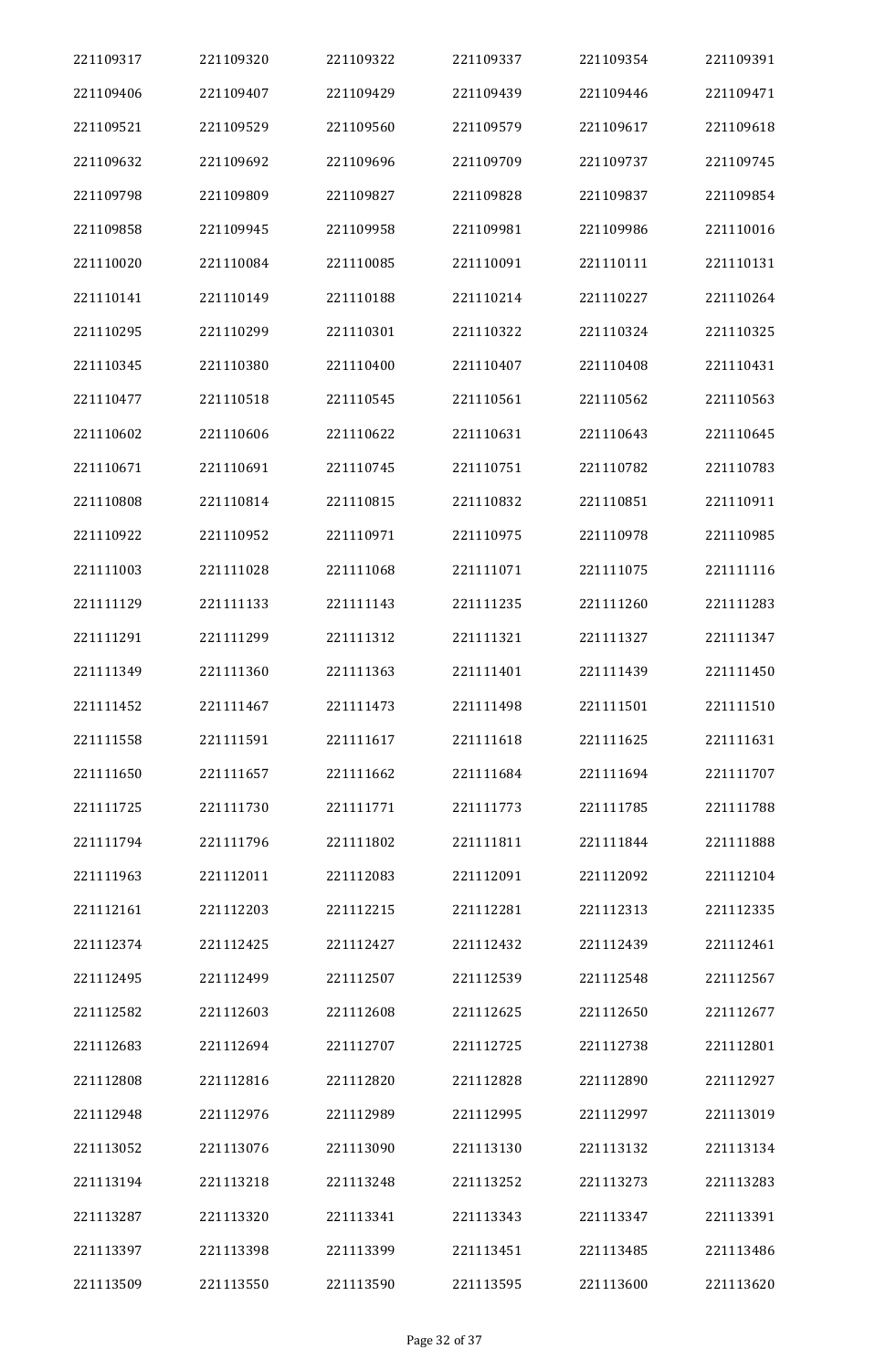| 221113671 | 221113673 | 221113677 | 221113683 | 221113706 | 221113738 |
|-----------|-----------|-----------|-----------|-----------|-----------|
| 221113744 | 221113774 | 221113783 | 221113795 | 221113806 | 221113827 |
| 221113835 | 221113860 | 221113885 | 221113893 | 221113936 | 221113961 |
| 221114096 | 221114102 | 221114152 | 221114191 | 221114195 | 221114251 |
| 221114268 | 221114325 | 221114339 | 221114356 | 221114373 | 221114380 |
| 221114390 | 221114420 | 221114465 | 221114468 | 221114472 | 221114504 |
| 221114515 | 221114540 | 221114580 | 221114630 | 221114631 | 221114632 |
| 221114635 | 221114669 | 221114675 | 221114679 | 221114761 | 221114762 |
| 221114771 | 221114781 | 221114824 | 221114831 | 221114864 | 221114892 |
| 221114936 | 221114944 | 221114945 | 221114980 | 221115001 | 221115003 |
| 221115011 | 221115052 | 221115096 | 221115097 | 221115117 | 221115137 |
| 221115154 | 221115163 | 221115184 | 221115208 | 221115258 | 221115270 |
| 221115291 | 221115461 | 221115485 | 221115611 | 221115634 | 221115667 |
| 221115697 | 221115737 | 221115748 | 221115825 | 221115828 | 221115907 |
| 221115941 | 221115948 | 221115952 | 221115975 | 221115990 | 221116021 |
| 221116037 | 221116240 | 221116245 | 221116292 | 221116316 | 221116319 |
| 221116346 | 221116404 | 221116429 | 221116434 | 221116435 | 221116438 |
| 221116457 | 221116488 | 221116489 | 221116491 | 221116504 | 221116553 |
| 221116575 | 221116582 | 221116592 | 221116651 | 221116674 | 221116681 |
| 221116682 | 221116734 | 221116751 | 221116769 | 221116792 | 221116864 |
| 221116877 | 221116889 | 221116899 | 221116903 | 221116946 | 221116962 |
| 221117003 | 221117009 | 221117013 | 221117048 | 221117069 | 221117082 |
| 221117084 | 221117142 | 221117168 | 221117179 | 221117181 | 221117210 |
| 221117240 | 221117243 | 221117300 | 221117304 | 221117323 | 221117351 |
| 221117375 | 221117384 | 221117388 | 221117390 | 221117400 | 221117402 |
| 221117415 | 221117432 | 221117443 | 221117458 | 221117466 | 221117483 |
| 221117486 | 221117523 | 221117544 | 221117551 | 221117591 | 221117609 |
| 221117633 | 221117650 | 221117658 | 221117719 | 221117726 | 221117738 |
| 221117741 | 221117778 | 221117784 | 221117792 | 221117812 | 221117884 |
| 221117928 | 221117993 | 221118001 | 221118027 | 221118039 | 221118042 |
| 221118066 | 221118087 | 221118112 | 221118139 | 221118144 | 221118146 |
| 221118160 | 221118263 | 221118281 | 221118292 | 221118298 | 221118352 |
| 221118359 | 221118371 | 221118380 | 221118400 | 221118440 | 221118454 |
| 221118482 | 221118486 | 221118550 | 221118559 | 221118580 | 221118587 |
| 221118590 | 221118592 | 221118609 | 221118612 | 221118630 | 221118637 |
| 221118663 | 221118669 | 221118715 | 221118740 | 221118767 | 221118781 |
| 221118790 | 221118842 | 221118850 | 221118872 | 221118959 | 221119046 |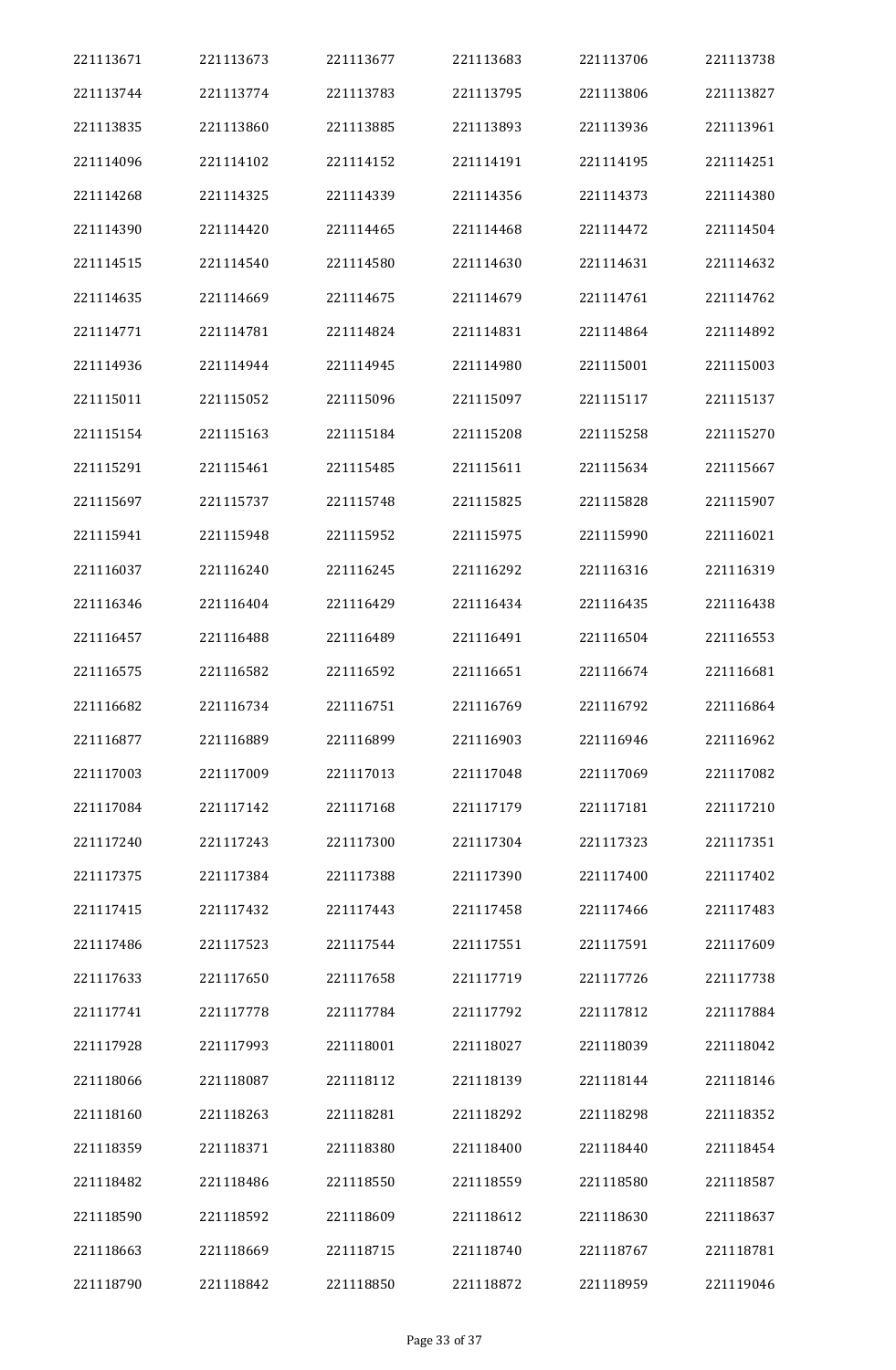| 221119057 | 221119069 | 221119086 | 221119103 | 221119106 | 221119142 |
|-----------|-----------|-----------|-----------|-----------|-----------|
| 221119158 | 221119232 | 221119244 | 221119331 | 221119338 | 221119342 |
| 221119351 | 221119386 | 221119406 | 221119426 | 221119532 | 221119547 |
| 221119695 | 221119771 | 221119813 | 221119818 | 221119844 | 221120026 |
| 221120092 | 221120094 | 221120152 | 221120176 | 221120182 | 221120187 |
| 221120221 | 221120251 | 221120280 | 221120290 | 221120306 | 221120313 |
| 221120331 | 221120395 | 221120405 | 221120548 | 221120549 | 221120550 |
| 221120566 | 221120571 | 221120579 | 221120594 | 221120596 | 221120636 |
| 221120661 | 221120666 | 221120672 | 221120676 | 221120697 | 221120722 |
| 221120727 | 221120730 | 221120734 | 221120735 | 221120751 | 221120774 |
| 221120784 | 221120794 | 221120839 | 221120881 | 221120888 | 221120900 |
| 221120910 | 221120941 | 221120956 | 221120967 | 221120968 | 221120980 |
| 221121023 | 221121031 | 221121072 | 221121101 | 221121131 | 221121166 |
| 221121232 | 221121274 | 221121304 | 221121348 | 221121353 | 221121361 |
| 221121371 | 221121375 | 221121394 | 221121412 | 221121435 | 221121442 |
| 221121449 | 221121459 | 221121463 | 221121465 | 221121517 | 221121522 |
| 221121524 | 221121542 | 221121545 | 221121554 | 221121555 | 221121569 |
| 221121600 | 221121629 | 221121698 | 221121701 | 221121726 | 221121728 |
| 221121734 | 221121744 | 221121772 | 221121777 | 221121791 | 221121795 |
| 221121798 | 221121821 | 221121836 | 221121852 | 221121870 | 221121886 |
| 221121897 | 221121899 | 221121998 | 221122028 | 221122044 | 221122047 |
| 221122048 | 221122064 | 221122074 | 221122097 | 221122104 | 221122150 |
| 221122177 | 221122181 | 221122269 | 221122279 | 221122302 | 221122318 |
| 221122337 | 221122346 | 221122348 | 221122428 | 221122445 | 221122482 |
| 221122490 | 221122523 | 221122548 | 221122571 | 221122624 | 221122694 |
| 221122785 | 221122804 | 221122805 | 221122838 | 221122896 | 221122905 |
| 221122914 | 221122925 | 221122939 | 221122959 | 221122979 | 221122990 |
| 221123024 | 221123025 | 221123047 | 221123074 | 221123080 | 221123143 |
| 221123155 | 221123180 | 221123195 | 221123214 | 221123216 | 221123285 |
| 221123302 | 221123319 | 221123323 | 221123332 | 221123397 | 221123519 |
| 221123569 | 221123571 | 221123580 | 221123620 | 221123671 | 221123696 |
| 221123783 | 221123847 | 221123848 | 221123876 | 221123884 | 221123910 |
| 221123935 | 221123950 | 221123999 | 221124016 | 221124021 | 221124073 |
| 221124074 | 221124096 | 221124114 | 221124159 | 221124198 | 221124230 |
| 221124294 | 221124300 | 221124339 | 221124371 | 221124391 | 221124402 |
| 221124445 | 221124465 | 221124478 | 221124494 | 221124548 | 221124699 |
| 221124717 | 221124777 | 221124805 | 221124831 | 221124864 | 221124871 |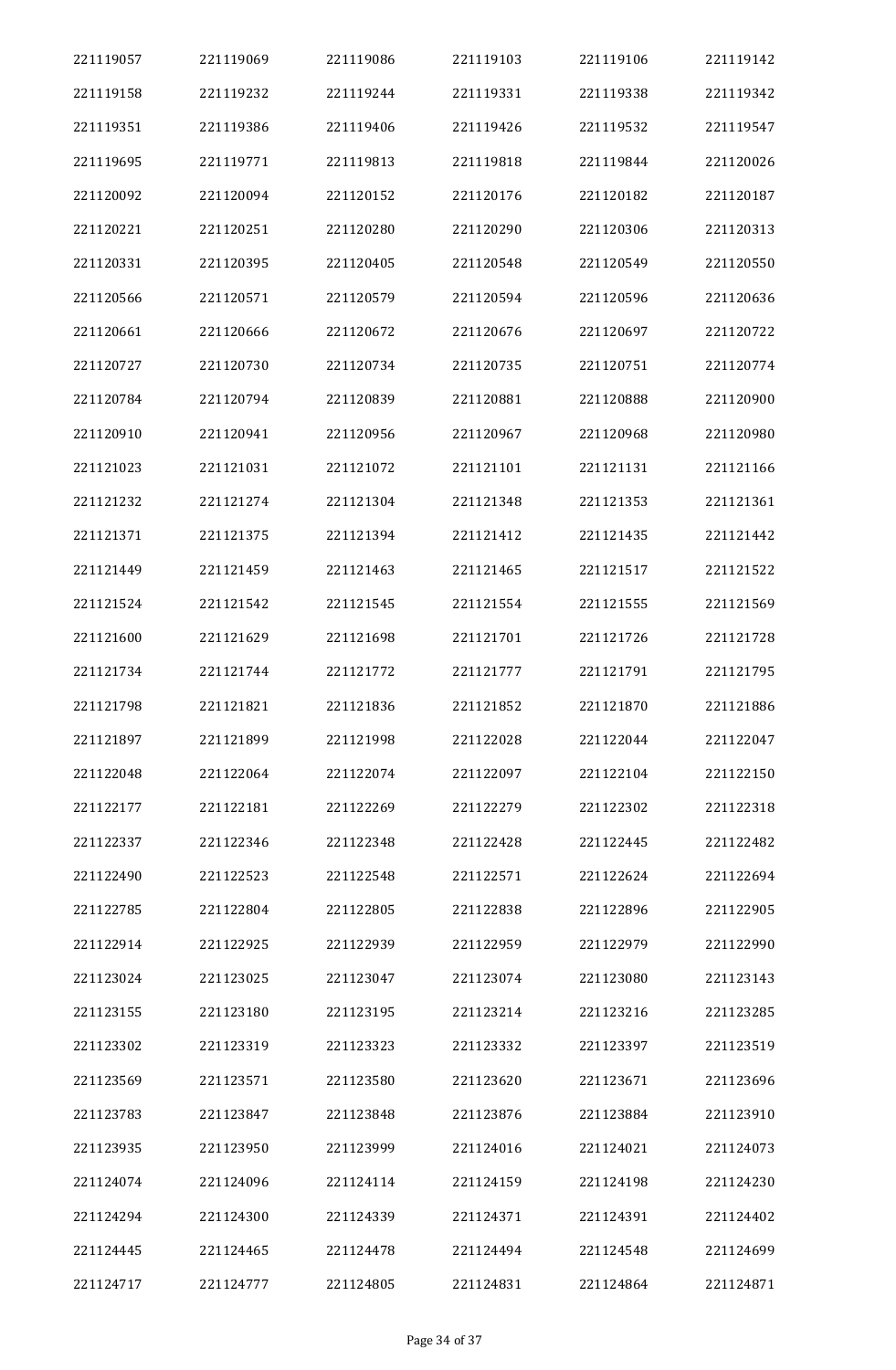| 221124883 | 221124906 | 221124966 | 221125026 | 221125039 | 221125078 |
|-----------|-----------|-----------|-----------|-----------|-----------|
| 221125101 | 221125166 | 221125170 | 221125173 | 221125185 | 221125210 |
| 221125211 | 221125248 | 221125253 | 221125254 | 221125272 | 221125279 |
| 221125312 | 221125322 | 221125330 | 221125334 | 221125354 | 221125362 |
| 221125394 | 221125430 | 221125461 | 221125492 | 221125493 | 221125518 |
| 221125540 | 221125553 | 221125568 | 221125593 | 221125686 | 221125733 |
| 221125810 | 221125814 | 221125829 | 221125885 | 221125910 | 221125988 |
| 221125990 | 221126019 | 221126037 | 221126061 | 221126083 | 221126098 |
| 221126137 | 221126200 | 221126226 | 221126240 | 221126255 | 221126316 |
| 221126322 | 221126429 | 221126436 | 221126457 | 221126481 | 221126486 |
| 221126532 | 221126541 | 221126638 | 221126671 | 221126703 | 221126721 |
| 221126758 | 221126777 | 221126782 | 221126826 | 221126835 | 221126881 |
| 221126896 | 221126921 | 221126934 | 221126950 | 221126952 | 221126971 |
| 221126991 | 221127005 | 221127010 | 221127052 | 221127062 | 221127076 |
| 221127101 | 221127107 | 221127133 | 221127145 | 221127260 | 221127288 |
| 221127311 | 221127330 | 221127344 | 221127354 | 221127358 | 221127403 |
| 221127408 | 221127433 | 221127478 | 221127498 | 221127548 | 221127560 |
| 221127564 | 221127565 | 221127601 | 221127619 | 221127686 | 221127735 |
| 221127751 | 221127793 | 221127829 | 221127878 | 221127983 | 221128018 |
| 221128034 | 221128047 | 221128084 | 221128085 | 221128094 | 221128104 |
| 221128110 | 221128118 | 221128197 | 221128284 | 221128292 | 221128302 |
| 221128313 | 221128354 | 221128376 | 221128386 | 221128422 | 221128454 |
| 221128538 | 221128561 | 221128571 | 221128622 | 221128628 | 221128634 |
| 221128722 | 221128723 | 221128735 | 221128756 | 221128776 | 221128777 |
| 221128841 | 221128848 | 221128959 | 221128967 | 221128971 | 221129005 |
| 221129042 | 221129136 | 221129137 | 221129138 | 221129167 | 221129180 |
| 221129231 | 221129256 | 221129285 | 221129296 | 221129312 | 221129313 |
| 221129328 | 221129358 | 221129398 | 221129412 | 221129432 | 221129457 |
| 221129482 | 221129561 | 221129573 | 221129576 | 221129661 | 221129667 |
| 221129669 | 221129698 | 221129729 | 221129759 | 221129771 | 221129787 |
| 221129791 | 221129814 | 221129825 | 221129841 | 221129842 | 221129843 |
| 221129848 | 221129893 | 221129897 | 221129926 | 221129940 | 221129968 |
| 221129970 | 221130005 | 221130042 | 221130124 | 221130161 | 221130163 |
| 221130186 | 221130223 | 221130233 | 221130238 | 221130303 | 221130322 |
| 221130335 | 221130344 | 221130352 | 221130353 | 221130393 | 221130404 |
| 221130411 | 221130417 | 221130439 | 221130448 | 221130505 | 221130518 |
| 221130521 | 221130566 | 221130581 | 221130583 | 221130602 | 221130613 |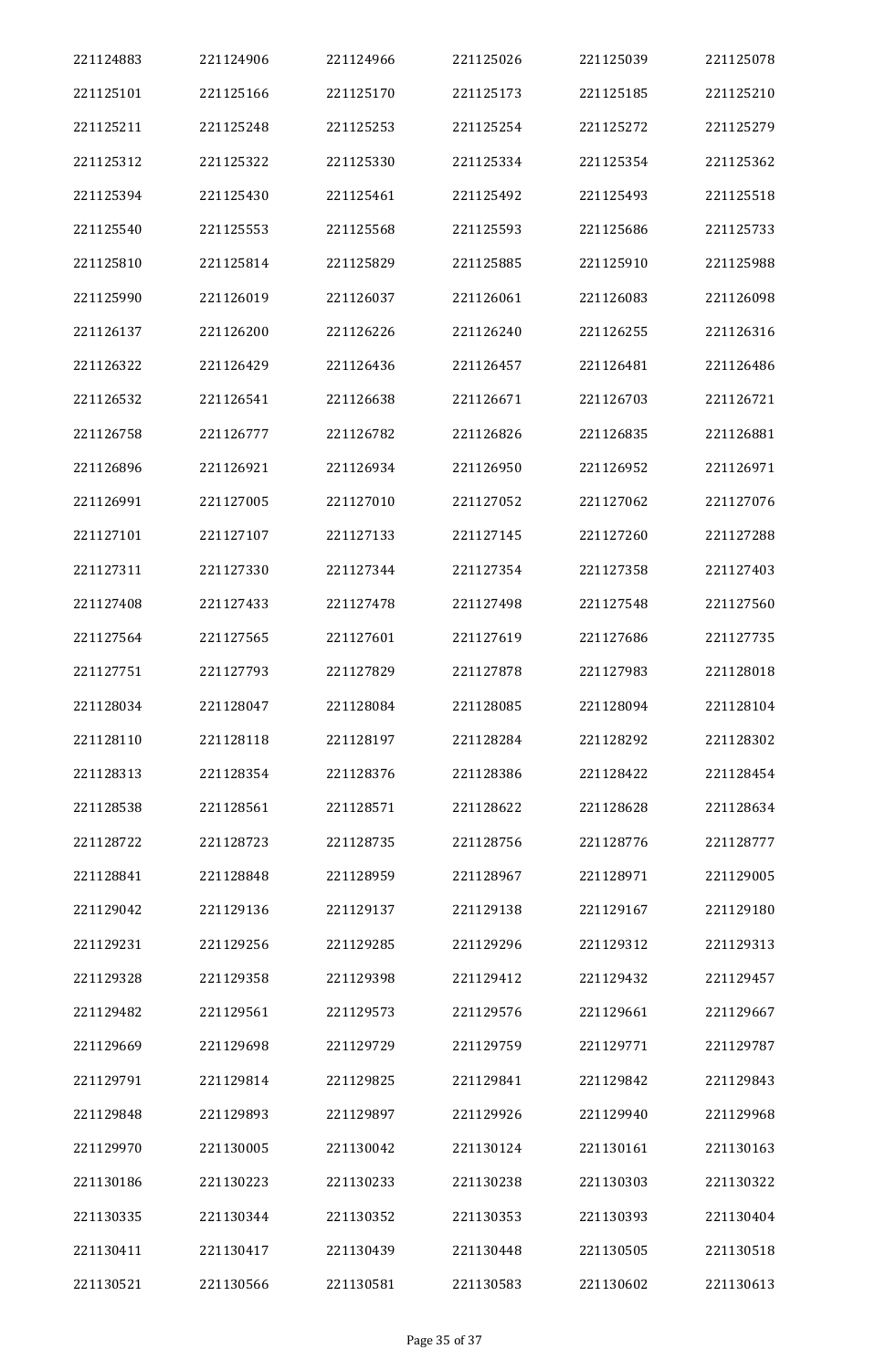| 221130638 | 221130702 | 221130732 | 221130774 | 221130775 | 221130779 |
|-----------|-----------|-----------|-----------|-----------|-----------|
| 221130790 | 221130795 | 221130799 | 221130808 | 221130813 | 221130818 |
| 221130839 | 221130855 | 221130861 | 221130890 | 221130914 | 221130920 |
| 221130949 | 221130954 | 221130985 | 221130992 | 221131001 | 221131044 |
| 221131077 | 221131107 | 221131120 | 221131150 | 221131159 | 221131180 |
| 221131207 | 221131231 | 221131292 | 221131365 | 221131440 | 221131444 |
| 221131464 | 221131484 | 221131497 | 221131509 | 221131557 | 221131579 |
| 221131580 | 221131581 | 221131592 | 221131612 | 221131647 | 221131680 |
| 221131683 | 221131726 | 221131730 | 221131746 | 221131755 | 221131788 |
| 221131821 | 221131838 | 221131872 | 221131900 | 221131930 | 221131959 |
| 221132003 | 221132005 | 221132067 | 221132144 | 221132197 | 221132302 |
| 221132311 | 221132353 | 221132370 | 221132427 | 221132496 | 221132497 |
| 221132508 | 221132524 | 221132565 | 221132581 | 221132582 | 221132652 |
| 221132726 | 221132798 | 221132836 | 221132845 | 221132883 | 221132909 |
| 221132917 | 221132934 | 221132957 | 221132980 | 221133019 | 221133091 |
| 221133177 | 221133178 | 221133183 | 221133189 | 221133252 | 221133322 |
| 221133343 | 221133441 | 221133588 | 221133693 | 221133785 | 221133897 |
| 221133916 | 221134006 | 221134008 | 221134010 | 221134019 | 221134075 |
| 221134114 | 221134122 | 221134123 | 221134140 | 221134148 | 221134166 |
| 221134167 | 221134194 | 221134197 | 221134202 | 221134203 | 221134246 |
| 221134258 | 221134314 | 221134480 | 221134491 | 221134520 | 221134528 |
| 221134534 | 221134539 | 221134546 | 221134568 | 221134584 | 221134595 |
| 221134598 | 221134651 | 221134661 | 221134680 | 221134695 | 221134696 |
| 221134716 | 221134718 | 221134724 | 221134768 | 221134788 | 221134801 |
| 221134855 | 221134858 | 221134875 | 221134889 | 221134903 | 221134940 |
| 221134965 | 221134971 | 221135015 | 221135049 | 221135064 | 221135117 |
| 221135137 | 221135145 | 221135182 | 221135183 | 221135201 | 221135242 |
| 221135244 | 221135347 | 221135373 | 221135389 | 221135418 | 221135450 |
| 221135454 | 221135465 | 221135477 | 221135494 | 221135507 | 221135511 |
| 221135527 | 221135598 | 221135635 | 221135644 | 221135647 | 221135721 |
| 221135777 | 221135818 | 221135824 | 221135881 | 221135903 | 221135914 |
| 221135930 | 221135933 | 221135940 | 221135945 | 221135946 | 221135988 |
| 221136029 | 221136034 | 221136044 | 221136098 | 221136227 | 221136283 |
| 221136287 | 221136288 | 221136298 | 221136307 | 221136316 | 221136375 |
| 221136380 | 221136383 | 221136503 | 221136550 | 221136553 | 221136560 |
| 221136578 | 221136583 | 221136658 | 221136669 | 221136692 | 221136697 |
| 221136711 | 221136736 | 221136751 | 221136776 | 221136874 | 221136888 |